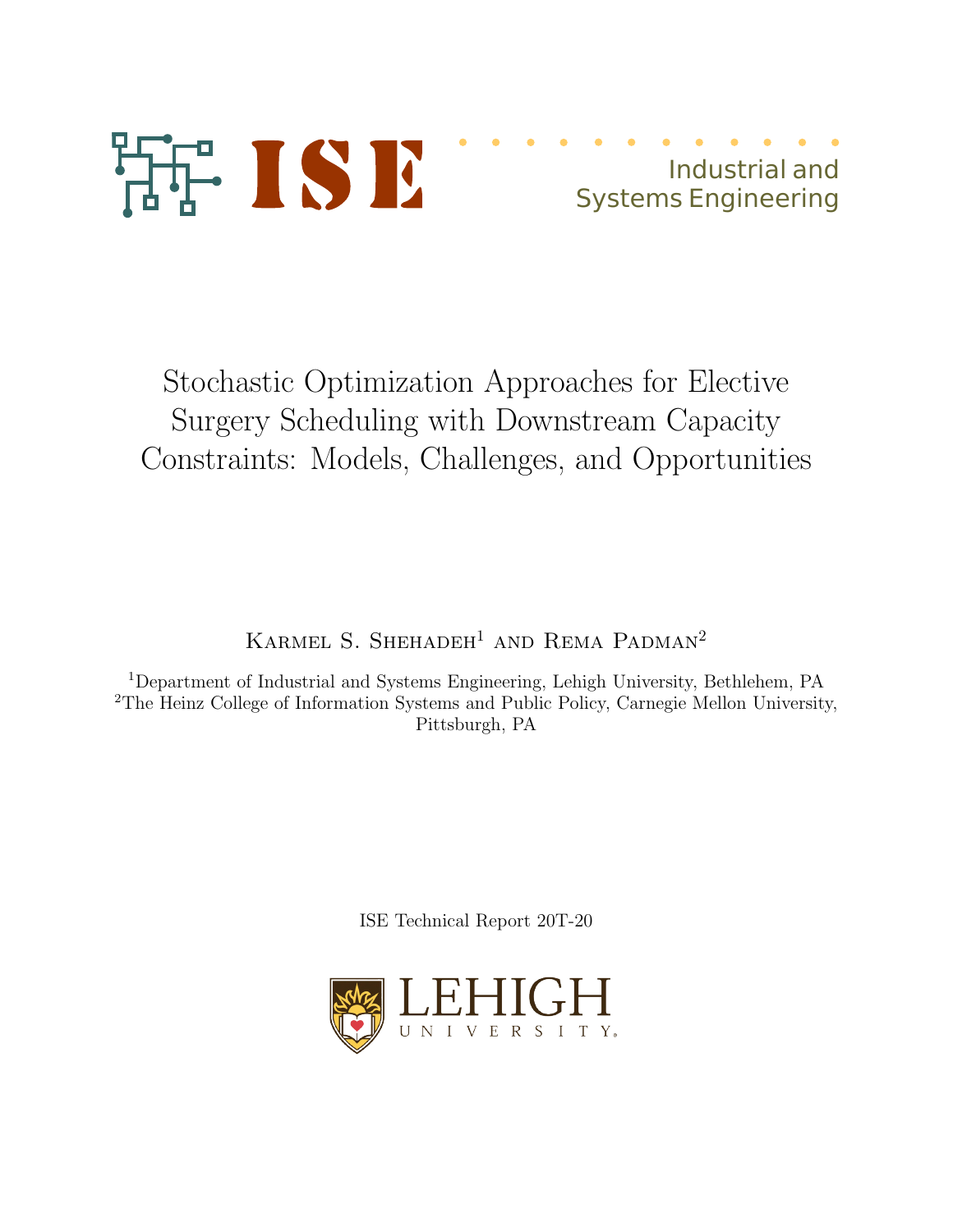# Stochastic Optimization Approaches for Elective Surgery Scheduling with Downstream Capacity Constraints: Models, Challenges, and Opportunities

Karmel S. Shehadeh<sup>a,∗</sup>, Rema Padman<sup>b</sup>

 $a$ Department of Industrial and Systems Engineering, Lehigh University, Bethlehem, PA, USA <sup>b</sup>The Heinz College of Information Systems and Public Policy, Carnegie Mellon University, Pittsburgh, PA,USA

## Abstract

Elective surgery patients receive surgery in the operating room (OR), and then recover in one or more subsequent downstream recovery units for several consecutive hours or days after surgery. Indeed, upstream scheduling that focuses on OR alone or a resource-constrained scheduling approach that fails to account for the inherent uncertainty in surgery durations and postoperative downstream recovery times yield sub-optimal or infeasible schedules and, consequently, higher cost and reduced quality of care. However, modeling such uncertainties at multiple levels is challenging, especially with limited reliable data on the random parameters in the models. Moreover, sequencing of surgical and recovery activities, and the multiple conflicting objectives of all parties involved (including management, clinicians, patients), lead to a class of complex combinatorial and multicriteria stochastic optimization problems. In this review, we focus on stochastic optimization (SO) approaches for elective surgery scheduling and downstream capacity planning. We describe the art of formulating and solving such a class of stochastic resource-constrained scheduling problems, provide an analysis of existing SO approaches and their challenges, and highlight areas of opportunity for developing tractable, implementable, and data-driven approaches that might be applicable within and outside healthcare operations, particularly where multiple entities/jobs share the same downstream limited resources.

Keywords: OR in Healthcare, Surgery Scheduling, Operating rooms, Downstream Constraints, Stochastic Optimization

"Problems worthy of attack prove their worth by hitting back."

–Piet Hein, Grooks (1966)

"Each of the uncertainty veils carries a secret promise for creative mathematical art."

–Dr. Karmel S. Shehadeh (2020)

<sup>∗</sup>Corresponding author.

Email address: kshehadeh@lehigh.edu, ksheha@umich.edu (Karmel S. Shehadeh )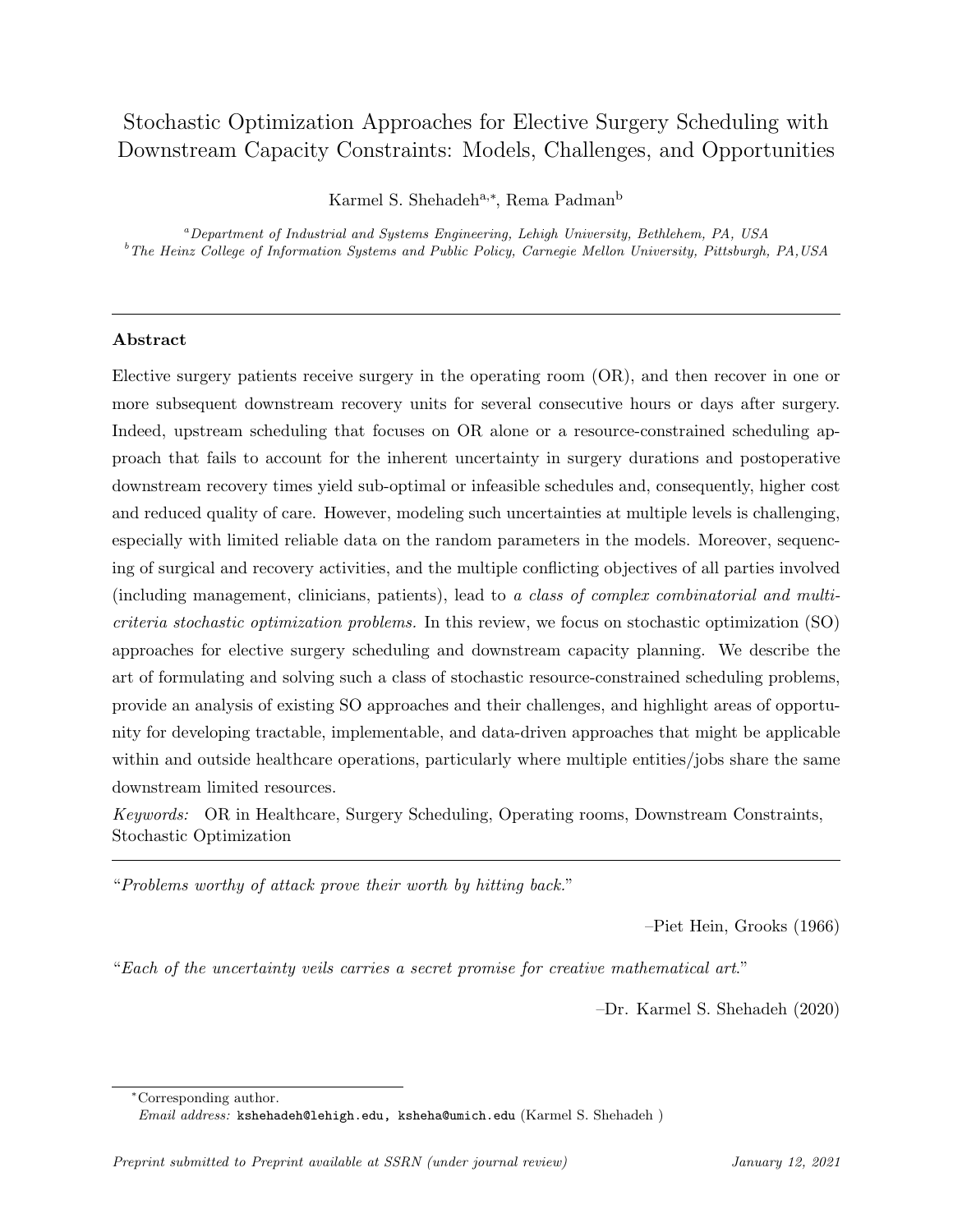#### 1. Introduction

Surgical suites, consisting of operating rooms (OR) and their downstream recovery units such as Post-Anesthesia Care Unit (PACU) or Surgical Intensive Care Unit (SICU), are the major revenue as well as cost generating departments in hospitals. ORs alone generate about 40-70% of revenues and 20-40% of operating costs [\(Bovim et al., 2020;](#page-39-0) [Freeman et al., 2016;](#page-41-0) [Jackson, 2002;](#page-43-0) [Li et al.,](#page-45-0) [2016;](#page-45-0) [Macario et al., 1995;](#page-45-1) [Samudra et al., 2016;](#page-47-0) [Viapiano and Ward, 2000;](#page-49-0) [Wang et al., 2019\)](#page-49-1). The SICU, for example, accounts for about 15–40% of hospital costs [\(Brilli et al., 2001;](#page-39-1) [Halpern](#page-42-0) [et al., 2007;](#page-42-0) [Kim et al., 2015b;](#page-44-0) [Reis Miranda and Jegers, 2012\)](#page-47-1).

According to statistics from the Agency for Healthcare Research and Quality (AHRQ), 17.2 million hospital visits in 2014 included elective surgical procedures in the US alone. [Freeman et al.](#page-41-0) [\(2016\)](#page-41-0) state that 60-70% of all patients admitted to a hospital require some surgical intervention. In many surgical suites, patients undergo surgery in OR and then recover in one or multiple downstream units (see Figure [1\)](#page-3-0). Most recovery units have limited capacity (such as the number of recovery beds), are very expensive to operate, and often fall short of meeting the existing demand in many hospitals [\(Liu et al., 2019;](#page-45-2) [Ouyang et al., 2020\)](#page-46-0).

As an essential area for cost management by improving utilization of OR resources and quality of surgical care, OR planning and surgery scheduling problems have received intense research attention over many decades [\(Cardoen et al., 2010;](#page-39-2) [Hof et al., 2017;](#page-42-1) [May et al., 2011;](#page-46-1) [Samudra et al., 2016;](#page-47-0) [Zhu et al., 2019\)](#page-50-0). For comprehensive surveys of OR and elective surgery scheduling problems, we refer to [Cardoen et al.](#page-39-2) [\(2010\)](#page-39-2), [Gartner and Padman](#page-42-2) [\(2019\)](#page-42-2), [Gartner and Padman](#page-41-1) [\(2017b\)](#page-41-1), [Hof](#page-42-1) [et al.](#page-42-1) [\(2017\)](#page-42-1), [May et al.](#page-46-1) [\(2011\)](#page-46-1), [Samudra et al.](#page-47-0) [\(2016\)](#page-47-0), and [Zhu et al.](#page-50-0) [\(2019\)](#page-50-0).

OR and surgery planning involves three decision stages: strategic, tactical, and operational [\(Cardoen et al., 2010;](#page-39-2) [Zhu et al., 2019\)](#page-50-0). The strategic level consists of long-term planning problems such as deciding the size and number of ORs, number and specialties of surgeries to be planned, the number of resources required (i.e., capacity allocation and planning), etc. At the tactical level, studies often focus on developing a Master Surgery Schedule (MSS), specifying the pre-assignments of surgical blocks or OR time to surgical specialties, usually under the block scheduling strategy. Finally, several studies decompose the operational level of OR and surgery scheduling into two steps: advance scheduling and allocation scheduling [\(Magerlein and Martin, 1978;](#page-45-3) [Samudra et al.,](#page-47-0) [2016;](#page-47-0) [Zhu et al., 2019\)](#page-50-0). Advance scheduling is the process of assigning patients to specific surgical blocks (i.e., assigning a date for each surgery). Allocation scheduling determines each surgery's particular starting time, i.e., the surgery sequence on each OR day.

Strategic and tactical problems are long-term (months, a year, or longer) planning and scheduling problems that have been extensively studied in the literature. Advance and allocation scheduling of elective surgeries under the limited capacity of downstream units and associated uncertainty are very pressing and frequently observed (i.e., short-term) problems in practice. In this review, we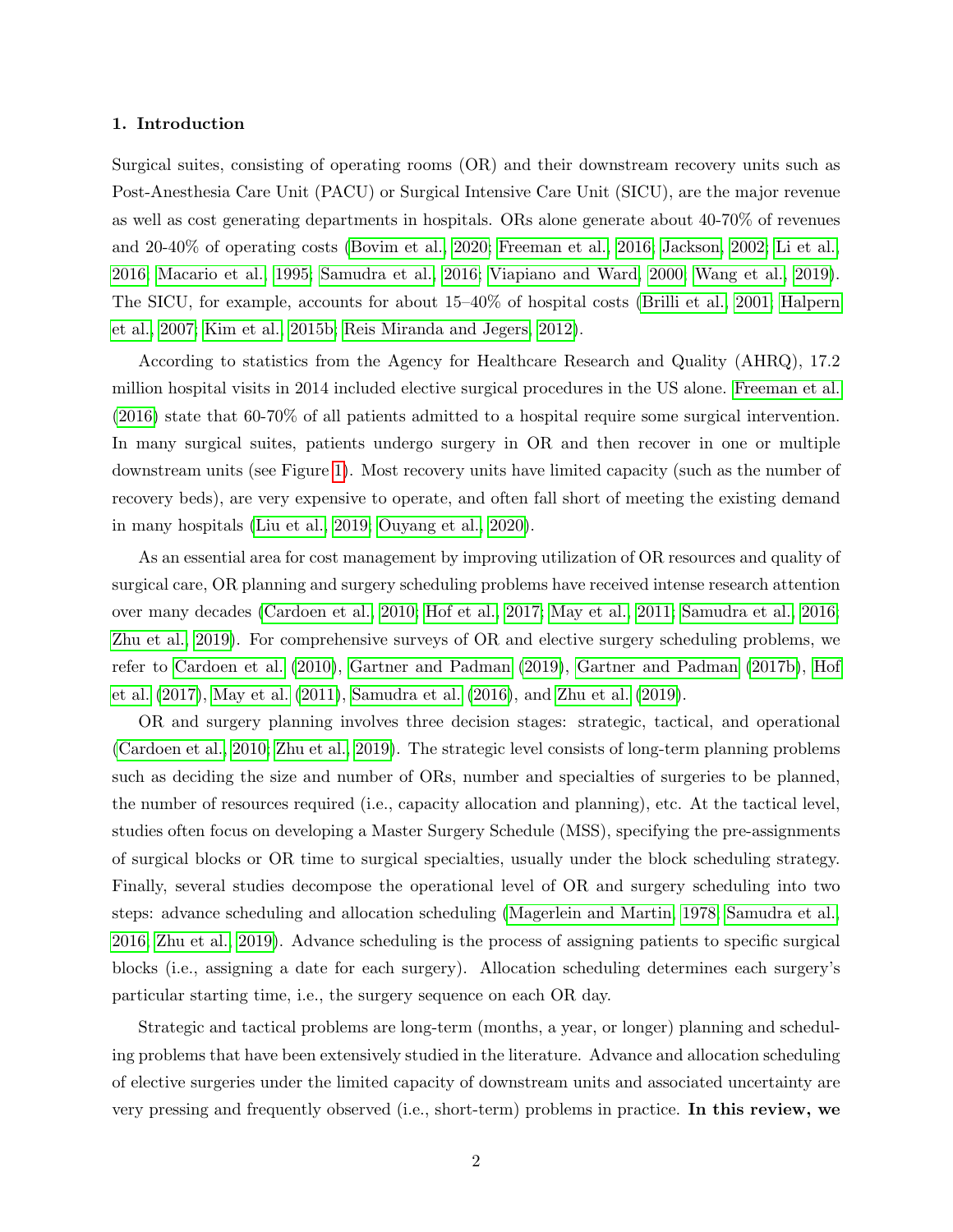<span id="page-3-0"></span>

Figure 1: Potential pathways of elective surgery patients after surgery. Dashed paths are less likely.

## focus on advance and allocation scheduling of elective surgery with consideration of downstream capacity and uncertainty limitations.

Stochasticity is an intrinsic property of the advance and allocation surgery scheduling problems since surgical and recovery activities are subject to multiple sources of uncertainties. As we discuss in Section [2,](#page-6-0) surgery duration and postoperative length-of-stay (LOS) in the downstream recovery units are, by far, two of the primary (patient-related) sources of disruption to the daily schedule of surgery and patient flow in the downstream recovery units. Most of the existing literature on elective surgery scheduling, however, focuses on OR rooms alone (ignoring the capacity of the subsequent downstream recovery units) and are either deterministic or consider the variability of surgery duration as the primary source of disruption to the OR schedule (see, e.g., [Chang et al.](#page-40-0) [\(2014\)](#page-40-0); [Denton et al.](#page-40-1) [\(2007,](#page-40-1) [2010\)](#page-40-2); [Hsu et al.](#page-43-1) [\(2003\)](#page-43-1); [Shehadeh et al.](#page-47-2) [\(2019\)](#page-47-2); [Pham and Klinkert](#page-47-3)  $(2008)$  to name few).

Within the limited literature that considers the subsequent postoperative stay and the capacity of recovery units, most studies assume that surgery duration and postoperative LOS follow fully known unimodal distributions, typically lognormal [\(Bai et al., 2017;](#page-38-0) [Min and Yih, 2010;](#page-46-2) [Varmazyar](#page-49-2) [et al., 2020;](#page-49-2) [Zhang et al., 2019\)](#page-50-1). In reality, it is challenging, if not impossible, to predict surgery durations and LOS in any of the downstream units in advance, particularly at the time when the surgery is scheduled [\(Shehadeh and Padman, 2020;](#page-48-0) [Wang et al., 2019\)](#page-49-1). In addition, given the diversity in patient characteristics and surgery contexts, the probability distributions of these random parameters may be multi-modal and ambiguous (unknown) rather than unimodal and fully known. Here, we use the term "multi-modal" in a slightly informal way to refer to the tendency of a random parameter to display, or belong to, several spatially distinct distributions; the terms multi-modality, bimodal, bimodality are to be interpreted analogously.

Indeed, upstream scheduling that focuses on OR alone or a resource-constrained scheduling approach that fails to account for uncertainty (i.e., variability) and ambiguity (i.e., lack of distributional information) of surgery duration and LOS in recovery units often leads to sub-optimal or infeasible schedules, delays, unpredictable availability of recovery beds, and inefficient use of capacity [\(Esfahani and Kuhn, 2018;](#page-41-2) [Deng et al., 2014;](#page-40-3) [Liu et al., 2019;](#page-45-2) [Shehadeh et al., 2020a;](#page-48-1) [Wang](#page-49-1)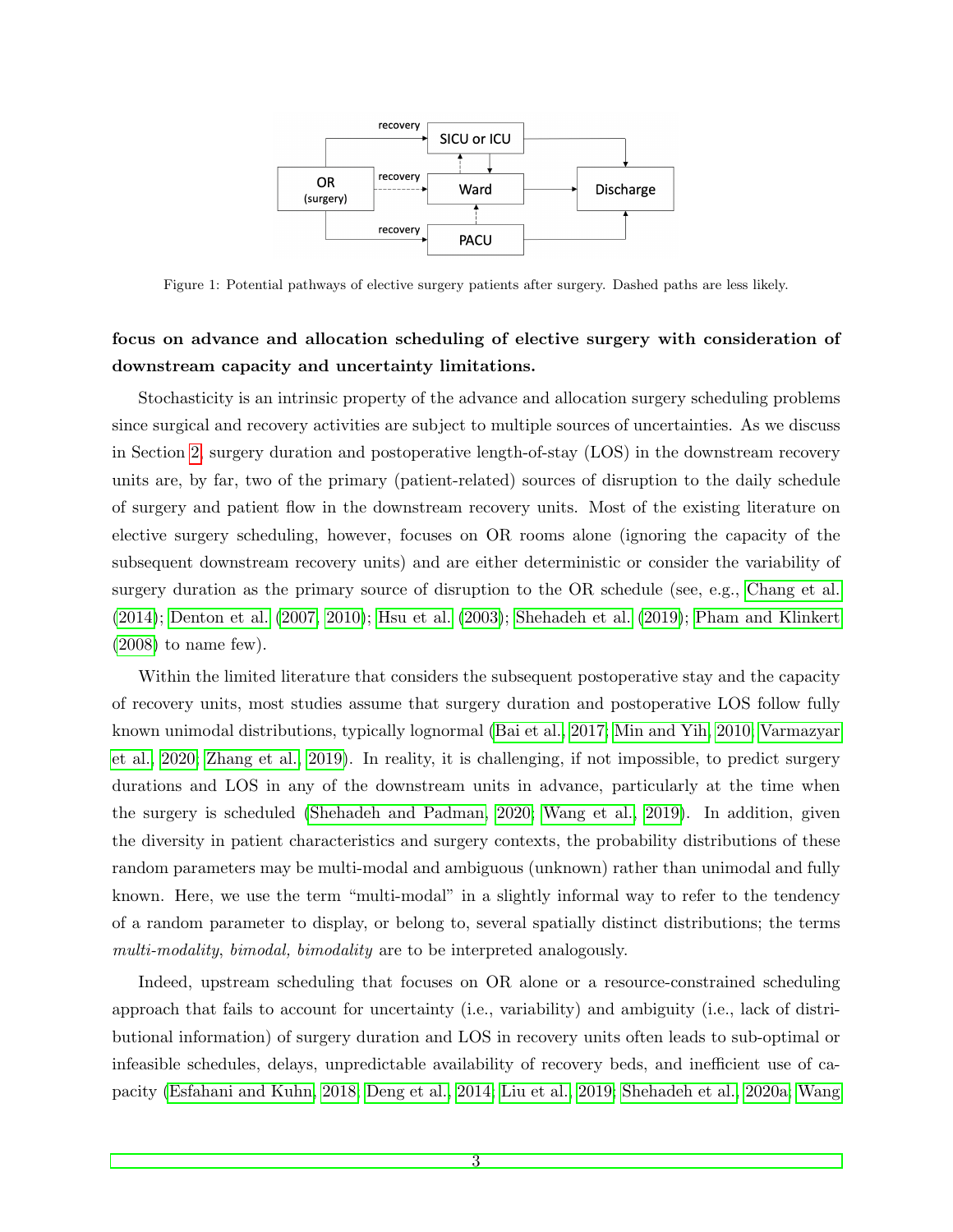[et al., 2019\)](#page-49-1). Mitigating the impact of such uncertainties at multiple levels is, however, challenging for two primary reasons. First, reliable data on random parameters is often not available [\(Cardoen](#page-39-2) [et al., 2010;](#page-39-2) [Esfahani and Kuhn, 2018;](#page-41-2) [Gupta and Denton, 2008\)](#page-42-3). Even when available, historical data only represents a sample taken from the true (yet ambiguous) distributions of random parameters, and the future realizations of random parameters may not be distributed as in the past. If we attempt to optimize surgery schedules using a data sample from a biased distribution, then the resulting (optimistically biased) optimal decisions will have a disappointing out-of-sample performance when implemented under the true distribution [\(Esfahani and Kuhn, 2018;](#page-41-2) [Smith and](#page-48-2) [Winkler, 2006\)](#page-48-2).

Second, considering uncertainty, sequencing of surgical and recovery activities, and the multiple conflicting objectives of all parties involved (including management, clinicians, and patients), leads to a class of complex and computationally prohibitive combinatorial and multi-criteria stochastic optimization problems. In fact, elective surgery scheduling with two-stages (OR and a recovery unit) is a special case of stochastic hybrid flow shop scheduling, which is NP-hard [\(Pinedo, 2016;](#page-47-4) Ruiz and Vázquez-Rodríguez, 2010; [Varmazyar et al., 2020;](#page-49-2) [Wang et al., 2015\)](#page-49-3). The theoretical complexity and solution intractability of these problems have long prevented optimization-based surgery scheduling and downstream capacity planning models from being implemented in practice [\(Cardoen et al., 2010;](#page-39-2) [Gupta and Denton, 2008;](#page-42-3) [Shehadeh et al., 2019;](#page-47-2) [Zhu et al., 2019\)](#page-50-0).

With more hospitals adopting new and innovative healthcare information technologies (HIT), hospitals are acquiring the necessary information-technology support to model uncertainty and coordinate capacity usage among different units. Unfortunately, despite the advances in stochastic optimization (SO) and HIT, we still do not have systematic frameworks that integrate these fields for developing computationally efficient and data-driven SO methods for elective surgery scheduling and downstream capacity planning. While some studies develop and evaluate scheduling heuristics considering downstream resources, often through the use of sophisticated simulation, they lack performance guarantees (i.e., sub-optimal) and make unrealistic distributional assumptions, which lead to poor operational performance (see, e.g., see Table [A.1](#page-51-0) in [Appendix A](#page-50-2) and Ewen and Mönch [\(2014\)](#page-41-3); [Lee and Yih](#page-45-4) [\(2014,](#page-45-4) [2012\)](#page-44-1); [Saremi et al.](#page-47-6) [\(2013\)](#page-47-6) to name a few).

Motivated by our research at a large health system in Pennsylvania, in this paper, we review the state-of-the-art SO approaches to (optimal) stochastic elective surgery scheduling and capacity planning within the block-booking framework (i.e., OR schedules are divided into multiple blocks of defined lengths, and each block is reserved for a specific specialty). Specifically, we focus our review on stochastic programming (SP), robust optimization (RO), and distributionally robust optimization (DRO) approaches for two primary classes of elective surgery scheduling problems: (1) elective surgery scheduling with SICU and ward capacity constraints, and (2) elective surgery scheduling with PACU capacity constraints.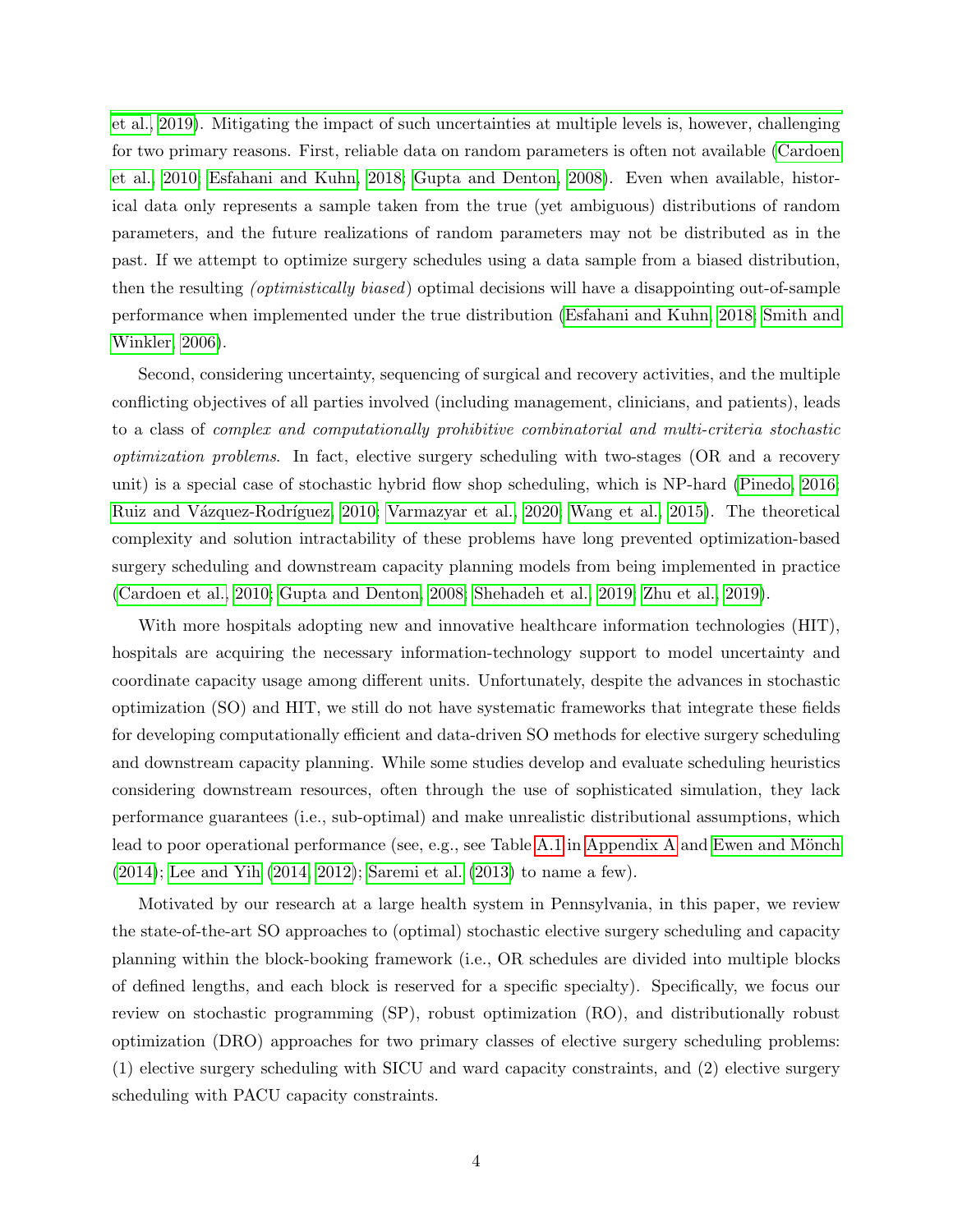In the first class, we consider surgical suites that perform moderate to high invasive surgeries (e.g., open-heart surgery), after which patients often recover in the SICU, then possibly in an inpatient ward for several days. In the second class, we consider surgical suites that offer lower risk, and often minimally invasive, surgeries (e.g., gallbladder surgery), after which a patient recovers in a PACU bed for several hours before being discharged home (or to inpatient ward in some rare cases). Surgery durations and postoperative LOS are at a different time scale in each class. Resource requirements and constraints are also different in each scenario. Hence, the practical and theoretical challenges associated with surgery selection, sequencing, and scheduling are materially different for each class and thus worth separate analysis.

Emergency surgeries are often treated in dedicated units in most hospitals, and so we do not consider them in our review [\(Cardoen et al., 2010;](#page-39-2) [Guerriero and Guido, 2011;](#page-42-4) [Jebali and Diabat,](#page-43-2) [2015;](#page-43-2) [Min and Yih, 2010;](#page-46-2) [Neyshabouri and Berg, 2017;](#page-46-3) [Zhang et al., 2019\)](#page-50-1). We further focus our analysis on recent SP, RO, and DRO approaches for the above two elective surgery classes published in the past decade (i.e., January/2010-November/2020). We do not analyze any of the related pioneering deterministic optimization and simulation approaches to elective surgery scheduling or any work related to pre-operative preparation units and other upstream problems as such analysis is beyond the scope of this focused review. Comprehensive surgery on deterministic and other approaches for OR and elective surgery scheduling include [Cardoen et al.](#page-39-2) [\(2010\)](#page-39-2), [Samudra et al.](#page-47-0) [\(2016\)](#page-47-0), and [Zhu et al.](#page-50-0) [\(2019\)](#page-50-0). Finally, we do not analyze any literature that focuses on downstream or hospital capacity planning alone without considering surgery scheduling.

While our focused analysis of SO approaches to elective surgery scheduling with downstream capacity constraints does not provide a comprehensive view of the operations research challenges faced by OR managers, it does provide insights into the design of efficient and data-driven SO approaches for elective surgery scheduling and downstream capacity planning and their impacts on the OR performance. Our goal is to identify the challenges and illustrate effective techniques for modeling and solving elective surgery scheduling problems under uncertainty and downstream capacity constraints. To date, no paper has analyzed existing SO approaches for advance and allocation scheduling of elective surgery under limited capacity of recovery units and uncertainty. More broadly, SO approaches to elective surgery scheduling can be used in other applications, within and outside healthcare operations, where multiple jobs share the same downstream resources.

The remainder of the paper is structured as follows. In Section [2,](#page-6-0) we discuss the impact of uncertainty on the elective surgery schedule, highlighting effective techniques to obtain granular data on random surgery duration and LOS in the downstream recovery units. In Section [3,](#page-10-0) we provide a gentle introduction to SP, RO, and DRO. In Section [4,](#page-13-0) we describe the main elective surgery scheduling problems OR managers face, overview existing SO approaches, and highlight the impacts and challenges associated with these efforts. In addition, we provide recipes for future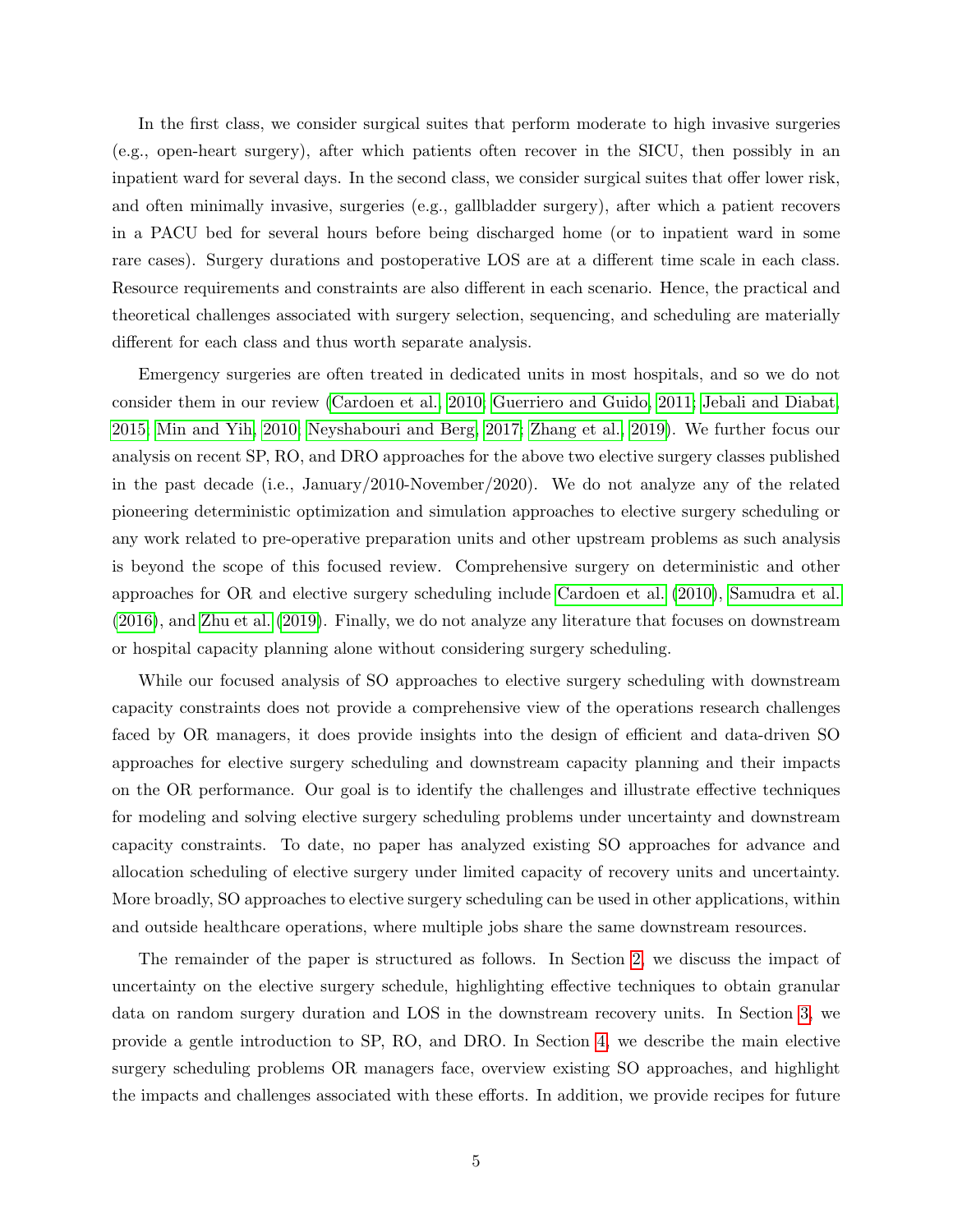<span id="page-6-1"></span>

| CVM           | Composite variable modeling                            |
|---------------|--------------------------------------------------------|
| <b>DRO</b>    | Distributionally robust optimization                   |
| DR            | Distributionally robust                                |
| EHR.          | Electronic health record                               |
| <b>FJSS</b>   | Flexible job shop scheduling                           |
| $\rm HIT$     | Healthcare information technology                      |
| i.i.d         | Independent and identically distributed                |
| IT            | Information technology                                 |
| LP            | Linear program/programming                             |
| LOS           | length-of-stay                                         |
| <b>MDROM</b>  | Multi-stage DRO model                                  |
| MILP          | Mixed-integer linear program/programming               |
| ML            | Machine learning                                       |
| <b>OR</b>     | Operating room                                         |
| <b>PACU</b>   | Post-Anesthesia Care Unit                              |
| PHU           | Preoperative holding unit                              |
| $\rm{RO}$     | Robust optimization                                    |
| <b>RTLS</b>   | Real-time locating systems                             |
| <b>SAA</b>    | Sample average approximation                           |
| SASS          | Single-provider appointments sequencing and scheduling |
| <b>SICU</b>   | Surgical intensive care unit                           |
| Select_Assign | Surgery selection and assignment problem               |
| Seq_Sched     | Sequencing and scheduling problem                      |
| <sub>SO</sub> | Stochastic optimization                                |
| SΡ            | Stochastic program/programming                         |
| w.p.1         | with probability one                                   |

Table 1: Acronyms.

research opportunities. In Section [5,](#page-29-0) we describe future research opportunities and open questions. Finally, we draw conclusions in Section [6.](#page-36-0) Table [1](#page-6-1) presents the main acronyms used throughout the paper.

## <span id="page-6-0"></span>2. Impact of Uncertainty

L,

Stochasticity is an intrinsic property of the advance and allocation surgery scheduling problems [\(Zhang et al., 2020\)](#page-50-3). As pointed out by [Shore](#page-48-3) [\(2020\)](#page-48-3), [Min and Yih](#page-46-2) [\(2010\)](#page-46-2), and [Shehadeh and](#page-48-0) [Padman](#page-48-0) [\(2020\)](#page-48-0), surgery duration and postoperative LOS in the downstream units are, by far, two of the primary (patient-related) sources of disruption to the daily schedule of surgery and patient flow in the downstream recovery units (other random factors observed in outpatient settings include patient no-show and patient arrival time, see [Ahmadi-Javid et al.](#page-38-1) [\(2017\)](#page-38-1) for a comprehensive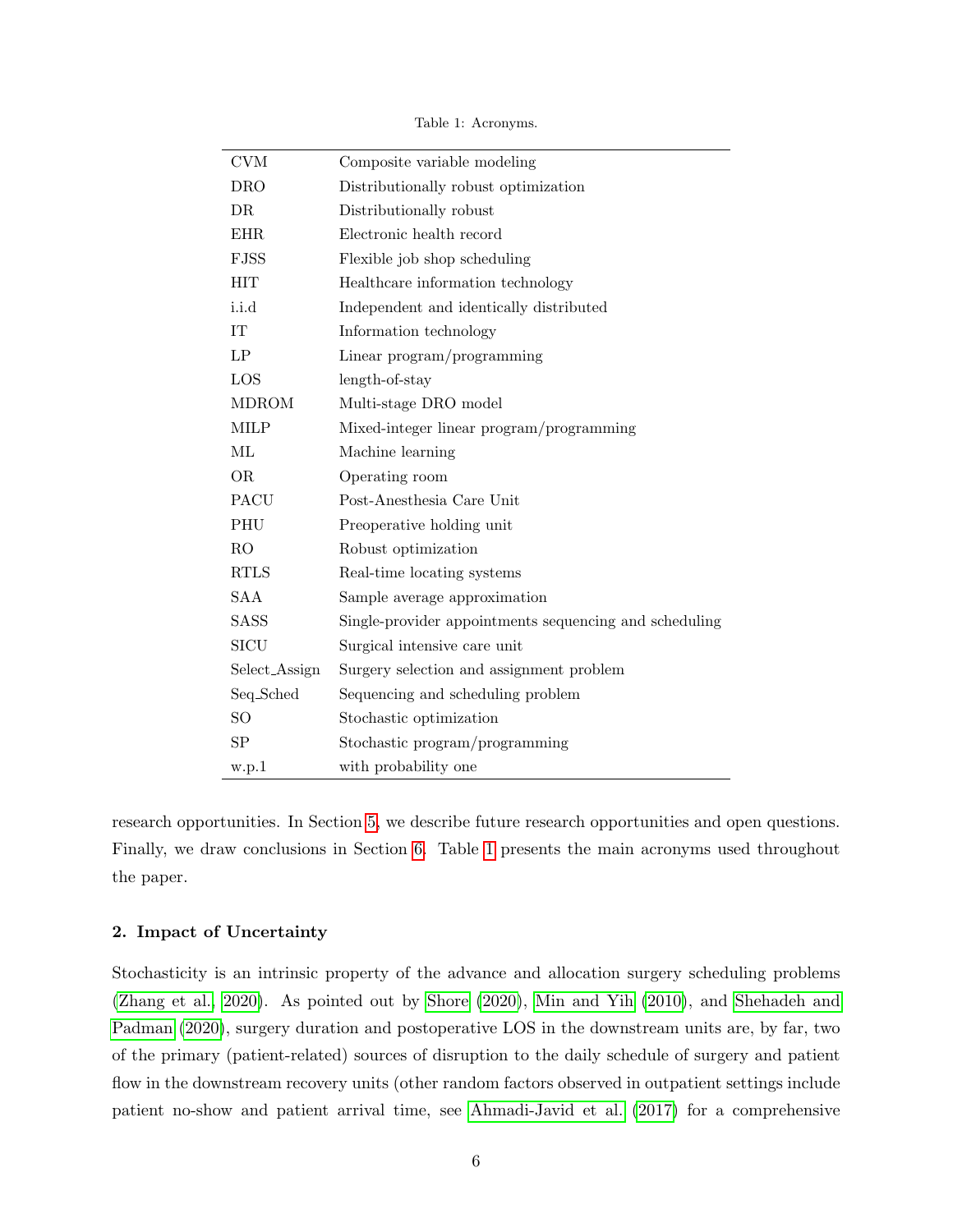survey). In what follows, we discuss the challenges associated with these random parameters as well as opportunities to model them.

#### 2.1. Impact of uncertainty in surgery duration

Different types of surgeries require different surgery durations. Even surgeries of the same type have significant variability in their durations. Some studies link surgery duration to clinical factors (e.g., patient's medical history, surgery type, etc.), surgeon's or surgical team experience [\(Eijkemans](#page-41-4) [et al., 2010;](#page-41-4) [Molina-Pariente et al., 2015;](#page-46-4) [Zheng et al., 2008\)](#page-50-4), type of anesthesia [\(Strum et al.,](#page-48-4) [2000\)](#page-48-4), intraoperative complications, and surgery start time [\(Cassera et al., 2009;](#page-40-4) [Peskun et al.,](#page-47-7) [2012\)](#page-47-7). Some recent statistical studies demonstrate that surgery duration depends on surgeon workload or surgery work-content such as the combination of surgery types, surgery sequence, priority constraints, degree of time overlap between surgeries, etc (see, e.g., [Shore](#page-48-3) [\(2020\)](#page-48-3), [Wang](#page-49-4) [et al.](#page-49-4) [\(2018\)](#page-49-4), and the references therein).

Usually, practitioners use surgery duration as an input to make surgery allocation and scheduling decisions. [Wang et al.](#page-49-4) [\(2018\)](#page-49-4) find that allocation and scheduling decisions, in turn, influence surgery duration. Given the numerous factors impacting surgery durations, surgery durations are hard to predict in advance, particularly when the surgery is scheduled. Ignoring the uncertainty in surgery durations often contributes to unpredictable idle and over time for OR and surgery delays, among others. OR overtime is costly and may lead to surgery cancellation and thus compromised quality of care, and idle time implies poor utilization of OR capacity [\(Bartek et al., 2019;](#page-38-2) Fügener et al., [2014;](#page-41-5) [May et al., 2011;](#page-46-1) [Shehadeh et al., 2019\)](#page-47-2). Several empirical studies report surgery delay (i.e., waiting time on the day of surgery) as an essential factor affecting patients' satisfaction and perceived quality of service and hence the reputation of the surgical suite [\(Kocas, 2015;](#page-44-2) [Leiba et al.,](#page-45-5) [2002;](#page-45-5) [Osuna, 1985\)](#page-46-5).

#### 2.2. Impact of uncertainty in LOS

Postoperative LOS in the subsequent recovery resources such as SICU (days), inpatient wards (days), PACU (hours) is also random and hard to predict in advance [\(Bai et al., 2017;](#page-38-0) [Strand](#page-48-5) [et al., 2010;](#page-48-5) [Zhang et al., 2019\)](#page-50-1). LOS in SICU primarily depends on surgery type, anesthetic regimen, patient health status and intra- and post- operative factors and complications [\(Collins](#page-40-5) [et al., 1999;](#page-40-5) [De Hert et al., 2004;](#page-40-6) [Toptas et al., 2018\)](#page-48-6). Postoperative LOS in PACU varies depending upon surgery type, level of sedation, and response of individual patients after surgery.

Variability of patient LOS in the downstream recovery units leads to unpredictable availability of recovery beds and congestion. In the case of lack of SICU beds, OR manager may cancel surgeries, which incurs extra costs (∼\$1700–\$2000 per case, [Argo et al.](#page-38-3) [\(2009\)](#page-38-3)) and impacts patient health, and/or transfers a patient from SICU to another hospital unit with a lower level of care to free a bed for a scheduled surgery. Several studies show that the rates of SICU readmission and risk of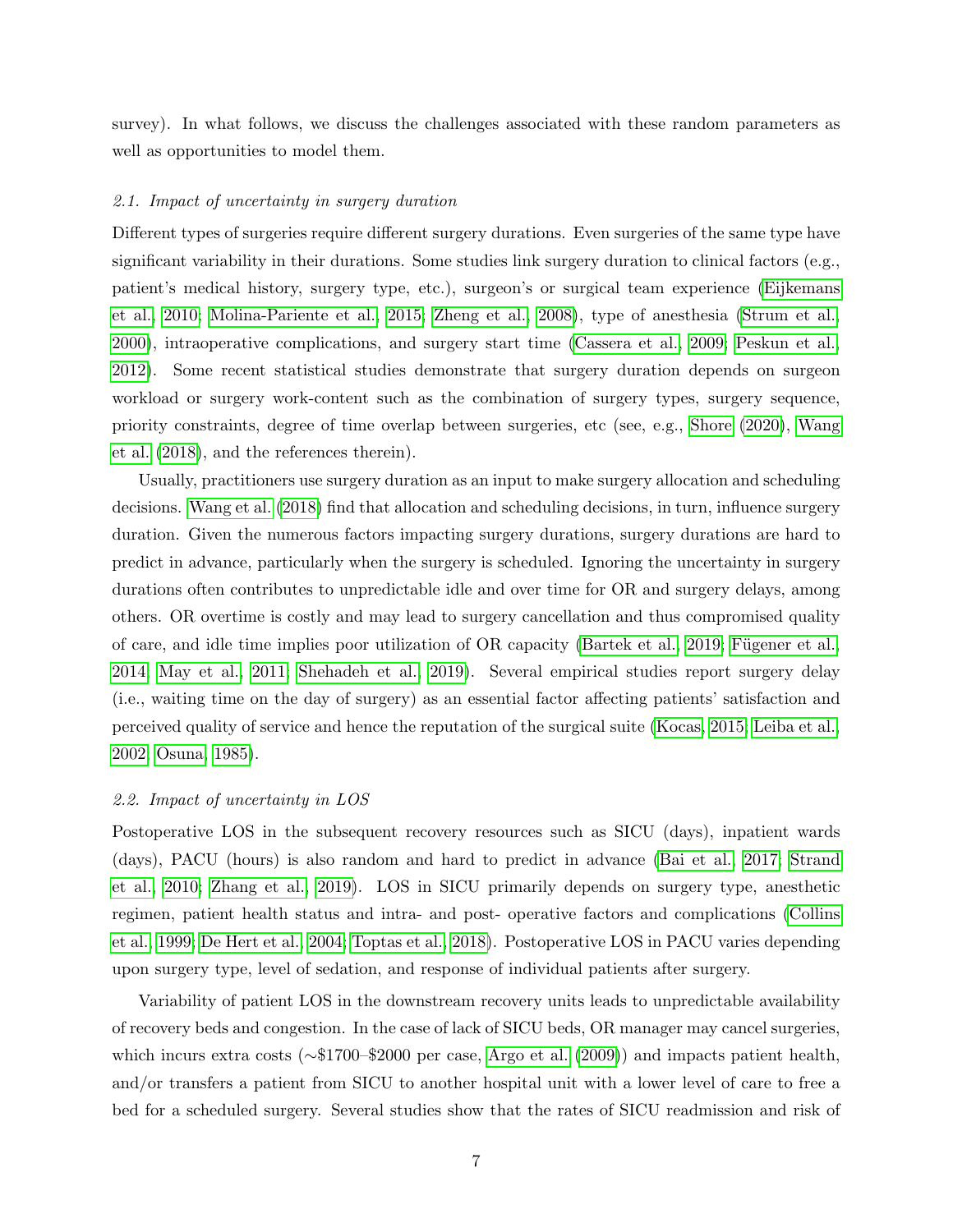<span id="page-8-0"></span>

Figure 2: Patient flows in a surgical suite with two ORs and one PACU bed. P1–P4 are scheduled surgeries

death of patients who leave SICU before they are considered fit for discharge are significantly higher than those who were discharged electively. [Jonnalagadda et al.](#page-43-3) [\(2005\)](#page-43-3) show that 15% of surgery cancellations are due to the lack of recovery beds. [Utzolino et al.](#page-49-5) [\(2010\)](#page-49-5) state that the readmission rate to the SICU for patients with unplanned discharge from the SICU is ∼3 times higher than those discharged electively (25.1% versus 8.3%). [Goldfrad and Rowan](#page-42-5) [\(2000\)](#page-42-5) and [Utzolino et al.](#page-49-5) [\(2010\)](#page-49-5) show that the mortality rate of patients who are readmitted to SICU is almost 6 times higher than those who are not readmitted.

PACU is also a well-known bottleneck for the overall operational performance of surgical suits. Insufficient PACU capacity may lead to OR blocking, in which case a patient is held in the OR after his/her surgery until a PACU bed becomes available. OR blocking is costly to all interested parties, since it may result in delays and cancellation of subsequent surgeries, reduced quality of care, overtime for both OR and PACU staff [\(Bai et al., 2017;](#page-38-0) [Iser et al., 2008;](#page-43-4) [Jonnalagadda et al.,](#page-43-3) [2005;](#page-43-3) [Lee and Yih, 2012,](#page-44-1) [2014\)](#page-45-4). Figure [2](#page-8-0) illustrates a small example of patient flow and blocking in a surgical suite with two ORs and one PACU bed based on the partial schedule of each OR. If there is a surgery scheduled after P2 then OR1 overtime indicates the waiting time of this surgery.

PACU congestion is encountered in many, if not all hospitals [\(Bai et al., 2017\)](#page-38-0). For example, [Fairley et al.](#page-41-6) [\(2019\)](#page-41-6) discusses how poor scheduling results in 20 hours of PACU blocking at a midsize academic pediatric hospital in California. These delays cost the hospital up to \$44,000 in wasted OR time alone, which does not include overtime costs and the additional lost revenue from canceled surgeries due to OR blocking.

#### 2.3. Impact and challenges of multimodality

There is extensive literature on surgery scheduling with random surgery durations [\(Cardoen et al.,](#page-39-2) [2010;](#page-39-2) [Batun, 2012;](#page-38-4) [Burdett and Kozan, 2015;](#page-39-3) [Denton et al., 2010;](#page-40-2) [Berg et al., 2014;](#page-38-5) [Gul et al., 2011,](#page-42-6)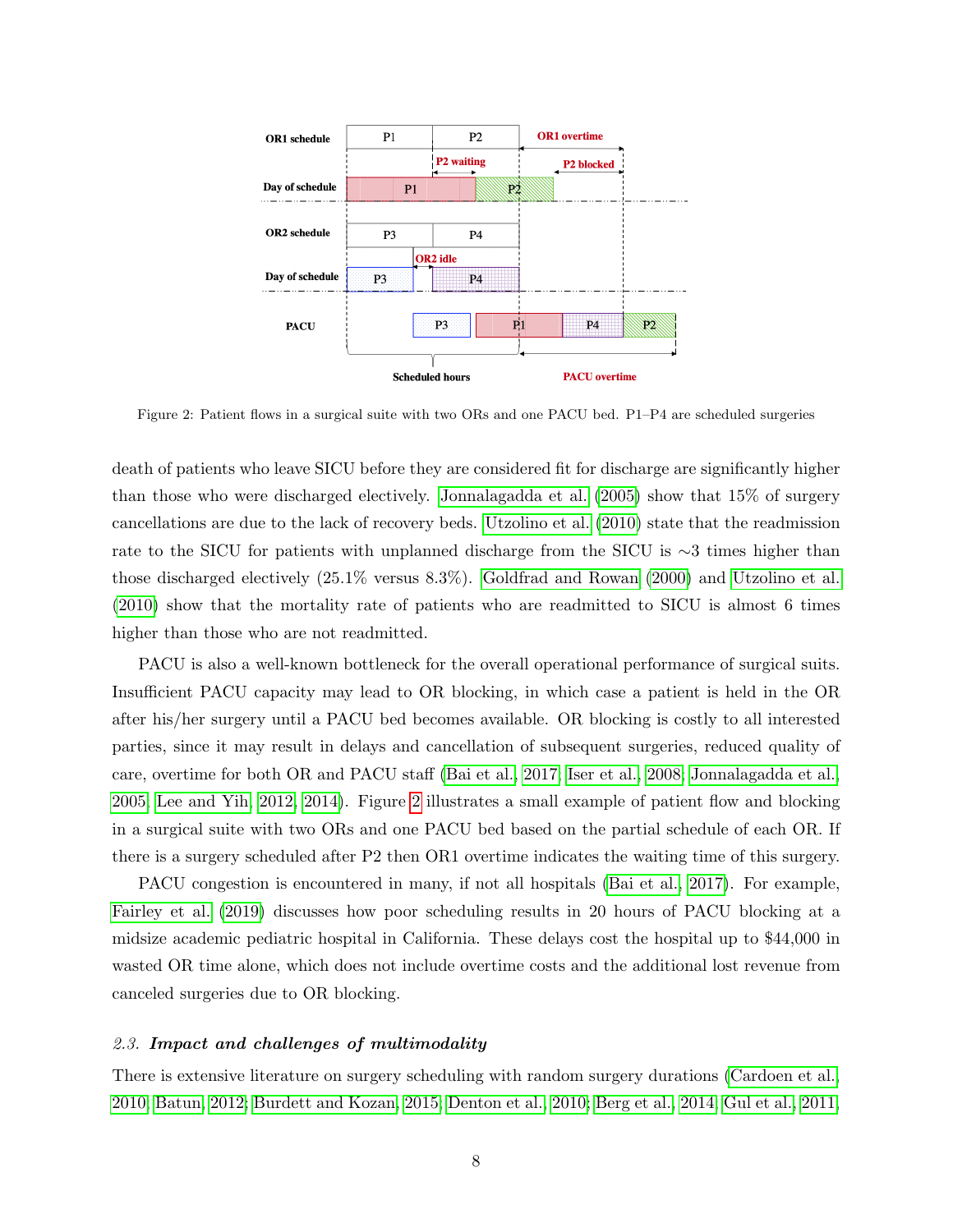[2015;](#page-42-7) [May et al., 2011;](#page-46-1) [Shehadeh et al., 2019;](#page-47-2) [Samudra et al., 2016\)](#page-47-0). Most of these studies assume that surgery durations follow one (unimodal) fully known distribution, typically lognormal [\(Gul](#page-42-6) [et al., 2011\)](#page-42-6). Few studies consider the uncertainty of postoperative LOS in downstream recovery units, and these studies also assume that LOS follows one fully known distribution [\(Bai et al., 2018;](#page-38-6) [Jebali and Diabat, 2015;](#page-43-2) [Min and Yih, 2010;](#page-46-2) [Zhang et al., 2019\)](#page-50-1).

In reality, it is unlikely that decision-makers have enough data to infer the true distribution of these random parameters. Furthermore, given the diversity in patient characteristics and surgery contexts, the probability distributions of these random parameters may be multi-modal and ambiguous. For example, based on data from Thorax Center Rotterdam of the Erasmus University Medical Center, [Jebali and Diabat](#page-43-2) [\(2015\)](#page-43-2) show that depending on the intraoperative complexity and surgery type, surgery durations may be short, medium, or long, and the distribution of short, medium, and long are different. [Shehadeh et al.](#page-48-1) [\(2020a\)](#page-48-1) study at a large medical center in Michigan suggests that colonoscopy durations are bimodal (i.e., may follow two distinct and ambiguous distributions). Similarly, depending on the intraoperative and postoperative complications, postoperative LOS could be different (e.g., short versus long), while conditioning on the scenario realization (e.g., simple versus complicated surgery), the expectation and distribution of LOS can also be different [\(Chen et al., 2020;](#page-40-7) [Jebali and Diabat, 2015;](#page-43-2) [Shehadeh et al., 2020a\)](#page-48-1). Unfortunately, when scheduling surgery, it is not known at that time whether a complication would occur or not. Such multi-modal ambiguity renders existing approaches sub-optimal or not applicable. To date, no stochastic optimization-based elective surgery scheduling model incorporates the multi-modal distributional ambiguity of surgery duration and LOS in downstream recovery units.

#### 2.4. Opportunities for modeling uncertainty

There is a massive body of literature contributed by the information systems community demonstrating how the use of information technology (IT) can improve performance within organizations [\(Dhillon, 2005;](#page-40-8) [Mithas et al., 2012,](#page-46-6) [2016;](#page-46-7) [Pang et al., 2014\)](#page-46-8). An important IT in our study context is real-time locating systems (RTLS) that provide precise location-based information of people and items within a defined area in real or near-real-time [\(Boulos and Berry, 2012\)](#page-39-4). RTLS consists of specialized fixed (radio-frequency identification, Bluetooth, Wifi, etc.) receivers or readers receiving wireless signals from small ID badges or tags attached to people or items to determine the location of tagged entities within a building or some other confined indoor or outdoor space. As such, RTLSs enable granular data collection on random parameters, and therefore, have been employed in supply chains and retailer industries [\(Angeles, 2005;](#page-38-7) [Kim and Garrison, 2010\)](#page-44-3), with very few applications in healthcare settings [\(Ebrahimzadeh et al., 2017;](#page-41-7) [Kato-Lin and Padman, 2019;](#page-44-4) [Lee](#page-44-5) [and Chin, 2006;](#page-44-5) [Lin and Padman, 2013;](#page-45-6) [Oztekin et al., 2010\)](#page-46-9).

In healthcare settings (including surgical suites), RTLSs are mainly employed to track and identify objects and/or persons and descriptive summarization and have not been used to support,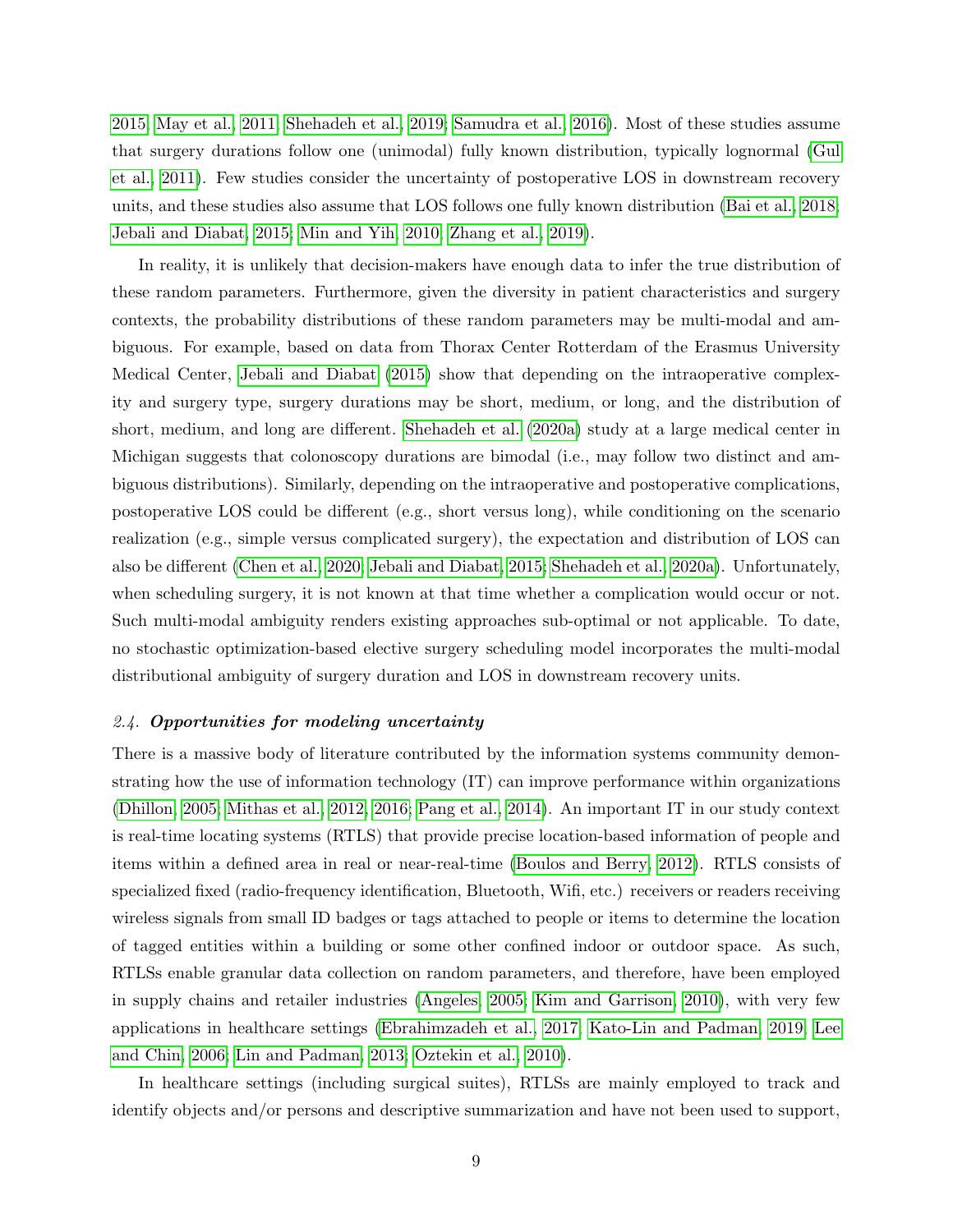guide, or change operations and optimize surgery schedules. Data on random parameters are also documented in electronic health record systems (EHRs). However, standardized elective data repositories that harmonize and store data from disparate sources such as RTLS and EHR still do not exist for most major surgery types in most hospitals. Therefore, there is a need for more research on developing smart systems to meet this need (see Section [5.1\)](#page-29-1). Such granular and integrated data can then be used to characterize the uncertainty of surgery durations and postoperative LOS in downstream units, their multimodality, and distributional ambiguity. Accordingly, researchers could build data-driven and distribution-free optimization-based approaches for surgery scheduling and downstream capacity planning that better mimic reality. This will not only lead to "smarter" surgery scheduling and capacity planning optimization approaches but will also elevate the value of IT in healthcare from just collecting, storing, retrieving, and sending information to guiding and changing operational activities. Researchers can start by collaborating with hospitals and companies that employ tracking systems in surgical suites.

Notably, [Burdett and Kozan](#page-39-5) [\(2018\)](#page-39-5) proposed a flexible job shop scheduling (FJSS) approach for scheduling health care activities in a hospital, and used their results to motivate the need for investment in new IT systems that integrate the FJSS approach into appropriate hospital information and management system (HIMS). Such an integrated approach can inform the HIMS when every activity begins and ends and when every patient arrives and departs from the hospital's different units, which would enable the scheduling model to identify problems in advance and suggest better ways to operate.

#### <span id="page-10-0"></span>3. A Gentle Introduction to Stochastic Optimization

Data uncertainty is ubiquitous in real-world optimization problems such as elective surgery scheduling. There are three main frameworks for optimization under uncertainty; stochastic programming (SP), robust optimization (RO), and distributionally robust optimization (DRO). SO models with recourse, particularly in a two-stage setting, have gained wide acceptance across SO application domains. Recourse models result when some (first-stage) decisions must be fixed before information relevant to uncertainty is available, while some (second-stage) decisions can be delayed until this information is available [\(Birge and Louveaux, 2011;](#page-39-6) [Higle, 2005\)](#page-42-8). The latter decisions are often called recourse decisions because they offer an opportunity to adjust or adapt to the received information about the uncertain data. For example, surgery assignments to surgical blocks are made before realizing uncertainty, then denied admissions to the SICU or surgery cancellation, for example, are determined after observing LOS in SICU and SICU bed availability. In Section [4,](#page-13-0) we analyze existing SP, RO, and DRO models with recourse for elective surgery scheduling. Therefore, in this section, we briefly introduce and compare SP, RO, and DRO for completeness.

For illustrative purposes, we adopt the following notation of [Rahimian and Mehrotra](#page-47-8) [\(2019\)](#page-47-8).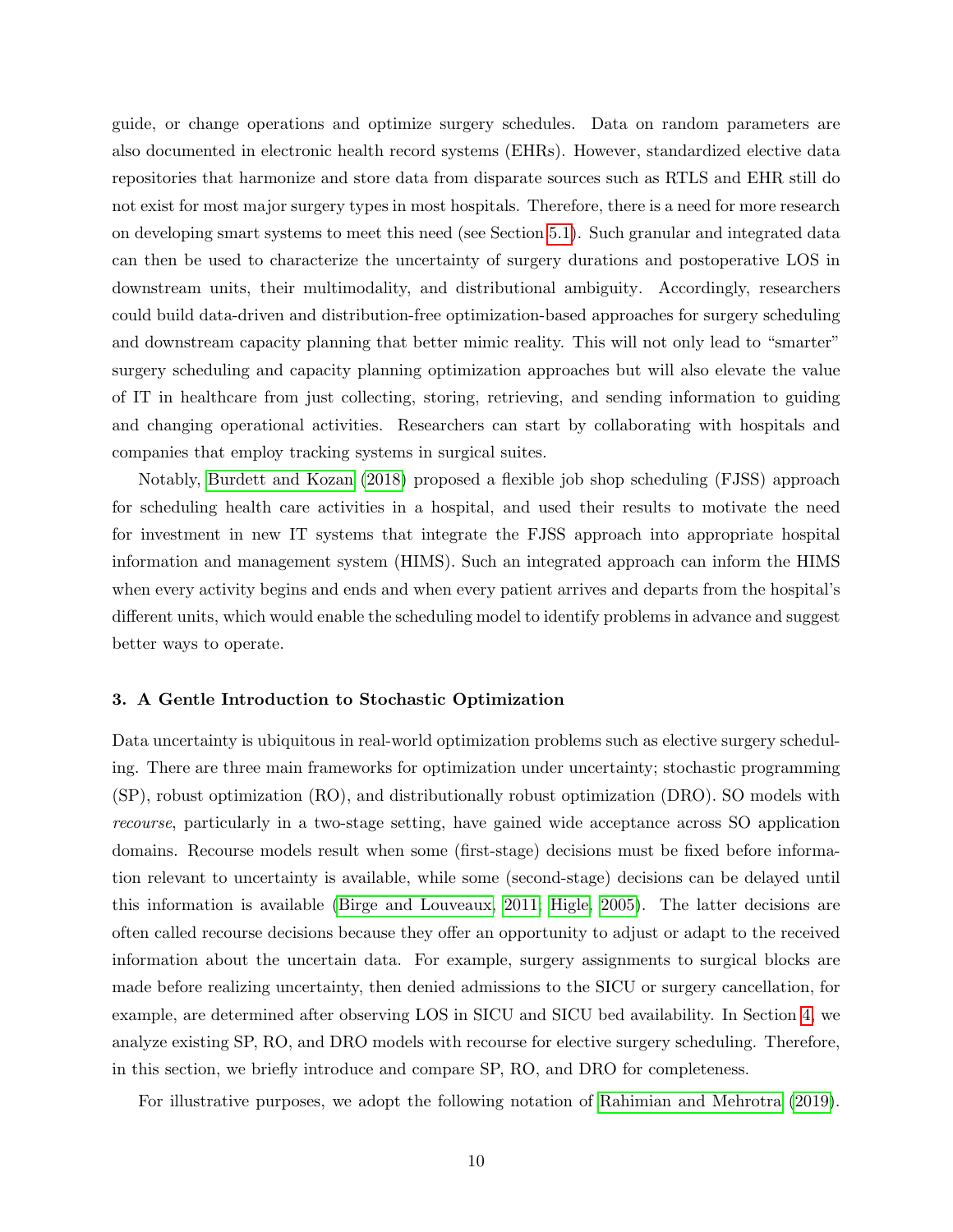Let  $x \in \mathcal{X} \subseteq \mathbb{R}^n$  represent the first-stage decisions, let  $(\Xi, \mathcal{F})$  represents the underlying measurable space for a given space  $\Xi$  and  $\sigma$ -field  $\mathcal F$  of  $\Xi$ , let  $\xi : \Xi \mapsto \Omega \subseteq \mathbb R^d$  represents a vector of random parameters defined on a measurable space  $(\Xi, \mathcal{F})$ ,  $f(x, \xi)$ :  $\mathcal{X} \times \Xi \mapsto \mathbb{R}$  represents a random cost recourse function, and  $g(x,\xi) : \mathcal{X} \in \Xi \mapsto \mathbb{R}^m$  represents a vector of random functions, i.e.,  $g(x, \cdot) := [g_1(x, \cdot), \ldots, g_m(x, \cdot)]^\top$ . Given this setup, [Rahimian and Mehrotra](#page-47-8) [\(2019\)](#page-47-8) define the general stochastic optimization (SO) problem as follows

<span id="page-11-0"></span>(SO) 
$$
\inf_{x \in \mathcal{X}} \left\{ \mathcal{R}_{\mathbb{P}} \left[ f(x,\xi) \right] \middle| \mathcal{R}_{\mathbb{P}} \left[ g(x,\xi) \right] \le 0 \right\}
$$
 (1)

where  $\mathbb P$  is the known probability measure on  $(\Xi, \mathcal{F}), \mathcal{R}_{\mathbb P} : \mathcal{Z} \mapsto \mathbb{R}$  is a componentwise real-valued functional under  $\mathbb{P}$ , and  $\mathcal{Z}$  s a linear space of measurable functions on  $(\Xi, \mathcal{F})$ . As pointed out by [Rahimian and Mehrotra](#page-47-8) [\(2019\)](#page-47-8), the functional  $\mathcal{R}_{\mathbb{P}}$  accounts for quantifying the uncertainty in the outcomes of the decision, for a given fixed probability measure P.

Classical SP extends the linear optimization framework to minimize a risk measure (often the total expected cost) associated with the optimal here-and-now (first-stage) and wait-and-see (second-stage recourse) decisions under a known probability distribution  $\mathbb P$  of random parameters. Mathematically, SP is a special case of the SO problem in [\(1\)](#page-11-0) and has the following classical forms:

$$
v = \inf_{x \in \mathcal{X}} \left\{ F := \mathbb{E}_{\mathbb{P}} \left[ f(x, \xi) \right] \right\} \tag{2a}
$$

<span id="page-11-2"></span><span id="page-11-1"></span>
$$
\inf_{x \in \mathcal{X}} \left\{ f(x) \middle| \mathbb{E}_{\mathbb{P}} \left[ g(x, \xi) \right] \le 0 \right\} \tag{2b}
$$

In [\(2a\)](#page-11-1) and [\(2b\)](#page-11-2),  $\mathcal{R}_{\mathbb{P}}$  is the expected-value functional, i.e.,  $\mathcal{R}_{\mathbb{P}} := \mathbb{E}_{\mathbb{P}}[\cdot]$ . While SP is a powerful modeling approach with nice convergence properties, it has two inherent shortcomings. First, SP suffers from the notorious curse of dimensionality and intractability. Indeed, the computation of expectation requires evaluating multi-dimensional integrals, which is, in general, intractable. Second, the assumption of full knowledge about the underlying probability distribution, which is usually estimated using limited sample data, might lead to disappointments when implementing the optimal SP decisions under the true distribution of uncertainty (or another sample drawn from the same population). This phenomenon is well-known as the optimizer's curse and is reminiscent of overfitting effects in statistics [\(Esfahani and Kuhn, 2018;](#page-41-2) [Smith and Winkler, 2006\)](#page-48-2).

Given the difficulty of solving the SP models exactly, some studies resort to the Monte Carlo approximation approach. For illustrative purpose, we use the expectation model in [\(2a\)](#page-11-1) to describe this approximation approach. In the Monte Carlo approach, we replace the distribution of  $\xi$  with a discrete empirical distribution based on N independent and identically distributed (i.i.d.) samples, then we solve the sample average approximation (SAA) formulation  $v_N = \min F_N :=$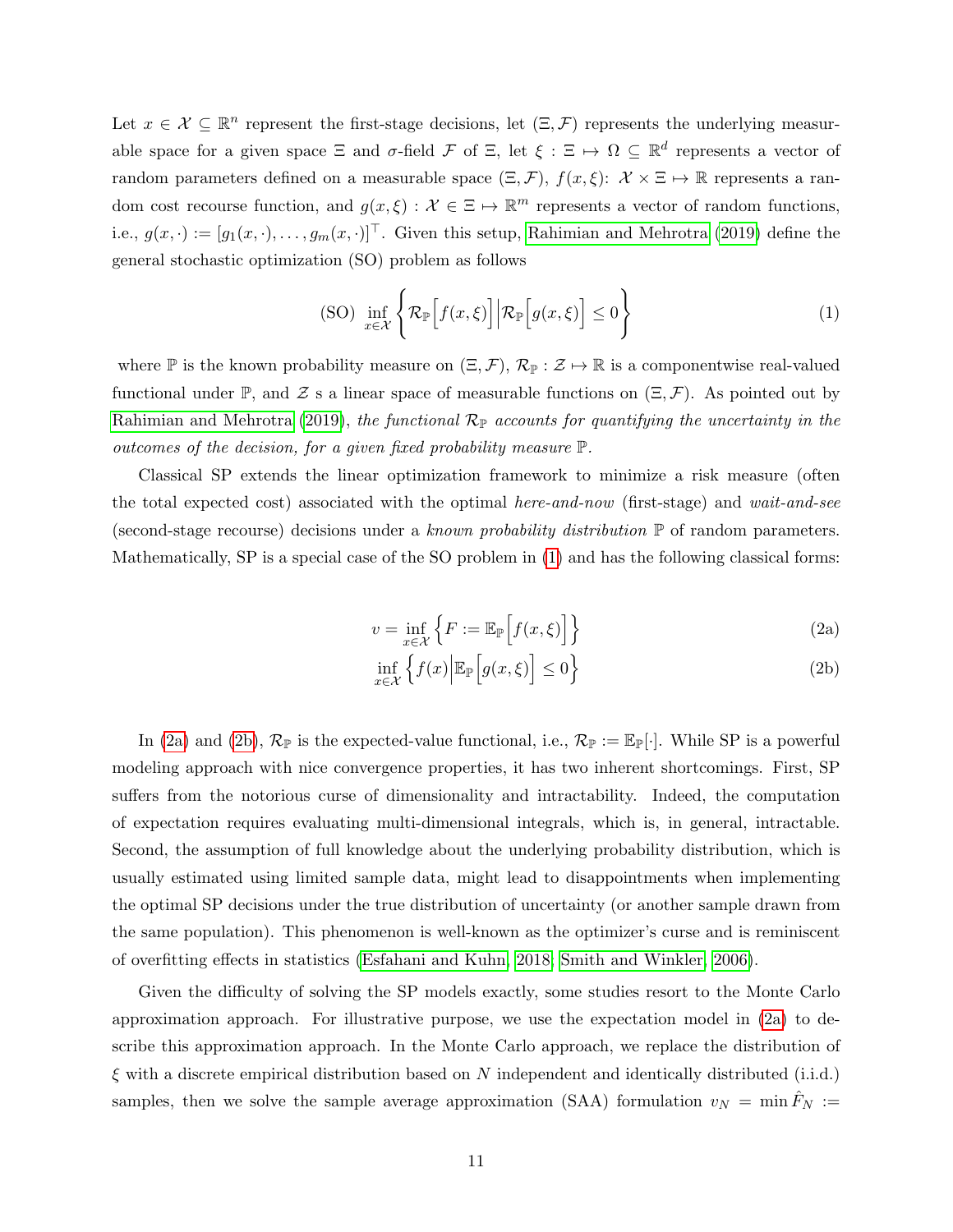$\sum_{n=1}^{N} N^{-1} f^{n}(x, \xi^{n})$  instead of [\(2a\)](#page-11-1). The sample average  $\hat{F}_{N}$  is an unbiased estimator of the expected value  $F := \mathbb{E}[f(x,\xi)]$  in [\(2a\)](#page-11-1) [\(Shapiro, 2003;](#page-47-9) [Mak et al., 1999\)](#page-45-7). In addition, by the Law of Large Numbers and [Shapiro](#page-47-9) [\(2003\)](#page-47-9), we have  $\hat{F}_N \to F$  with probability one (w.p.1) as  $N \to \infty$ [\(Linderoth et al., 2006;](#page-45-8) [Homem-de Mello and Bayraksan, 2014;](#page-43-5) [Kleywegt et al., 2002\)](#page-44-6). It follows that  $v_N \to v$  w.p.1 as  $N \to \infty$ , i.e., the objective value of the SAA model converges to the optimal objective value of the SP model w.p.1 as the sample size  $N \to \infty$ 

If the SAA formulation has a large number of scenario-based constraints and variables or is a mixed-integer linear program (as in most elective surgery scheduling formulations), one would expect the computational effort and solution time to solve the SAA formulations to increase as the sample size increases. We refer the reader to [\(Linderoth et al., 2006;](#page-45-8) [Homem-de Mello and](#page-43-5) [Bayraksan, 2014;](#page-43-5) [Kim et al., 2015a;](#page-44-7) [Kleywegt et al., 2002;](#page-44-6) [Shapiro et al., 2009;](#page-47-10) [Shapiro and Homem](#page-47-11)[de Mello, 2000\)](#page-47-11) and references therein for the technical details of SAA and detailed discussions on finding a sample size that provides a good trade-off between the computational effort required to solve the SAA formulation of the SP and the quality of approximation. It is worth mentioning that it is computationally prohibitive to determine the required sample size for a high-quality approximation of SP of most real-world stochastic optimization problems.

Classical RO approaches assume a complete ignorance about the probability distribution of uncertain parameters. Instead, RO assumes that uncertain parameters reside in a so-called "uncertainty set"  $\mathcal{U} \subseteq \mathbb{R}^d$  of possible outcomes of  $\xi$  with some structure (e.g., ellipsoid or polyhedron, see, e.g., [Bertsimas and Sim](#page-39-7) [\(2004\)](#page-39-7), [Ben-Tal et al.](#page-38-8) [\(2015\)](#page-38-8) [Soyster](#page-48-7) [\(1973\)](#page-48-7) for a detailed discussion). In RO, optimization is based on the worst-case scenario occurring within the uncertainty set, which inevitably leads to over-conservatism and suboptimal decisions for other more-likely scenarios [\(Chen](#page-40-7) [et al., 2020;](#page-40-7) [Delage and Saif, 2018;](#page-40-9) [Rahimian and Mehrotra, 2019;](#page-47-8) [Thiele, 2010\)](#page-48-8). Note that in SP, every single scenario from the distribution of uncertainty contributes to the optimal values. Thus it is necessary to consider the complete scenario set in deriving an optimal solution to the SP model. In contrast, only the defined scenarios in the uncertainty set contribute to the RO model's optimal values. The following two RO models are special cases of the SO problem in [\(1\)](#page-11-0)

$$
\inf_{x \in \mathcal{X}} \sup_{\xi \in \mathcal{U}} f(x, \xi) \tag{3}
$$

$$
\inf_{x \in \mathcal{X}} \sup_{\xi \in \mathcal{U}} \left\{ f(x,\xi) \Big| \sup_{\xi \in \mathcal{U}} g(x,\xi) \le 0 \right\} \tag{4}
$$

DRO is an alternative paradigm for modeling uncertainty. DRO offers a middle-ground approach instead of the white-or-black view of the SP and RO approaches about knowing the probability distribution of uncertain parameters. That is, in DRO, we assume that the distribution  $\mathbb{P}_{\xi}$  of uncertain parameters belongs to a family of distributions referred to as the "ambiguity set." Probability distributions residing in the ambiguity set  $P$  share specific parametric and statistical characteristics (e.g., mean value, variance, range, etc.) or are close-enough to a reference distribution. Mathemat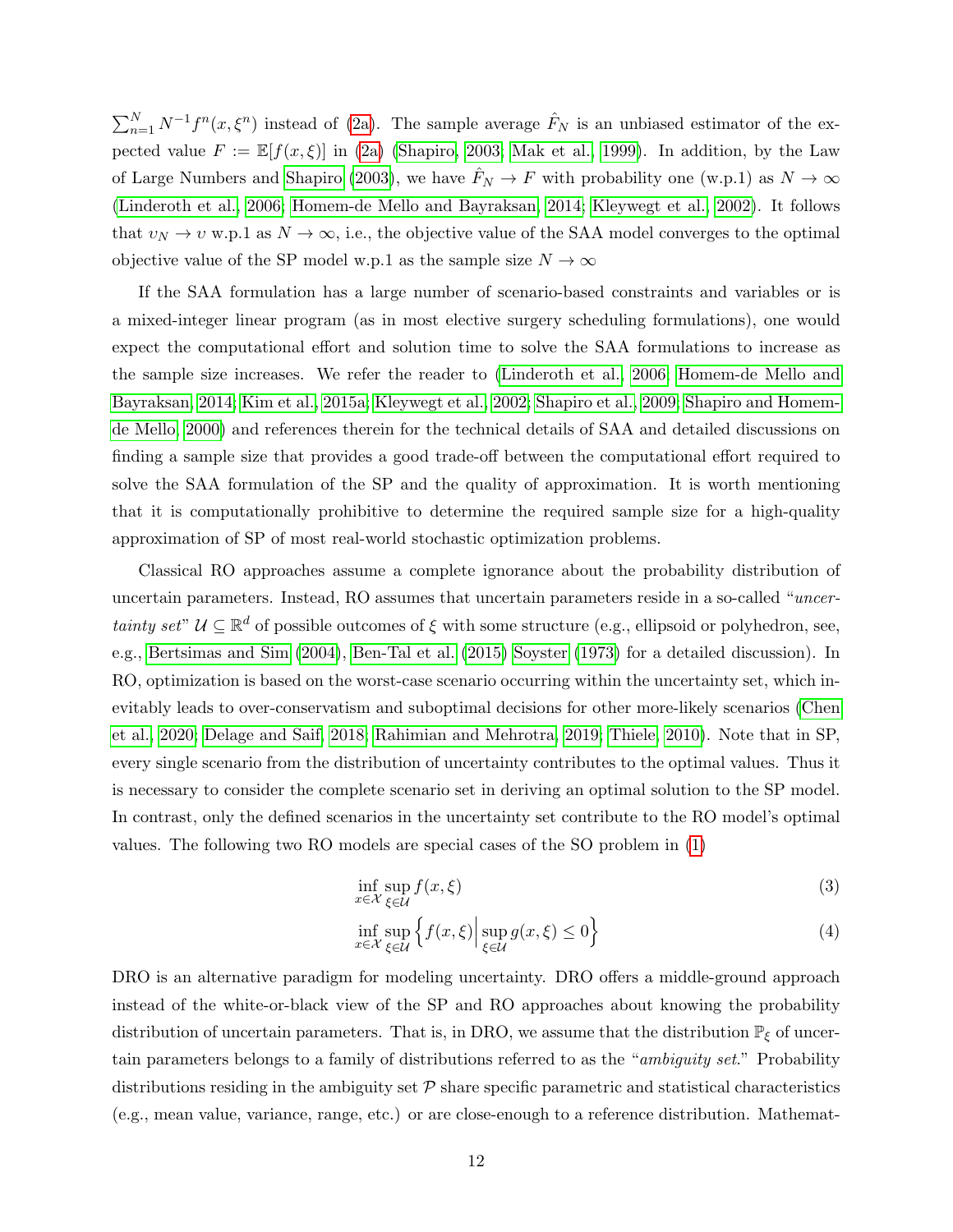ically, the ambiguous counterpart of the SO problem in [\(1\)](#page-11-0) is as follows

(DRO) 
$$
\inf_{x \in \mathcal{X}} \sup_{\mathbb{P}_{\xi} \in \mathcal{P}} \left\{ \mathcal{R}_{\mathbb{P}_{\xi}} \left[ f(x, \xi) \right] \Big| \sup_{\mathbb{P}_{\xi} \in \mathcal{P}} \mathcal{R}_{\mathbb{P}_{\xi}} \left[ g(x, \xi) \right] \le 0 \right\}
$$
 (5)

The DRO problem in [\(5\)](#page-13-1) seeks to find decisions  $x \in \mathcal{X}$  that minimizes the worst-case (maximum) of the functional R of the cost function  $f(.)$  among all probability distributions residing in the ambiguity set  $P$ . The DRO counterpart of  $(2a)$  and  $(2b)$  are as follows

<span id="page-13-1"></span>
$$
\inf_{x \in \mathcal{X}} \sup_{\mathbb{P}_{\xi} \in \mathcal{P}} \mathbb{E}_{\mathbb{P}_{\xi}} \left[ f(x, \xi) \right] \tag{6a}
$$

$$
\inf_{x \in \mathcal{X}} \left\{ f(x) \Big| \sup_{\mathbb{P}_{\xi} \in \mathcal{P}} \mathbb{E}_{\mathbb{P}_{\xi}} \left[ g(x, \xi) \right] \le 0 \right\} \tag{6b}
$$

The ambiguity set must capture the true distribution with a high degree of certainty and be computationally manageable (i.e., allow for a tractable reformulation of the DRO model). One can use easy to compute distributional information such as the mean and range of random parameters to construct the ambiguity sets and build DRO models that better approximate reality. There are many way to construct ambiguity set  $P$  and can be based on (1) empirical moments and their nearby regions (see, e.g., [Delage and Ye](#page-40-10) [\(2010\)](#page-40-10); [Wagner](#page-49-6) [\(2008\)](#page-49-6); [Zhang et al.](#page-50-5) [\(2018\)](#page-50-5)), and (2) statistical distances between a candidate distribution and a reference distribution, such as φ–divergence [\(Jiang and Guan, 2016\)](#page-43-6), Wasserstein metric [\(Esfahani and Kuhn, 2018;](#page-41-2) [Gao and](#page-41-8) [Kleywegt, 2016\)](#page-41-8), and norm-based distance [\(Jiang and Guan, 2018\)](#page-43-7). We refer to [Rahimian and](#page-47-8) [Mehrotra](#page-47-8) [\(2019\)](#page-47-8), [Chen et al.](#page-40-7) [\(2020\)](#page-40-7), [Esfahani and Kuhn](#page-41-2) [\(2018\)](#page-41-2) and the references therein for a detailed discussion. Surprisingly, it turns out that DRO models, in which the distribution of uncertain parameters is a decision variable, are often more tractable than their SP counterparts in many real-world applications [\(Delage and Saif, 2018;](#page-40-9) [Rahimian and Mehrotra, 2019;](#page-47-8) [Wang et al.,](#page-49-1) [2019;](#page-49-1) [Wiesemann et al., 2014\)](#page-49-7).

As pointed out by [Rahimian and Mehrotra](#page-47-8) [\(2019\)](#page-47-8), if  $P$  contains only the true distribution of  $\xi$ , DRO reduces to SP. If  $\mathcal P$  consists of all probability distributions supported on  $\mathcal U$ , DRO reduces to RO. Therefore,  $\mathcal P$  is a key ingredient in DRO that can put DRO between SP and RO. Consequently, DRO is less conservative than RO, which ignores all the distributional information about  $\xi$ , except for the support set  $\mathcal{U}$ .

## <span id="page-13-0"></span>4. Modeling Elective Surgery Scheduling Problems

Our review focuses on stochastic optimization (SO) approaches for elective surgery scheduling with downstream capacity constraints under the block scheduling framework. Under this scheduling framework, OR schedules are divided into multiple blocks of defined lengths (e.g., 4 hours). Each block is dedicated to only one type of surgical specialty (e.g., urology, general, vascular, etc.). There can be multiple blocks of the same specialty during a cycle (e.g., a week) in the surgery schedule.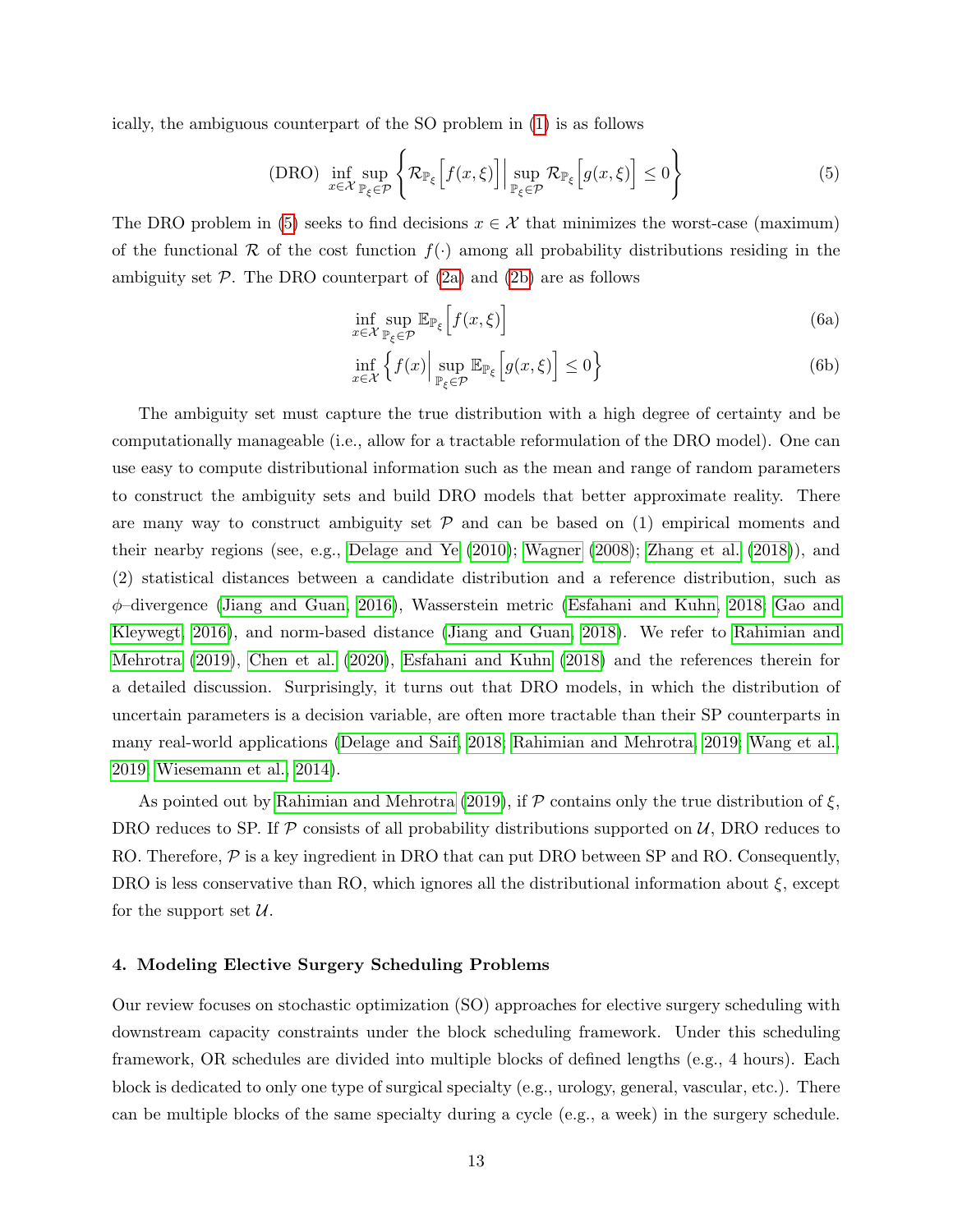Patients can be scheduled in any of the blocks dedicated to their surgery type during the planning horizon. Before operations begin, OR managers have to resolve two major questions:

- 1. Selection and assignment. How many surgeries to schedule in each block, considering the capacity of ORs and the shared downstream recovery resources? (advance scheduling)
- 2. Sequencing and scheduling. How to sequence the start times of surgeries in each block to maintain good operational performance in the ORs and subsequent recovery units? (allocation scheduling)

Typical performance metrics. Ideally, OR managers seek to schedule a subset of surgeries from the waiting list to maintain a good trade-off between the cost of performing and postponing surgeries, percentage of scheduled surgeries (i.e., access to surgery), OR idle and over time, recovery unit utilization, premature SICU transfers, OR blocking time, surgery cancellation and delay, OR and recovery units congestion, and clinical staff workload (see [Cardoen et al.](#page-39-2) [\(2010\)](#page-39-2); [Bai et al.](#page-38-0) [\(2017\)](#page-38-0); [Min and Yih](#page-46-2) [\(2010\)](#page-46-2); [Neyshabouri and Berg](#page-46-3) [\(2017\)](#page-46-3) for other metrics).

To date, there is no single stochastic optimization model that can answer these questions simultaneously. Collectively, answering these questions requires solving a large scale stochastic optimization problem with a large number of binary variables (for selection, assignment, and sequencing), integer and continuous variables, numerous constraints, and many interrelated decisions. Therefore, researchers have instead employed a decomposition approach, breaking up the elective surgery scheduling problem into subproblems and then solving them sequentially. As such, the SO literature consists of approaches that answer the above questions separately. In the next subsections, we provide an overview of the existing stochastic optimization approaches for each subproblem and highlight the impacts and challenges associated with these efforts. Additionally, we discuss and provide new directions for future research opportunities.

#### 4.1. Surgery Selection and Assignment Problem (Select Assign)

In this problem, studies focus on the decision process of selecting a subset of elective surgeries from a list of I waiting patients and assigning selected patients to B available surgery blocks. Each patient has a surgery type and can be assigned to any of the blocks dedicated to his/her surgery type during the planning horizon. Surgery durations are random and depend on surgery type. After surgery, a patient may need recovery in one or multiple of the following downstream resources (Figure [1\)](#page-3-0): (1) SICU for an uncertain number of consecutive days, (2) inpatient ward for an uncertain number of consecutive days, and (3) PACU for an uncertain number of consecutive hours or minutes. In some rare cases, patients may not require any critical care and are directly sent to a hospital ward or some patients may return to the SICU after being discharged (these rare pathways are represented by dashed lines in Figure [1\)](#page-3-0).

Associated with each patient, there is a cost  $c_{i,b}$  of performing and delaying his/her surgery, which depends on his/her waiting time on the list and clinical priority [\(Zhang et al., 2019\)](#page-50-1). The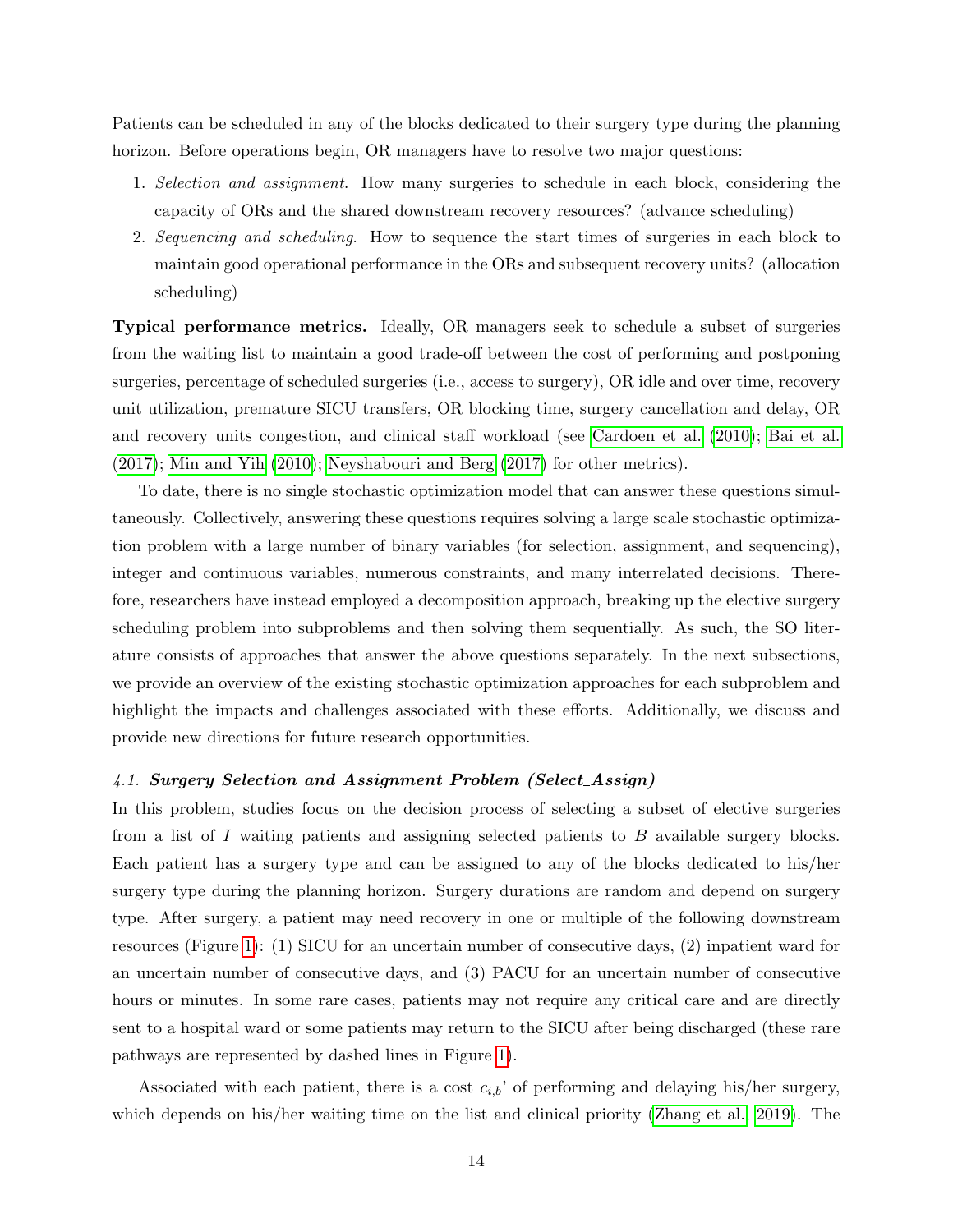cost  $c_{i,b}$  of delaying surgery (i.e., postponing to the next planning horizon by assigning surgery to a dummy block  $b'$ ) is often assumed to be higher than performing surgery. The SICU, ward, and PACU have a fixed number of beds  $R_t$  on each day  $t \leq T$ . Ward capacity is often much larger than the SICU and PACU capacities.

Next, we analyze the existing SO approaches for this particular elective surgery selection and assignment problem (Select Assign). We first observe that, to the best of our knowledge, and according to the recent review of operating room planning and surgical case scheduling by [Zhu et al.](#page-50-0) [\(2019\)](#page-50-0), there are no SO models for Select Assign with PACU capacity constraints (i.e., existing SO models assume fixed surgery selection and assignment decisions). Therefore, in what follows, we review and analyze the few existing two-stage SP, RO, and DRO approaches for Select Assign with SICU and ward capacity constraints (see Table [2\)](#page-16-0). To facilitate the discussion, we define the following notation. For all  $i \in [I]$  and  $b \in B \cup \{b'\}$ , let the binary decision variable  $x_{i,b}$  represent the assignment of surgery i to block b. We define feasible region  $\mathcal X$  of variables x, which consist of constraints on surgery selection and assignment. For example, feasible region  $\mathcal{X}$  in [\(7\)](#page-15-0) is defined such that each surgery i is assigned to one of the blocks  $B(i)$  dedicated to its type or the dummy block  $b'$  (i.e., postponed to the next planning period).

<span id="page-15-0"></span>
$$
\mathcal{X} = \left\{ x : \begin{array}{c} \sum_{b \in B(i) \cup \{b'\}} x_{i,b} = 1, \ \forall i \in I \\ x_{i,b} \in \{0,1\}, \ \forall i \in I, b \in B \cup \{b'\} \end{array} \right\}
$$
(7)

#### 4.1.1. SP approaches for Select Assign

SP Formulations. Existing two-stage SP models for elective Select Assign with SICU/ward capacity constraints seek to find first-stage surgery assignment decision  $x \in \mathcal{X}$  that minimizes the sum of the first-stage costs and the expected second-stage costs  $Q(x,\xi)$  subject to uncertainty  $\xi$ with a known joint probability distribution  $\mathbb{P}$ , see, e.g., the SP in [\(8\)](#page-15-1). The first-stage costs represent patient-related costs (which includes the cost of performing and postponing surgeries). The secondstage costs,  $Q(x,\xi)$ , include one or more of the following: (1) OR overtime cost, (2) OR idle time cost, and (3) cost of insufficient capacity of downstream units. The random vector  $\xi$  represents a vector of realization of random parameters.

<span id="page-15-1"></span>
$$
\text{(SP)} \quad \min_{x \in \mathcal{X}} \left\{ \sum_{i \in I} \sum_{b \in B \cup \{b'\}} c_{i,b} x_{i,b} + \mathbb{E}_{\mathbb{P}}[Q(x,\xi)] \right\} \tag{8}
$$

[Min and Yih](#page-46-2) [\(2010\)](#page-46-2) proposed the first SP model for Select Assign, which seeks to find surgery assignment decisions  $x \in \mathcal{X}$  that minimize patient-related costs (performing and delaying surgery) and expected overtime cost (second-stage). [Min and Yih](#page-46-2) [\(2010\)](#page-46-2)'s SP incorporates the co-existing uncertainty of surgery durations and LOS and includes a hard constraint to ensure that the number of patients in the SICU will not exceed the number of SICU beds available each day.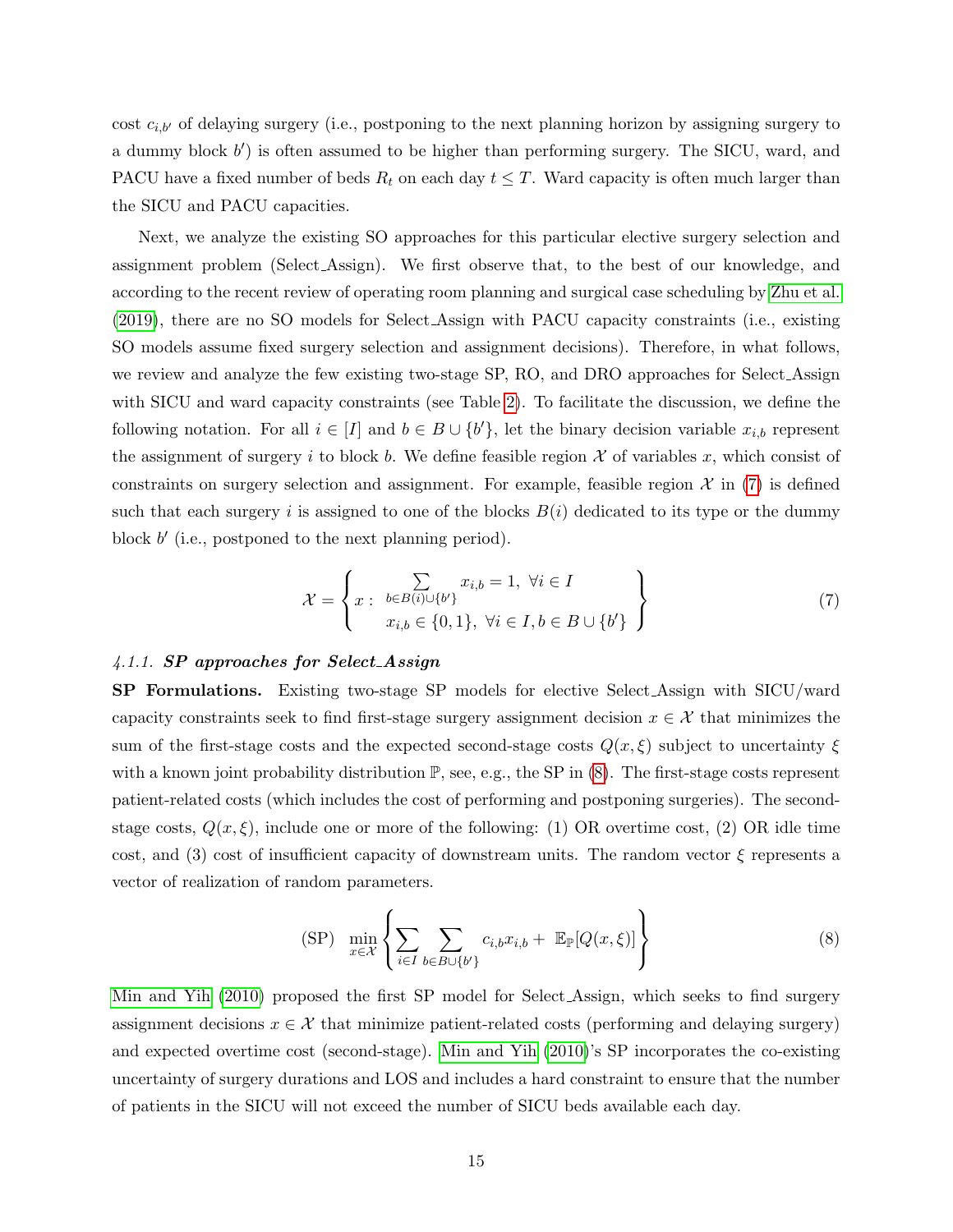| Article                     | Distributions of<br>DT & LOS      | <b>Metrics</b>         | Model     | Solution<br>Approach |
|-----------------------------|-----------------------------------|------------------------|-----------|----------------------|
| Min and Yih $(2010)^a$      | assumed known                     | PT. OT                 | SР        | SAA                  |
| Jebali and Diabat (2015)    | assumed known                     | PT, OT, IT, SICU, Ward | <b>SP</b> | SAA                  |
| Jebali and Diabat (2017)    | assumed known                     | PT, OT, SICU           | SP-CC     | SAA                  |
| Zhang et al. $(2019)^{b}$   | assumed known                     | PT, OT, SICU           | $SP+MDP$  | SAA                  |
| Zhang et al. $(2020)^b$     | assumed known                     | PT. OT                 | SP        | <b>CGBH</b>          |
| Neyshabouri and Berg (2017) | unknown <sup>c</sup>              | PT, OT, SICU           | RO        | $C\& C G$            |
| Shehadeh and Padman (2020)  | unknown <sup><math>d</math></sup> | PT, OT, IT, SICU       | DRO       | C&CG                 |

<span id="page-16-0"></span>Table 2: Stochastic optimization approaches for Select Assign with limited SICU and ward capacity.

Notation: DT is random duration, LOS is length-of-stay, PT is patient-related cost of performing and delaying surgery, OT is overtime, IT is idle time, SICU/Ward is cost of lack of SICU/Ward bed, SP is two-stage stochastic programming model, SP-CC is SP with chance-constrained, SAA is sample average approximation, RO is robust optimization, DRO is distributionally robust optimization, CGBH is column-generation-based heuristic, and C&CG is column-and-constraint generation.

 $a$  model includes constraints that ensure the respect of SICU capacity.

 $<sup>b</sup>$  consider the cost of keeping surgical blocks open.</sup>

[Jebali and Diabat](#page-43-2) [\(2015\)](#page-43-2) generalize the SP of [Min and Yih](#page-46-2) [\(2010\)](#page-46-2) by incorporating the uncertainty related to patient LOS in the general wards. In addition, [Jebali and Diabat](#page-43-2) [\(2015\)](#page-43-2)'s model incorporates the expected cost of OR idling and penalties for exceeding the regular SICU capacity into the objective function. As we show in Table [3,](#page-17-0) these generalizations lead to a larger model with a significantly larger number of variables and constraints. [Jebali and Diabat](#page-43-8) [\(2017\)](#page-43-8) propose a 2-stage chance-constrained SP that minimizes patient-related costs and expected operating room utilization costs (overtime and idle time) and penalty costs for exceeding SICU capacity.

Recently, [Zhang et al.](#page-50-1) [\(2019\)](#page-50-1) generalized [Min and Yih](#page-46-2) [\(2010\)](#page-46-2)'s approach by proposing a twolevel optimization model that combines Markov decision process (MDP) and SP to minimize the total cost: cost incurred by maintaining open OR blocks, cost of performing and delaying surgeries, the expected OR overtime cost, and the cost of insufficient ICU capacity. At the first level, the MDP select the patients to schedule. At the second level, the SP assigns the selected patients to open OR blocks and compute the related costs. Other SPs for special cases of the general Select Assign problem include [Zhang et al.](#page-50-3) [\(2020\)](#page-50-3) and references therein.

Table [3](#page-17-0) presents the respective sizes of three of the existing SPs for Select Assign, in terms of the number of variables and constraints. Finally, we note that these SPs have complete recourse, i.e.,  $Q(x,\xi)$  is feasible for any feasible first-stage surgery assignments decisions  $x \in \mathcal{X}$  [\(Birge and](#page-39-6) [Louveaux, 2011\)](#page-39-6).

SP Solution Approaches and Challenges. As we discussed in [3,](#page-10-0) there are two well-known difficulties in obtaining an (exact) optimal solution to the SP in [\(8\)](#page-15-1). First, evaluating the value of  $\mathbb{E}_{\mathbb{P}}[Q(x,\xi)]$  involves taking multi-dimensional integrals, and solving a huge number of similar integer program. Second, both  $\mathbb{E}_{\mathbb{P}}[Q(x,\xi)]$  and  $Q(x,\xi)$  are non-convex and and discontinuous [\(Birge](#page-39-6) [and Louveaux, 2011;](#page-39-6) [Min and Yih, 2010\)](#page-46-2). In view of these two difficulties, [Min and Yih](#page-46-2) [\(2010\)](#page-46-2), [Jebali and Diabat](#page-43-2) [\(2015\)](#page-43-2), and [Zhang et al.](#page-50-1) [\(2019\)](#page-50-1) resort to approximation solution approaches. In particular, these SP studies use the SAA approach to replace the continuous distributions of surgery durations and LOS with approximate discrete distributions by considering a sample of N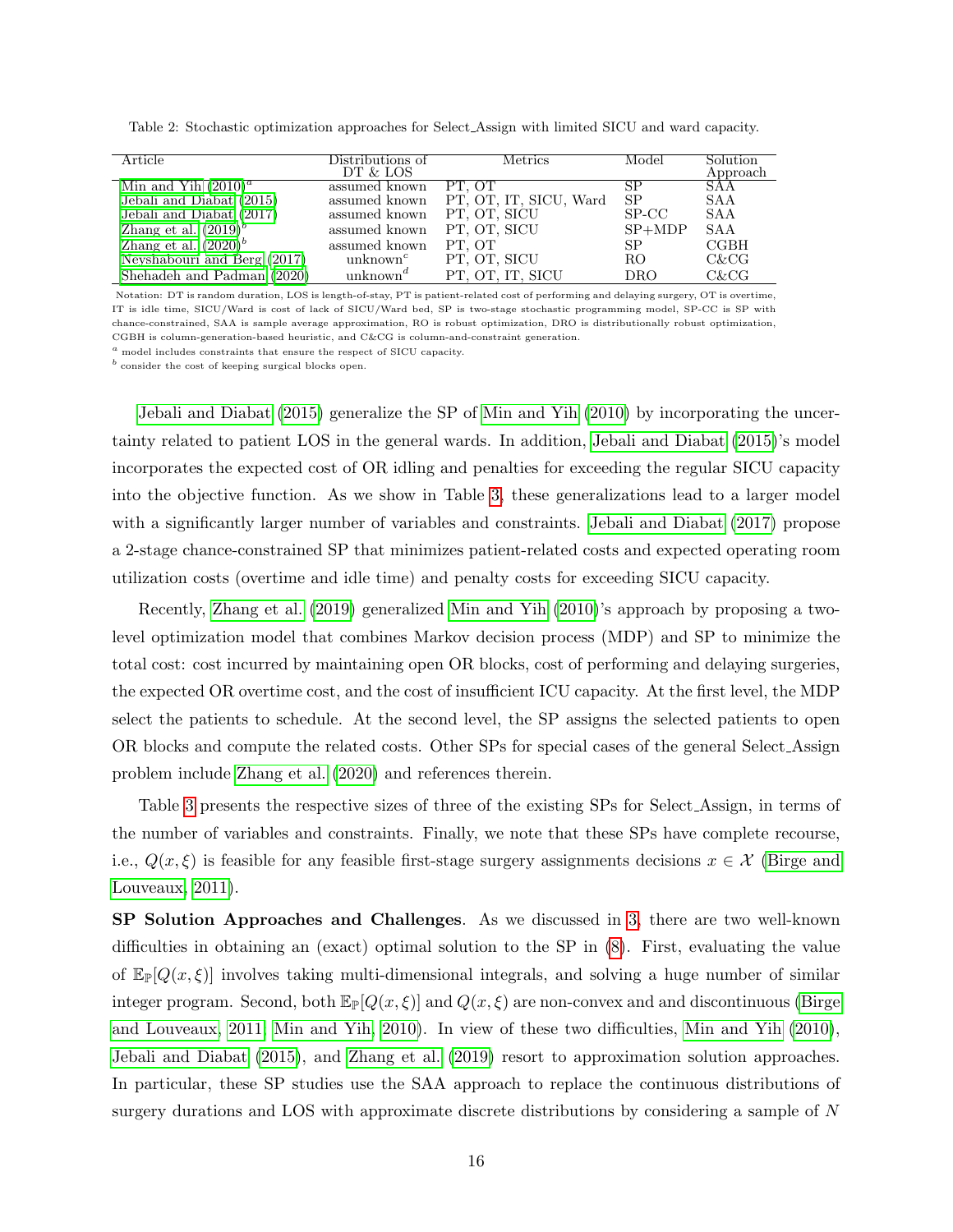<span id="page-17-0"></span>Table 3: Approximate Sizes of three SP formulations of the selection and assignment problem (Select Assig) with SICU and ward capacity constraints. Notation: I is number of surgery, B is number of surgical blocks, T is number of days, and N is number of scenarios of random parameters.

|                              | Min and Yih $(2010)^a$ | Jebali and Diabat $(2015)^{b}$ | Zhang et al. $(2019)$ |
|------------------------------|------------------------|--------------------------------|-----------------------|
| $#$ Binary variables         | $I(B+T N)$             | $IT(B+2N)$                     | $B(I+1) + ITN$        |
| $#$ Continuous variables     | N B                    | $NT(RB + 2)$                   | $N(B+T)$              |
| $#$ First-stage constraints  | $2I+B$                 | $I + BT$                       | $I(2+B)$              |
| $#$ Second-stage constraints | $N(B + BIT + T)$       | $N(3BT + 2T + 3TI + 2I)$       | $N(B + BIT + T)$      |

 $a$  we set  $\tau = T$  to simplify the analysis and comparison

 $b$  we set  $\tau = 0$  to simplify the analysis and comparison

randomly generated scenarios.

As detailed in Section [3,](#page-10-0) in SAA, the stochastic SP [\(8\)](#page-15-1) is replaced by its deterministic MILP formulation as follows. First, a sample of N independent scenarios is generated (each scenario consists of a vector of realizations of surgery durations and LOS which are drawn independently from their distributions). Then, the sample average of the second-stage (i.e.,  $1/N \sum_{n=1}^{N}$ optimized using the generated sample. The sample size N is chosen based on a trade-off between the  $Q(x, n)$  is computational effort required to solve the resulting SAA-MILP and the quality of approximation of the expected value objective of the problem by its sample average (see Section [3\)](#page-10-0).

Challenge 1: Large scale SAA-MILP formulations As we show in Table [3,](#page-17-0) the size of the resulting MILP is a function of the number of surgeries, surgical blocks, and the sample size. In particular, as the sample size  $N$  grows, which is necessary for a high-quality approximation, the size of the MILP grows. It is well-known that an increase in MILP size suggests an increase in solution time for the linear programming (LP) relaxation of the MILP and, thus, the solution time via commercial solvers [\(Artigues et al., 2015;](#page-38-9) [Keha et al., 2009;](#page-44-8) [Klotz and Newman, 2013b\)](#page-44-9). Therefore, it is computationally prohibitive to determine the required sample size for high-quality approximation of optimal schedules for large instances (in terms of  $I, T$ , and  $B$ ) of Select Assign. [Min and Yih](#page-46-2) [\(2010\)](#page-46-2), [Jebali and Diabat](#page-43-2) [\(2015\)](#page-43-2), [Zhang et al.](#page-50-1) [\(2019\)](#page-50-1), and more recently [Shehadeh](#page-48-0) [and Padman](#page-48-0) [\(2020\)](#page-48-0) results confirm this hypothesis. Sophisticated and customized algorithms and decomposition methods (e.g., L-shaped and cutting plane-based algorithms [\(Birge and Louveaux,](#page-39-6) [2011\)](#page-39-6)) may help in solving the SAA model. However, these methods often require complex parameter tuning, derivation of valid (lower or upper) bounding inequalities to improve and accelerate convergence, which requires access to support staff with optimization expertise that hospitals often do not have.

Challenge 2: Symmetry. Surgery selection and assignment problems are subject to a great deal of symmetry, i.e., given a feasible first-stage solution  $x$ , an equivalent solution can be generated by permuting the columns of  $x \in \mathcal{X}$ . For example, suppose that there are two blocks for cardiac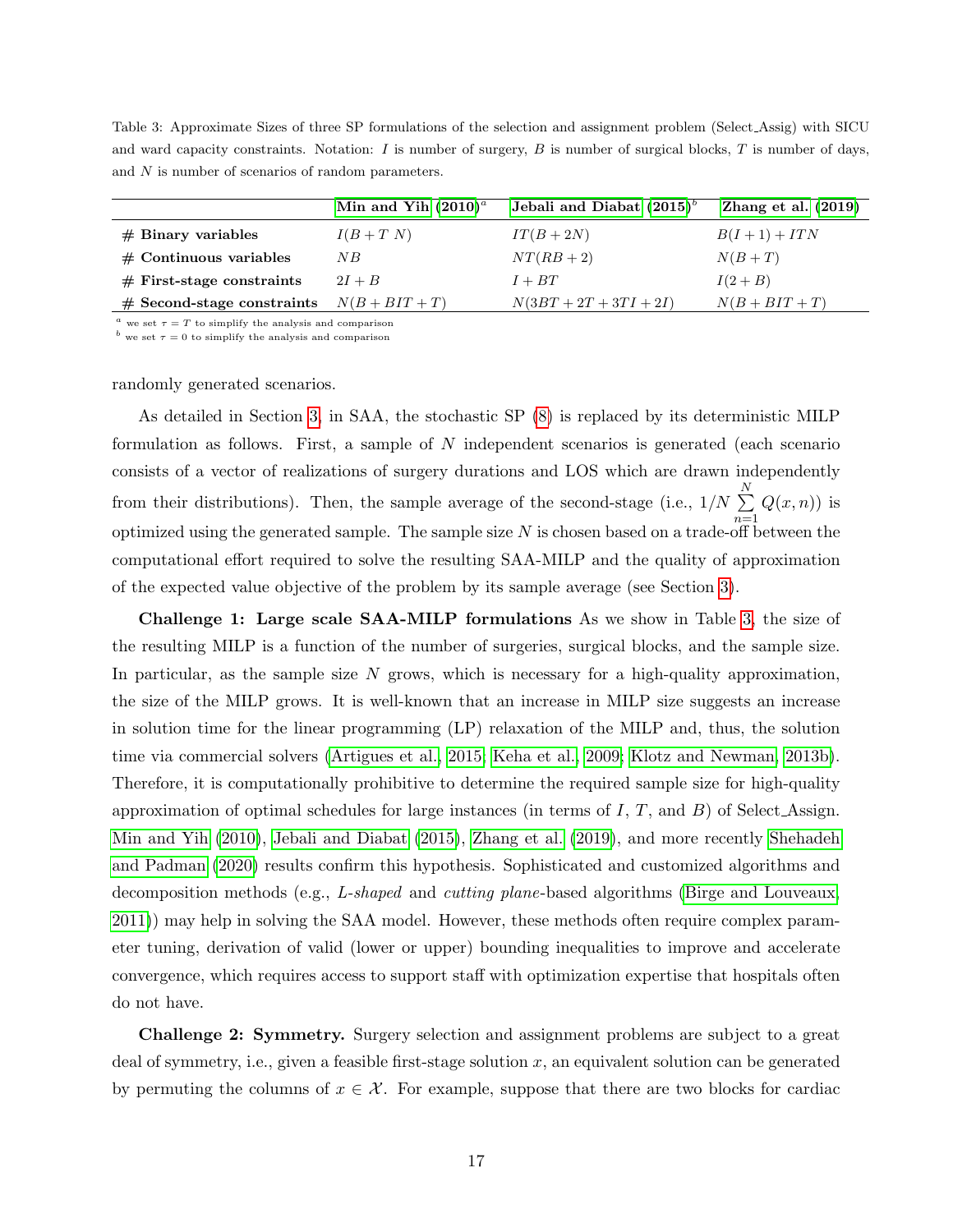surgery (blocks 4 and 5). It is possible to create a new schedule by moving all cardiac surgeries that were assigned to block 5 to block 4 and vice versa. This creates two equivalent solutions because the blocks are identical, and surgeries are of the same type (i.e., have common distributions of random parameters). In the same way that it allows multiple equivalent solutions, symmetry also allows multiple equivalent sub-problems in the branch-and-bound tree, potentially leading to larger trees and forcing a wasteful duplication of solution time and effort [\(Margot, 2010;](#page-45-9) [Ostrowski et al.,](#page-46-10) [2010\)](#page-46-10). While there are many effective techniques to break the symmetry in various MILP problems, especially OR scheduling problems, unfortunately, there are no such techniques to Select Assign that consider all the clinical and non-clinical aspects of this problem. Notably, [Shehadeh and](#page-48-0) [Padman](#page-48-0) [\(2020\)](#page-48-0) proposed the first effective symmetry breaking inequalities, which break symmetries in the solution space of the first-stage surgery selection and assignment decisions. However, these inequalities do not account for patient priority and urgency, provider preference, and other clinical and non-clinical aspects.

Challenge 3: Distributional Ambiguity. Even in a perfect world in which these SPs are easy to solve, the resulting schedule's quality may be questionable, given that the SP assumes that the distributions of random parameters are known with certainty. As we discussed in Section [2,](#page-6-0) in reality, it is challenging, if not impossible, to estimate the multi-modal distributions of surgery duration and LOS in downstream units for each type of surgery, especially with limited reliable data. Suppose we calibrate a SP for Select Assign to a sample from a biased distribution. In this case, the resulting optimistically biased optimal surgery selection and assignment will have a disappointing performance when implemented under the true distribution, which will negatively impact OR operational performance.

#### 4.1.2. RO approaches for Select Assign

As we discussed in Section [3,](#page-10-0) in RO, optimization is based on the worst-case scenario occurring within an uncertainty set of random parameters. Notably, [Neyshabouri and Berg](#page-46-3) [\(2017\)](#page-46-3) is the first and only RO approach for Select Assign (see Table [2\)](#page-16-0). [Neyshabouri and Berg](#page-46-3) [\(2017\)](#page-46-3) construct an uncertainty set based on the maximum positive deviations of surgery durations and LOS from their mean values. Then, they propose a two-stage RO model, where optimization is based on the maximum positive deviations from the mean values of random parameters within the uncertainty set. The first-stage of [Neyshabouri and Berg](#page-46-3) [\(2017\)](#page-46-3)'s model assigns surgeries to surgical blocks to minimize the cost of performing and delaying surgeries. In the second stage, the goal is to minimize the worst-case scenario for the overtime and denied SICU admission costs.

[Neyshabouri and Berg](#page-46-3) [\(2017\)](#page-46-3) use column-and-constraints generation (C&CG) to solve their RO model. As argued by [Chen et al.](#page-40-7) [\(2020\)](#page-40-7), [Delage and Saif](#page-40-9) [\(2018\)](#page-40-9), [Rahimian and Mehrotra](#page-47-8) [\(2019\)](#page-47-8), and [Thiele](#page-48-8) [\(2010\)](#page-48-8), by focusing the optimization on the worst-case scenario, classical RO models such as that of [Neyshabouri and Berg](#page-46-3) [\(2017\)](#page-46-3) may yield over-conservative and sub-optimal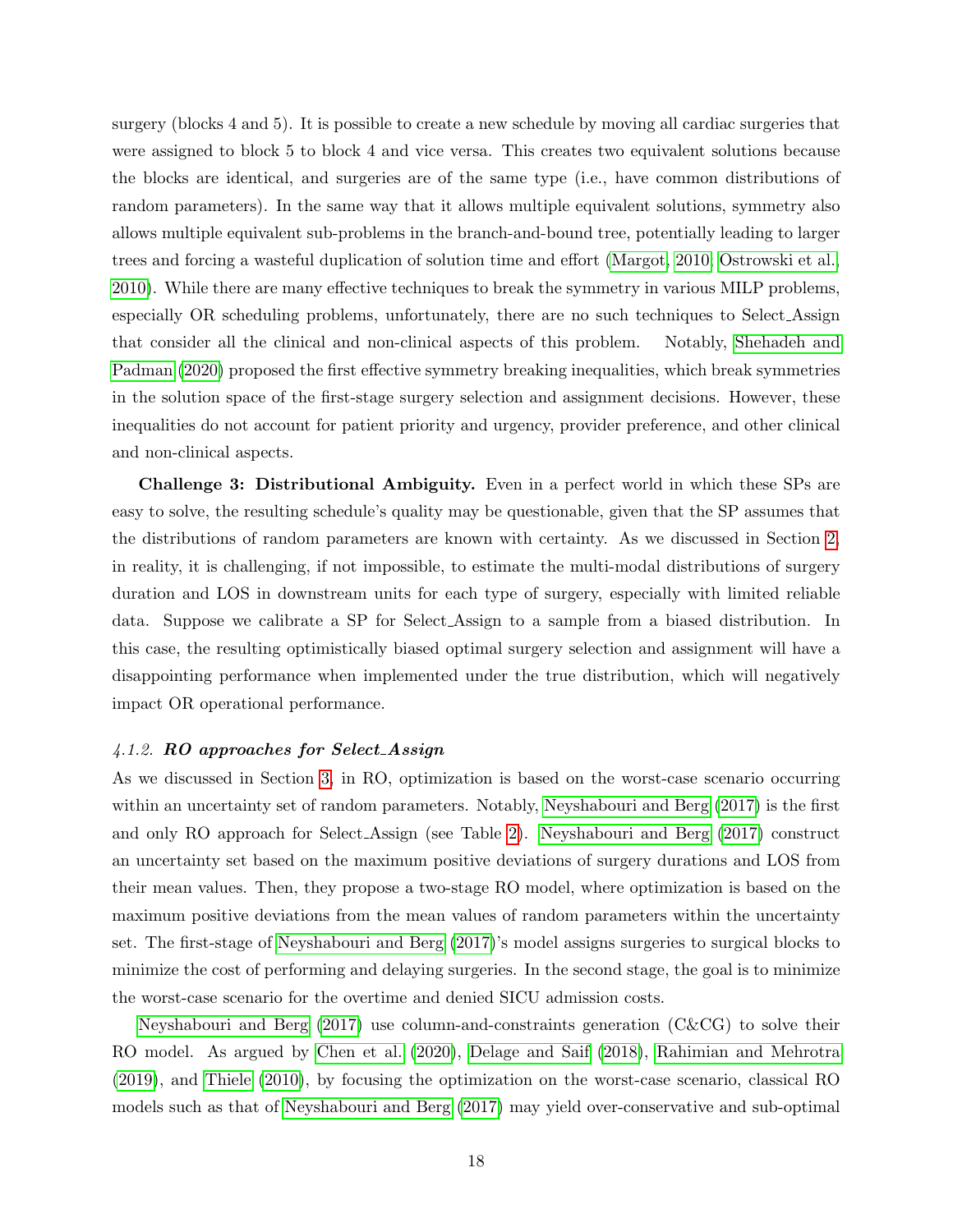decisions for other more-likely scenarios and poor expected performance because it cannot capture the distributional information of uncertainty. Additionally, [Neyshabouri and Berg](#page-46-3) [\(2017\)](#page-46-3) show that it is challenging to solve some small instances of Select Assign (e.g., 15 surgeries) within a reasonable time. Finally, [Neyshabouri and Berg](#page-46-3) [\(2017\)](#page-46-3) did not address the issue of symmetry.

#### <span id="page-19-0"></span>4.1.3. DRO approaches for Select Assign

As we discussed in [3,](#page-10-0) DRO has become an attractive approach for addressing optimization problems contaminated with uncertain data due to following three primary characteristics [\(Rahimian and](#page-47-8) [Mehrotra, 2019;](#page-47-8) [Wang et al., 2019\)](#page-49-1). First, DRO alleviates the unrealistic assumption of the decision maker's complete knowledge of the probability distribution governing the uncertain surgery duration and LOS. Second, it is often more computationally tractable than their SP and RO counterparts [\(Delage and Saif, 2018;](#page-40-9) [Rahimian and Mehrotra, 2019\)](#page-47-8). Finally, DRO avoids the well-known over-conservatism and the poor expected performance of RO and allows for better utilization of the available data. The computational advantage of DRO further fosters its application in healthcare management, and we have seen many successful examples in healthcare scheduling [\(Deng et al., 2014;](#page-40-3) [Jiang et al., 2017;](#page-43-9) [Mak et al., 2014;](#page-45-10) [Shehadeh et al., 2020a\)](#page-48-1).

Despite the advantages of DRO, there are no data-driven DRO approaches for Select Assign with downstream constraints that incorporate the multi-modality of surgery duration and LOS. Recently, [Shehadeh and Padman](#page-48-0) [\(2020\)](#page-48-0) proposed the first DRO counterpart of the SPs for Select Assign presented in Table [3](#page-17-0) with SICU capacity. [Shehadeh and Padman](#page-48-0) [\(2020\)](#page-48-0) assume that surgery duration and LOS are unimodal and construct a mean-support ambiguity set of all possible unimodal distributions of these random parameters. Accordingly, [Shehadeh and Padman](#page-48-0) [\(2020\)](#page-48-0) model seeks optimal surgery scheduling decisions to minimize the cost of performing and postponing surgeries and the worst-case expected costs associated with overtime and idle time of ORs and lack of SICU capacity (which causes premature discharges or transfers). To solve their model, [She](#page-48-0)[hadeh and Padman](#page-48-0) [\(2020\)](#page-48-0) proposed a computationally efficient C&CG method. By reformulating the OR block capacity (BC) recourse problem (which minimize OR idle time and overtime) as an equivalent linear program (instead of MILP as in [Neyshabouri and Berg](#page-46-3) [\(2017\)](#page-46-3)), [Shehadeh and](#page-48-0) [Padman](#page-48-0) [\(2020\)](#page-48-0) eliminate the need for the addition of inequalities for the BC recourse problem into C&CG's master problem, which results in slower growth in the size of their master problem in each iteration and thus faster convergence as compared to [Neyshabouri and Berg](#page-46-3) [\(2017\)](#page-46-3) C&C

In addition, [Shehadeh and Padman](#page-48-0) [\(2020\)](#page-48-0) derive a new family of symmetry breaking inequalities, which break symmetries in the solution space of the first-stage surgery selection and assignment decisions. These inequities are independent of the method of modeling uncertainty and so are valid for the SP, RO, and even deterministic formulation. With the intent of justifying a DRO approach, [Shehadeh and Padman](#page-48-0) [\(2020\)](#page-48-0) conduct extensive numerical experiments using the practice configuration presented by [Min and Yih](#page-46-2) [\(2010\)](#page-46-2) (a well-known benchmark instance of surgery scheduling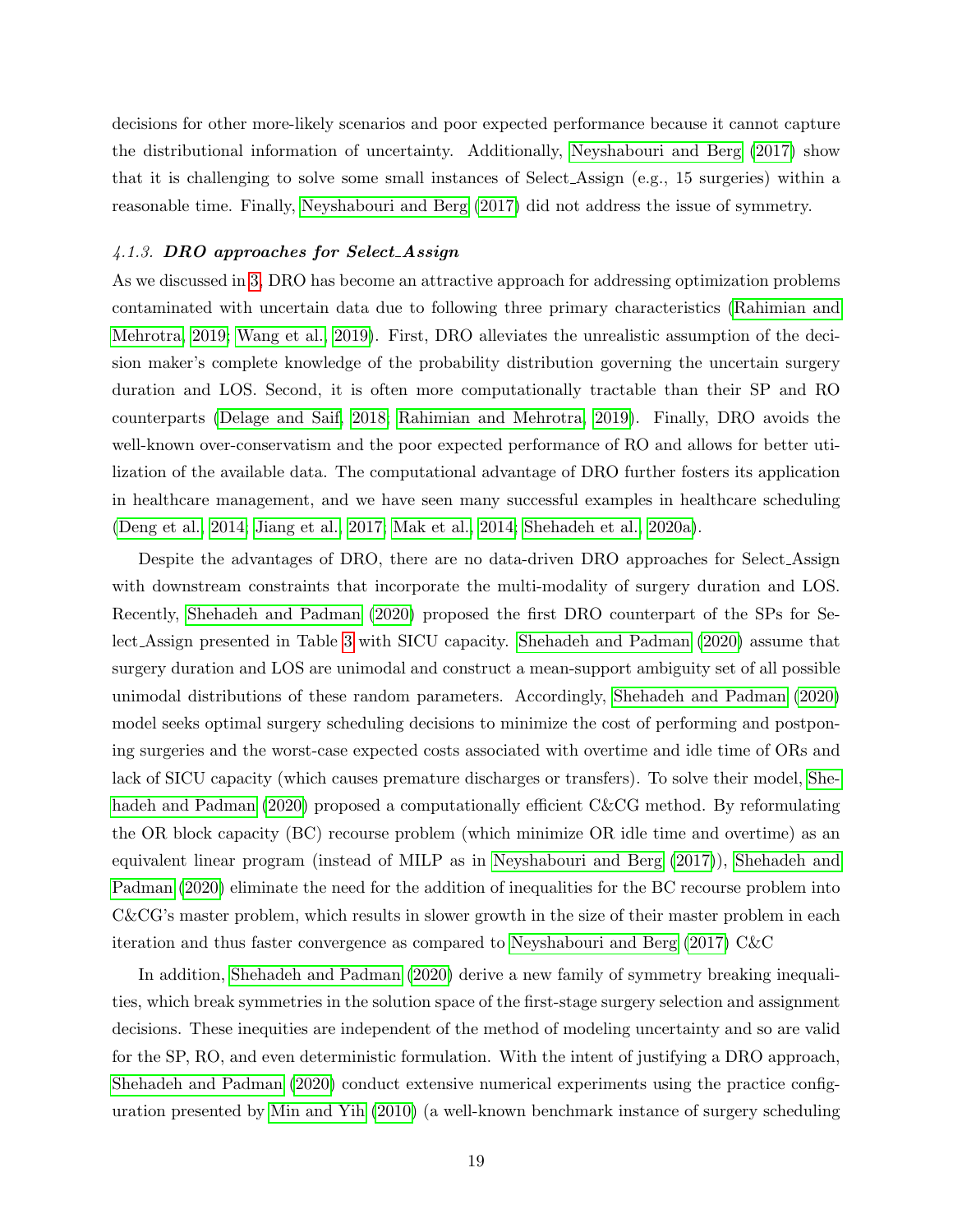with ICU capacity constraints). [Shehadeh and Padman](#page-48-0) [\(2020\)](#page-48-0) demonstrate that their DRO approach can solve large instances of the problem in a reasonable time and produce robust schedules that have superior operational performance under different distributions as compared to the challenging SP and RO approaches. For example, [Shehadeh and Padman](#page-48-0) [\(2020\)](#page-48-0) model can solve instances of 140 surgeries in less than 10 minutes, while the SP fails to solve such instances and terminate with large optimality gaps. The number of premature transfers from SICU of [Shehadeh](#page-48-0) [and Padman](#page-48-0) [\(2020\)](#page-48-0) schedules are 40% less than that of SP schedules.

[Shehadeh and Padman](#page-48-0) [\(2020\)](#page-48-0)'s results and managerial implications also suggest that incorporating the cost of OR idle time leads to better OR time utilization and better access to surgery. Note that [Neyshabouri and Berg](#page-46-3) [\(2017\)](#page-46-3) as well as [Min and Yih](#page-46-2) [\(2010\)](#page-46-2), [Zhang et al.](#page-50-1) [\(2019\)](#page-50-1), and [Zhang](#page-50-3) [et al.](#page-50-3) [\(2020\)](#page-50-3) did not consider the cost of OR idle time in their model. Ignoring the cost of idle time is a major limitation of these models because OR idle time is an essential metric of OR efficiency and utilization. [Girotto et al.](#page-42-9) [\(2010\)](#page-42-9) found that each hour of unused operative time in the OR costs \$3,600 at the University of Rochester Medical Center. [Childers and Maggard-Gibbons](#page-40-11) [\(2018\)](#page-40-11) reports \$37.45 as the mean cost for 1 minute of OR time across California hospitals. Outpatient appointment and procedure scheduling literature also demonstrate the importance of including the cost of idle time schedule optimization (see, e.g., [Berg et al.](#page-38-5) [\(2014\)](#page-38-5); [Jebali and Diabat](#page-43-2) [\(2015\)](#page-43-2); [Liu](#page-45-2) [et al.](#page-45-2) [\(2019\)](#page-45-2); [Shehadeh et al.](#page-47-2) [\(2019\)](#page-47-2)).

The mean-range ambiguity sets of [Shehadeh and Padman](#page-48-0) [\(2020\)](#page-48-0), do not incorporate the multimodality of random parameters and are not data-driven. In addition, [Shehadeh and Padman](#page-48-0) [\(2020\)](#page-48-0) DRO model does not consider the ambiguity of LOS in the inpatient ward, the possibility of patients returning to the SICU after being discharged, and other quality of service performance metrics and risk attitudes of the OR stakeholders. Finally, [Shehadeh and Padman](#page-48-0) [\(2020\)](#page-48-0)'s symmetry breaking inequalities do not account for patient priority, provider preference, and other clinical and nonclinical aspects observed in the elective surgery practice.

#### 4.1.4. Opportunities: Recipes for data-driven distribution-free approaches

Clearly, to be able to solve Select Assign in practice, we need effective symmetry breaking techniques and data-driven distribution-free (DRO), and tractable models that incorporate the ambiguity and possible multimodality of random parameters. In addition, we need DRO models for Select Assign with PACU constraints and models that consider the possibility of patients returning to the SICU or inpatient ward after being discharged from these units. As pointed out by [Shehadeh et al.](#page-47-2)  $(2019)$ , these data-driven DRO approaches should provide a good trade-off between "tractability (i.e., being able to solve problem instances of realistic sizes in an acceptable amount of time), and **implementability**, i.e., proposing approaches that can be easily translated into standard optimization software packages and decision support tools. Implementability in the above sense is necessary for an optimization-based decision support tool to gain wide adoption in healthcare, and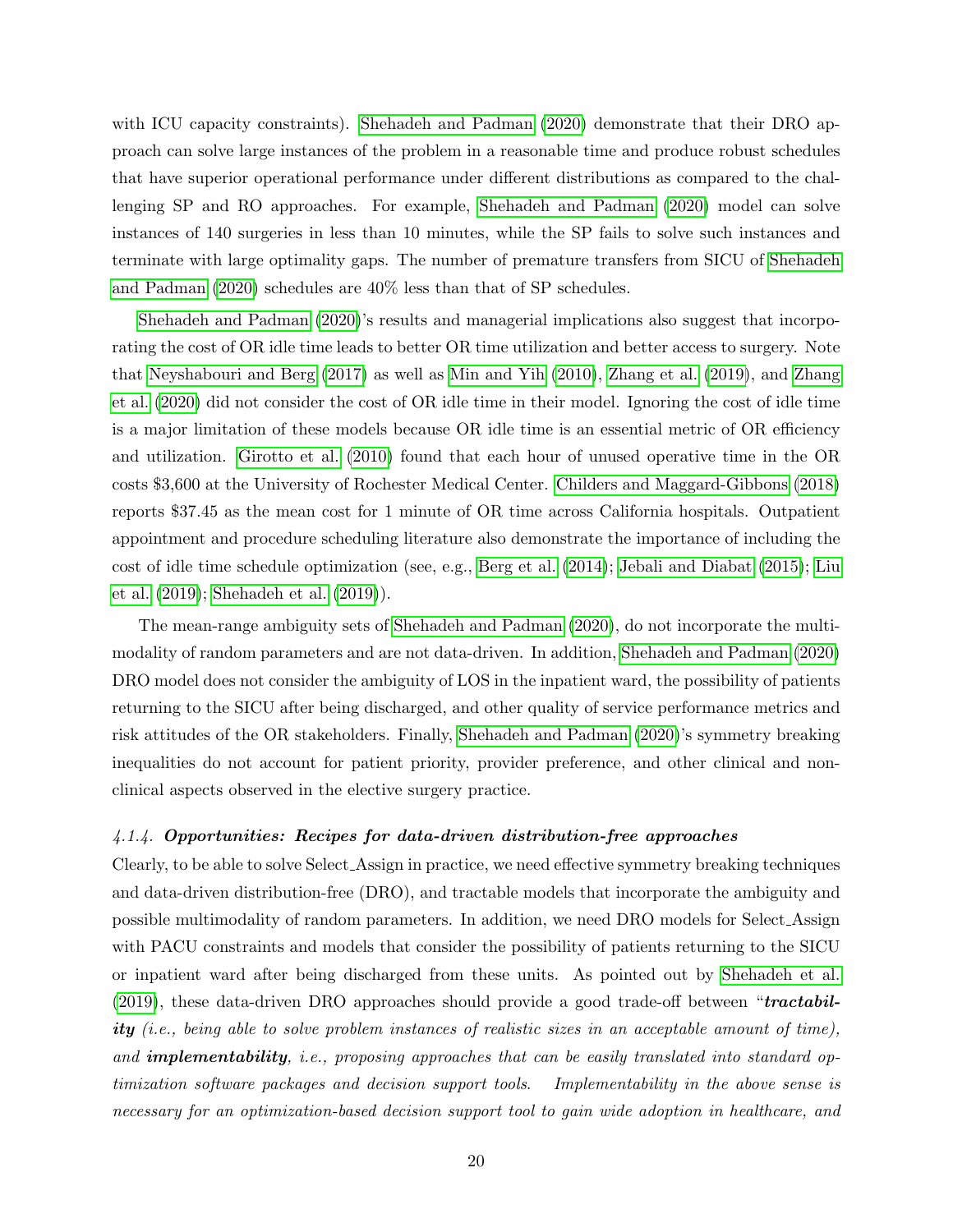other service-providing industries that do not have ongoing access to support staff with optimization expertise."

Constructing data-driven, tractable, and multi-modal DRO approaches for Select Assign is not impossible, given the recent advances in DRO [\(Rahimian and Mehrotra, 2019\)](#page-47-8), numerous guidelines and recipes for formulating, reformulating, and solving difficult MILP problems in the literature [\(Brown and Dell, 2007;](#page-39-8) [Conforti et al., 2014;](#page-40-12) [Klotz and Newman, 2013b,](#page-44-9)[a;](#page-44-10) [Newman and Weiss,](#page-46-11) [2013\)](#page-46-11), and the rich data that can be obtained from EHR, RTLS, and other data collection systems employed in surgical suites. Next, we provide a generic recipe for a DRO approach for Select Assign, consisting of data-driven ambiguity sets, DRO models, and solution methods.

(1) Data-driven ambiguity sets. As we mentioned in Section [3,](#page-10-0) the ambiguity set  $\mathcal F$  is a key ingredient of any DRO approach [\(Esfahani and Kuhn, 2018\)](#page-41-2). Ideally, to solve Select Assign, we need data-driven ambiguity sets  $\mathcal F$  that (a) are rich enough to contain true data-generating and multi-modal distributions with high confidence, and at the same time, small enough to exclude pathological distributions which would incentivize overly conservative decisions [\(Esfahani](#page-41-2) [and Kuhn, 2018\)](#page-41-2), (b) are easy to parameterize from available data or based on clinical staff expertise (e.g., moment-based ambiguity sets), and (c) can facilitate a tractable reformulation of the DRO models as a structured mathematical program that can be solved efficiently with off-the-shelf optimization software or using efficient and implementable solution methods (to enable practical use of the models).

As we mentioned in Section [3,](#page-10-0) there are various ways to construct an ambiguity set, such as moment-based and statistical distance-based ambiguity set. Next, we describe an intuitive and novel approach to model the multi-modality of surgery duration and LOS [\(Chen et al., 2020\)](#page-40-7).

Assume that the probability distribution  $\mathbb P$  of random parameter  $\xi$  is a mixture of S distinct distributions  $\sum_{s=1}^{S} p_s \mathbb{P}_s$  with  $\sum_{s=1}^{S} p_s = 1$ , where each mixture component  $\mathbb{P}_s$  is an ambiguous (unknown) distribution with support  $\mathcal{U}_s$  and moments  $\mathbb{E}_{\mathbb{P}_s}[\xi] = \mu_s$  and  $\phi(\xi)$ . As pointed out by [Chen et al.](#page-40-7) [\(2020\)](#page-40-7), the generalized moments characterized by convex function  $\phi$  provide useful statistical characterizations of the uncertainty  $\xi$ , including (co)-variance and absolute deviation, among others. Accordingly, we consider the following ambiguity set

<span id="page-21-0"></span>
$$
\mathcal{F} := \left\{ \mathbb{P} \in \mathcal{P}(\mathbb{R}^{I_{\xi}+I_{v}} \times [S]) : \begin{array}{ll} ((\widetilde{\xi}, \widetilde{v}), \widetilde{s}) \in \mathbb{P} \\ \mathbb{E}_{\mathbb{P}}[\widetilde{\xi}|\widetilde{s} = s] \in \mu_{s} & \forall s \in [S] \\ \mathbb{P}(\widetilde{\xi}, \widetilde{v}) \in Z_{s}|\widetilde{s} = s] = 1 & \forall s \in [S] \\ \mathbb{P}[\widetilde{s} = s] = p_{s} & \forall s \in [S] \end{array} \right\}
$$
(9)

where  $\mathcal{P}(\mathbb{R}^{I_{\xi}+I_v}\times [S])$  is the set of all distributions on  $\mathbb{R}^{I_{\xi}+I_v}\times [S]$ . Primary and auxiliary random variables  $\tilde{\xi}$  and  $\tilde{v}$  jointly reside in the support set  $\mathcal{Z}_s := \{(\tilde{\xi}, \tilde{v}) | \xi \in \mathcal{U}_s, v \geq \phi(\xi) \}$ , for different scenarios  $s \in [S]$ . Note that any distribution  $\mathbb P$  in  $\mathcal F$  can be written as  $\sum_{s=1}^S p_s \mathbb{P}_s$ .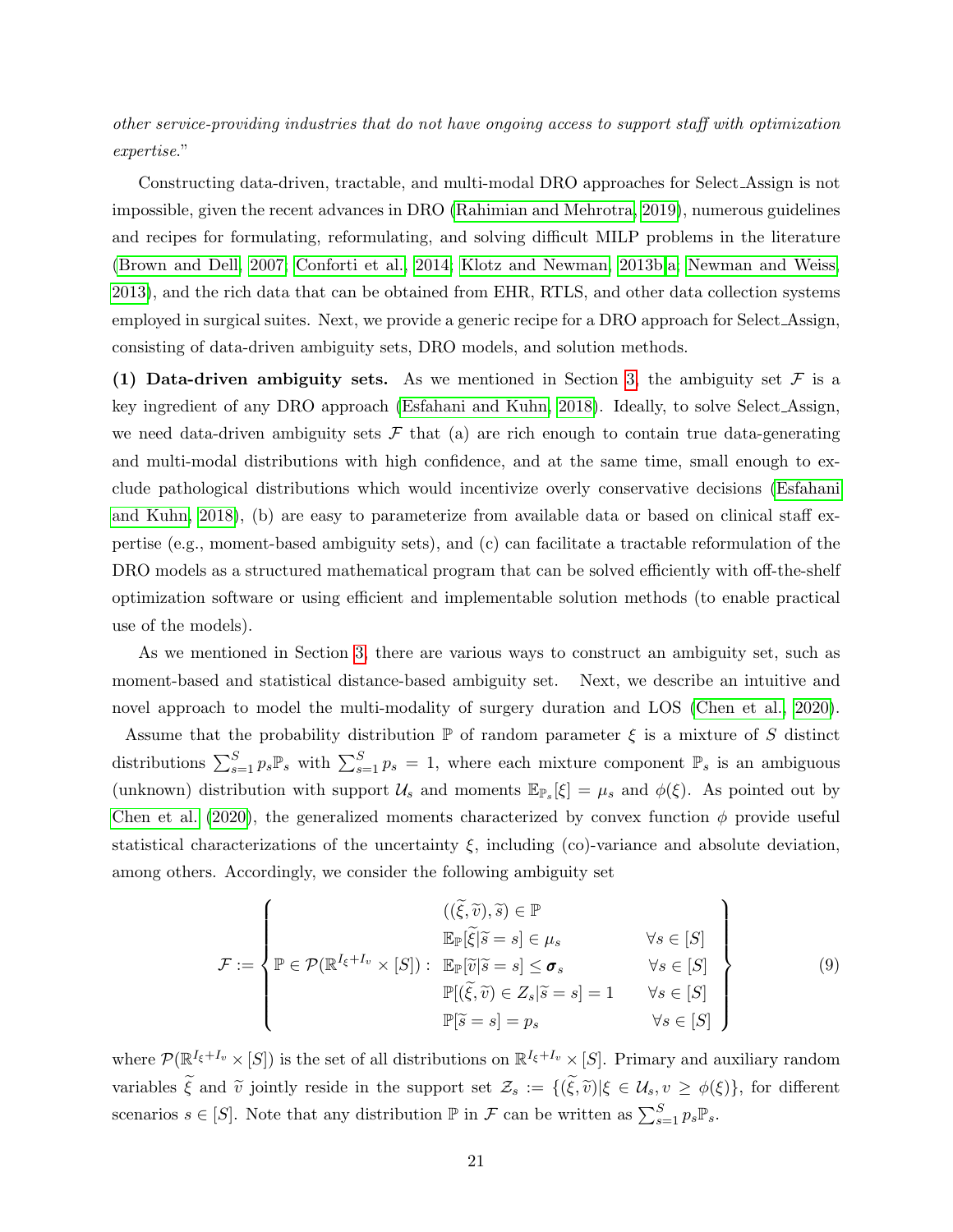Ambiguity set [\(9\)](#page-21-0) is a special case of the so-called scenario-wise ambiguity set recently intro-duced by [Chen et al.](#page-40-7) [\(2020\)](#page-40-7). For different scenarios s, the random variable  $\xi$  could be different, while conditioning on the scenario realization, the expectation and distributions of  $\xi$  can also be different. For example, surgery durations could be bimodal, i.e., depending on the intraoperative complications, surgery durations may be short  $(s = 1)$  or long  $(s = 2)$ , and the distributions of short,  $\mathbb{P}_1$ , and long,  $\mathbb{P}_2$ , surgeries are different. In this example,  $\mathbb{P} = p\mathbb{P}_1 + (1-p)\mathbb{P}_2$ , with  $p=0$  or 1 (i.e., p is a Bernoulli random variable). Unfortunately, when scheduling surgery, it is not known at that time whether a complication will occur or not during surgery, and so this ambiguity should be accounted for.

(2) DRO Select Assign Models. Given data-driven ambiguity set  $F$ , and depending on the risk attitude of OR manager, several DRO models for Select Assign can be investigated. Specifically, as described in [Jiang et al.](#page-43-9) [\(2017\)](#page-43-9), for  $x \in \mathcal{X}$ , a DRO model may consider a risk measure  $\varrho$  of  $Q(x, \xi)$ , where

- (i) a risk-neutral OR manager may choose  $\varrho(Q(x,\xi)) = \mathbb{E}_{\mathbb{P}}[Q(x,\xi)].$
- (ii) a risk-averse OR manager may choose  $\varrho(Q(x,\xi)) = \text{CVaR}_{1-\epsilon}(Q(x,\xi))$ , i.e., the conditional value at risk (CVaR) of second-stage cost  $Q(x, \xi)$  with  $1 - \epsilon \in (0, 1)$  confidence.

Then, the DRO models impose a generic min-max DR objective in the form of [\(10a\)](#page-22-0) and/or generic DR constraints in the form of [\(10b\)](#page-22-1)

<span id="page-22-0"></span>
$$
\min_{x \in \mathcal{X}} \left( \sum_{i \in I} \sum_{b \in B \cup \{b'\}} c_{i,b} x_{i,b} + \sup_{\mathbb{P} \in \mathcal{F}} \mathbb{E}_{\mathbb{P}}[Q(x,\xi)] \right) \tag{10a}
$$

<span id="page-22-1"></span>
$$
\sup_{\mathbb{P}\in\mathcal{F}}\,\varrho(Q(x,\xi))\leq\bar{\mathcal{M}}\tag{10b}
$$

where  $\overline{\mathcal{M}} \in \mathbb{R}$  represents a bounding threshold for the risk measure from above. Both DR objective [\(10a\)](#page-22-0) and constraints [\(10b\)](#page-22-1) protect the risk measure by hedging against all probability distributions in  $\mathcal F$ . The DR objective minimizes the first stage cost and the worst-case expectation of random second stage cost  $Q(x, \xi)$  over a family of distributions that resides on F. The CVaR constraints provide a safe guarantee on the performance metrics with high probabilities. For example, we can use [\(10b\)](#page-22-1) to ensure that OR blocking is controlled under the threshold  $\bar{\mathcal{M}}$  with the smallest possible probability being no less than  $1 - \epsilon$ , i.e., inf<sub>P∈F</sub> P{blocking  $\leq \bar{\mathcal{M}}$ }  $\geq 1 - \epsilon$ , which will provide an appropriate upper bound guarantee on OR blocking. We refer the reader to [Rahimian](#page-47-8) [and Mehrotra](#page-47-8) [\(2019\)](#page-47-8) for a detailed discussion of other forms of risk-averse DRO approaches.

One can use data-driven ambiguity set such as the one in [\(9\)](#page-21-0) and build on the existing formulation we analyzed here to formulate and investigate DRO models for the Select Assign problem. For example, [Shehadeh et al.](#page-48-1) [\(2020a\)](#page-48-1) proposed the first tractable and data-driven DRO-MILP upstream single-provider scheduling approach that considers the bimodality of colonscopy duration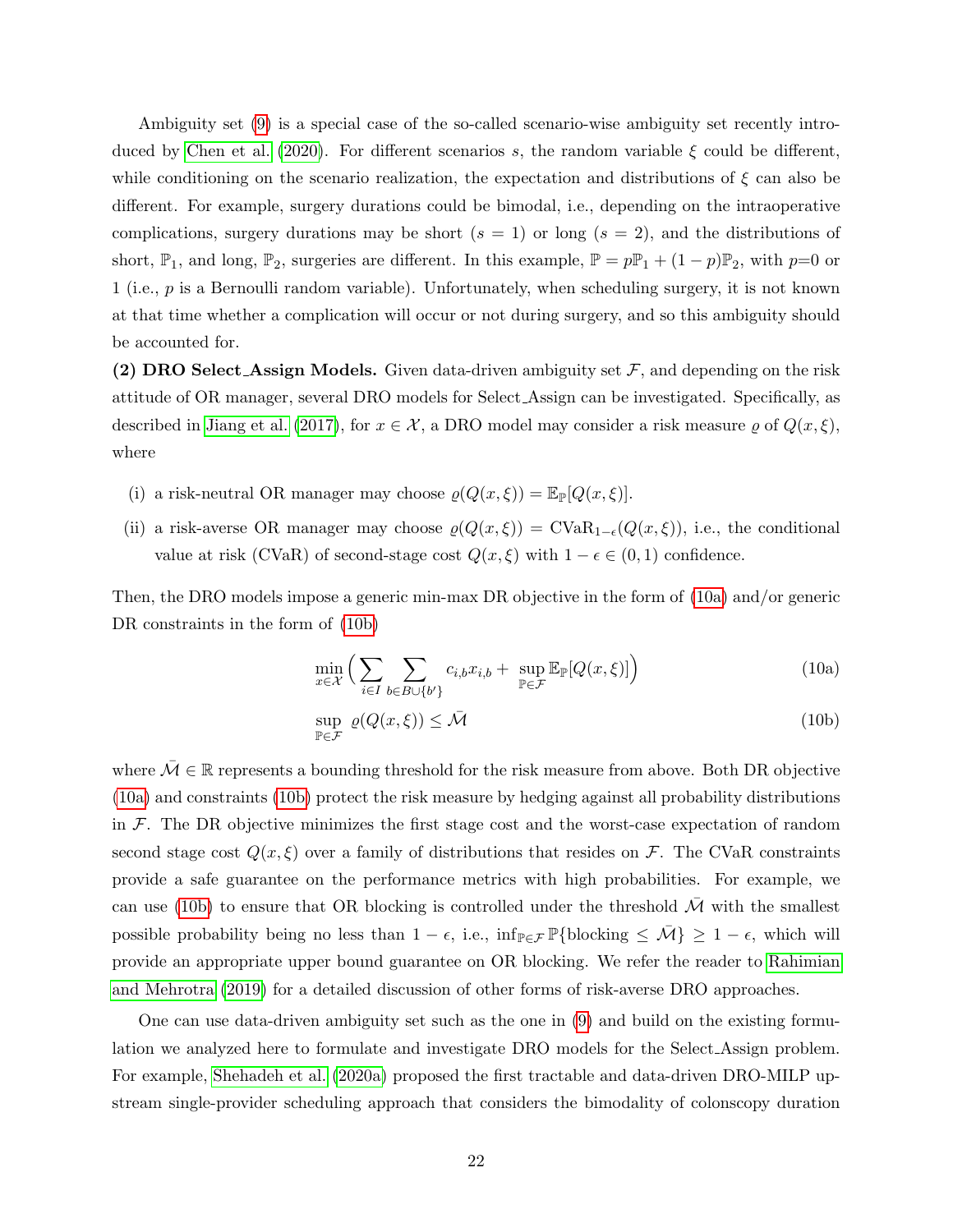as a function of the pre-procedure bowel preparation. Using data from a large academic medical center collected electronically, [Shehadeh et al.](#page-48-1) [\(2020a\)](#page-48-1) demonstrate that colonoscopy durations are bimodal, i.e., depending on the prep quality, they can follow two different probability distributions, one for those with adequate prep and the other for those with inadequate prep. Accordingly, [Shehadeh et al.](#page-48-1) [\(2020a\)](#page-48-1) define a distributionally robust outpatient colonoscopy scheduling problem that seeks optimal appointment sequence and schedule to minimize the worst-case weighted expected sum of patient waiting, provider idling, and provider overtime, where the worst-case is taken over an ambiguity set characterized through the known mean and support of the prep quality and durations. [Shehadeh et al.](#page-48-1) [\(2020a\)](#page-48-1) is a special case of ambiguity set in [\(9\)](#page-21-0) with two distinct distributions with known mean and support. [Shehadeh et al.](#page-48-1) [\(2020a\)](#page-48-1) work (which generalizes that of [Mak et al.](#page-45-10) [\(2014\)](#page-45-10) and [Jiang et al.](#page-43-9) [\(2017\)](#page-43-9) by incorporating sequencing decisions and bimodality of service time) does not consider surgery selection decisions, does not incorporate the capacity of downstream units and uncertainty of postoperative LOS in these units, and is not applicable for scheduling in multiple-ORs with multiple downstream units.

(3) Solution methods. Given the two-stage characteristics of Select Assign, it is natural to attempt solve its model using decomposition approaches such as cutting plane [\(Delage and Ye, 2010;](#page-40-10) [Thiele et al., 2010;](#page-48-9) [Ye, 1996\)](#page-49-8) and column-and-constraints generation [\(Zeng and Zhao, 2013\)](#page-49-9). These methods are implemented in a master-sub problem framework. The master problems are relaxations of the DRO problem, so the lower bound's tightness is the key to convergence efficiency. One can analyze the structural properties of the master and subproblem of the DRO models and accordingly derive valid inequalities to strengthen the master problem and accelerate the convergence.

A broader and theoretically ambitious aim is to construct data-driven ambiguity sets that allow for deriving structured equivalent reformulations of DRO models that can be easily translated into standard optimization software packages, not requiring customized algorithmic development or tuning. Besides the exact algorithms, there is also an opportunity to design computationally efficient approximation algorithms to solve the DRO models [\(Goh and Sim, 2010\)](#page-42-10). For example, one can solve a more restricted version of the problem called affinely adjustable robust counterpart (AARC). Tractable DRO heuristics like AARC with distributional ambiguity has not been investigated for this class of problems. Such heuristics are shown to be computationally efficient, and in some cases, also theoretically optimal. Thus, it has the potential to bring the best of both worlds: computational efficiency and solution quality (or precision). Researchers can explore potential technical and practical conditions of Select Assign to design near-optimal heuristics and approximations. Comparing the efficacy of solving the DRO models directly, using decomposition methods, and using approximation methods will provide worthwhile theoretical and empirical contributions to computational operations research. Finally, novel and efficient symmetry breaking inequalities that consider patient priority, provider preference, and other clinical and non-clinical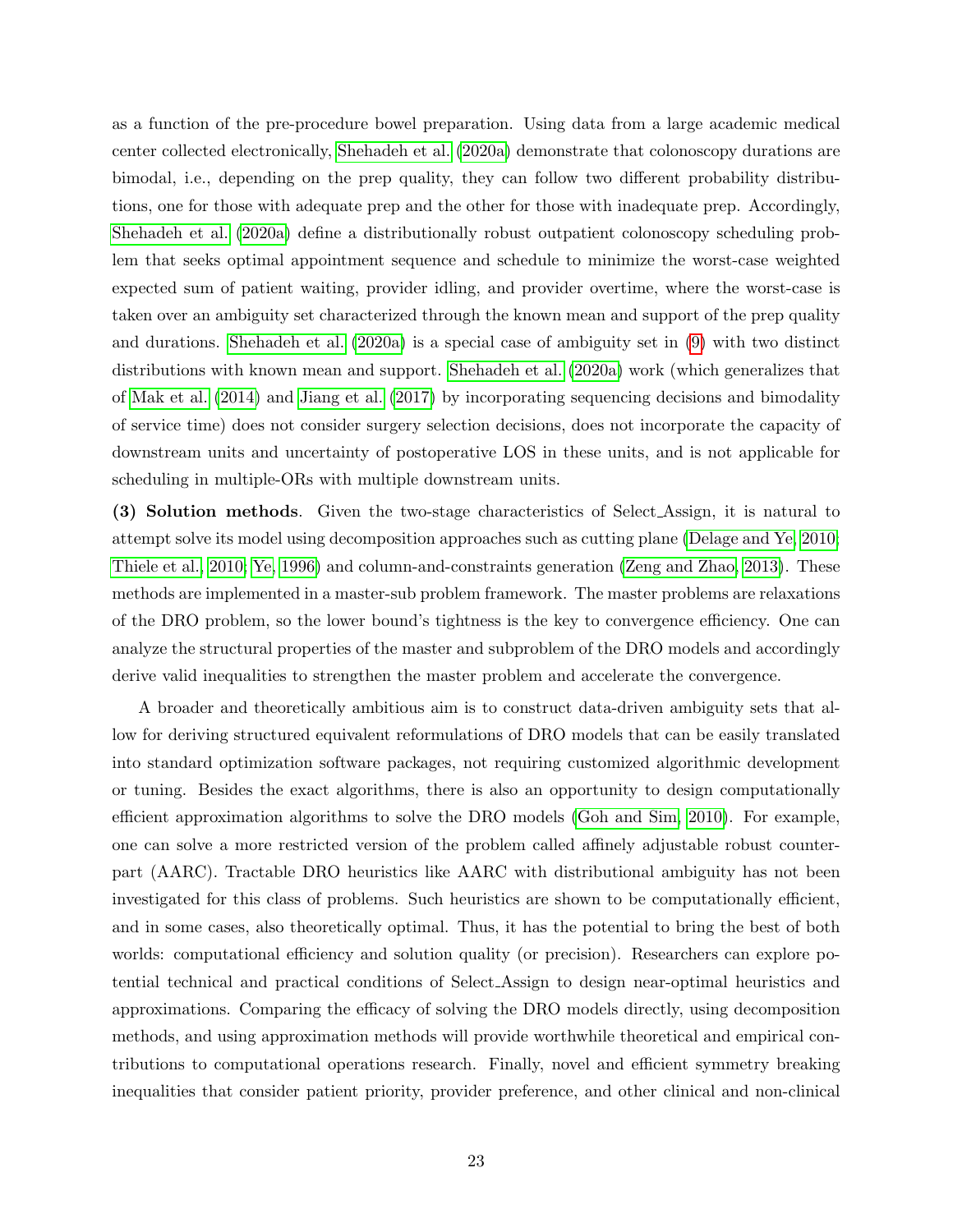aspects of Select Assign can improve models' solvability.

## 4.2. Surgery Sequencing and Scheduling Problem (Seq Sched)

In practice, selected surgeries are initially assigned to a surgeon, date, and operating room several weeks or even months before their scheduled date (a result of solving the selection and assignment problem, for example). The actual scheduled start times on the day of surgery for these surgeries, however, are typically not set until a few days in advance. At this point, OR managers construct the final surgical schedule (i.e., determine the sequence and the scheduled start times) and notify the patients when to report to the hospital [\(Ahmadi-Javid et al., 2017;](#page-38-1) [Berg et al., 2014;](#page-38-5) [Shehadeh et al.,](#page-47-2) [2019;](#page-47-2) [Zhu et al., 2019\)](#page-50-0). In the next subsections, we discuss the art, challenges, and opportunities of formulating and solving Seq Sched with SICU/ward capacity and PACU capacity.

#### 4.2.1. SO approaches for Seq Sched with SICU/ward capacity.

For OR suites that perform different types of (heterogeneous) surgeries that require SICU recovery, surgery sequencing and scheduling in each block is crucial to maintain good operational efficiency and patient flow (e.g., minimize patients and surgical team waiting time). Given that each block is dedicated to a specific surgical team, the sequencing problem in each block resembles that of the single-provider stochastic appointments sequencing and scheduling (SASS) problem with random surgery duration. The standard time-based criteria to evaluate the schedule are provider overtime, idle time, and surgery waiting times [\(Ahmadi-Javid et al., 2017;](#page-38-1) [Berg et al., 2014;](#page-38-5) [Denton et al.,](#page-40-1) [2007;](#page-40-1) [Shehadeh et al., 2019\)](#page-47-2).

SASS is a well-known complex stochastic combinatorial optimization problem, given the inherent implied stochastic sequencing problem that underlies assigning start times to each surgery. As such, SASS has received considerable attention in the operations research community [\(Berg et al.,](#page-38-5) [2014;](#page-38-5) [Denton et al., 2007,](#page-40-1) [2010;](#page-40-2) [Gupta, 2007;](#page-42-11) [Mancilla and Storer, 2012\)](#page-45-11). Recently, [Shehadeh](#page-47-2) [et al.](#page-47-2) [\(2019\)](#page-47-2) proposed a new SP for SASS and compared their model to other formulations in the literature both empirically and theoretically, demonstrating where significant improvements in performance can be gained with their model. Therefore, we refer the reader to [Shehadeh et al.](#page-47-2) [\(2019\)](#page-47-2) for a detailed analysis of these SPs (see also Table [A.1](#page-51-0) in [Appendix A\)](#page-50-2).

There are also only few DRO approaches for appointment scheduling, for which we refer the reader to the pioneering work by [Jiang et al.](#page-43-9) [\(2017\)](#page-43-9), [Kong et al.](#page-44-11) [\(2013\)](#page-44-11), [Kong et al.](#page-44-12) [\(2015\)](#page-44-12), [Mak](#page-45-10) [et al.](#page-45-10) [\(2014\)](#page-45-10), and [Zhang et al.](#page-50-6) [\(2017\)](#page-50-6). All these papers report on optimized surgery start times, assuming a fixed sequence of surgeries. As we mentioned earlier, [Shehadeh et al.](#page-48-1) [\(2020a\)](#page-48-1) propose the first DRO approach that addresses the bimodal ambiguity of service duration in an outpatient SASS problem. By reformulating this DRO model as a MILP, [Shehadeh et al.](#page-48-1) [\(2020a\)](#page-48-1) provide an implementable DRO-MILP tool to derive insights into outpatient colonoscopy scheduling, and SASS in general, with bimodal surgery durations.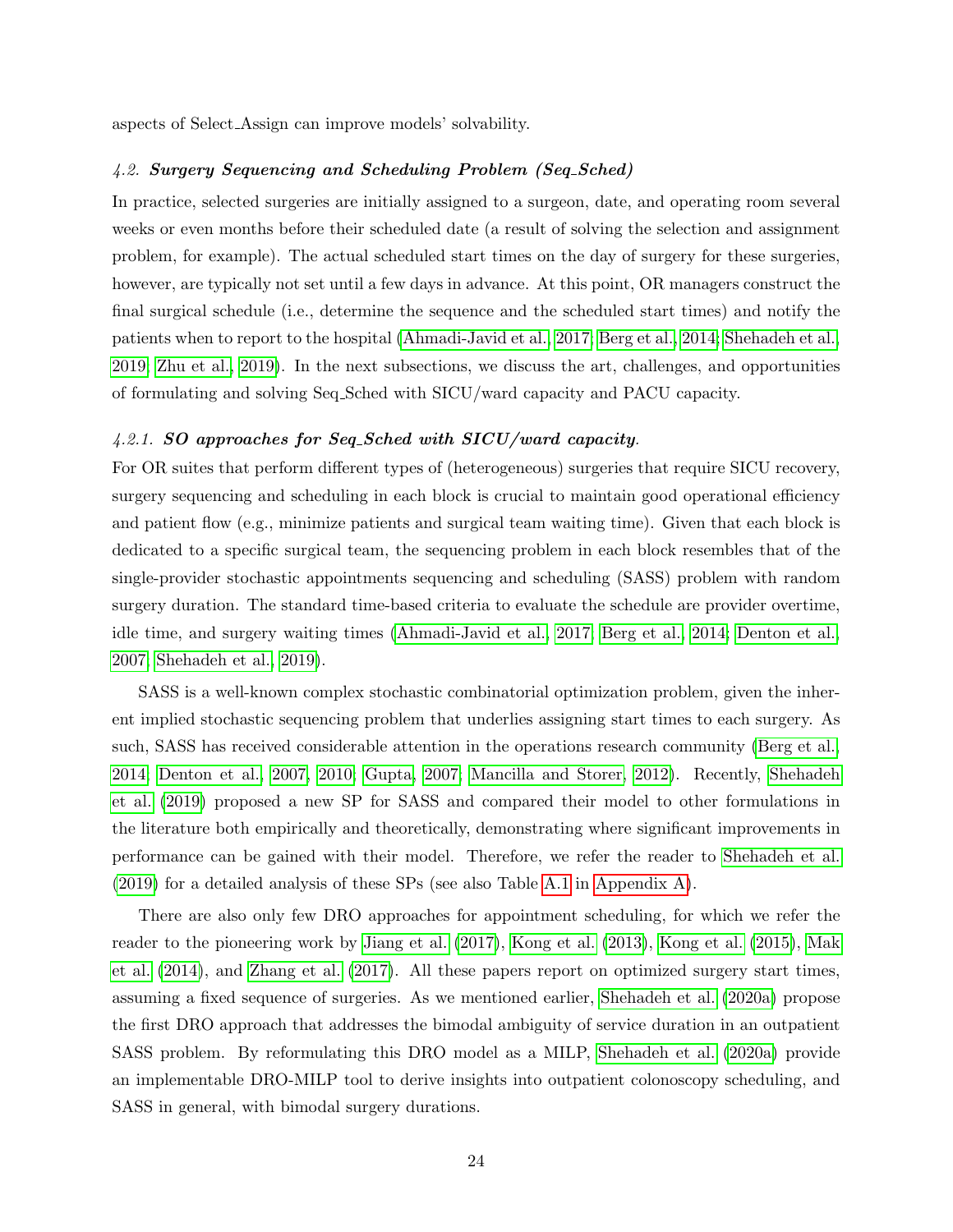#### 4.2.2. SO approaches for Seq Sched with PACU capacity.

Practical challenges. The volume of patients sent from the OR to the PACU can vary greatly depending upon the types and durations of scheduled surgeries. Postoperative LOS in PACU varies depending upon surgery type, level of sedation, and the response of individual patients. With several surgeons performing surgeries at a high volume, PACU cannot release patients quickly enough since surgery durations are often much shorter than their consecutive recovery times. As we mentioned earlier, unavailable PACU beds may lead to OR blocking, in which case the patient is held in the operating room until space opens up in the PACU (see Figure [2\)](#page-8-0). OR blocking is costly since it contributes to delays and cancellation of subsequent surgeries, reduced quality of care, overtime for both OR and PACU staff, and, ultimately, a loss of revenue [\(Bai et al., 2017;](#page-38-0) [Iser et al., 2008;](#page-43-4) [Jonnalagadda et al., 2005\)](#page-43-3).

Theoretical challenges. PACU capacity (i.e., number of beds) impacts surgery scheduling decisions (number of surgeries, sequencing, and start times), and surgery schedules will, in turn, influence the performance of the PACU [\(Bai et al., 2017\)](#page-38-0). When PACU capacity is considered, ORs are linked with this shared downstream unit. Thus, Select Assign and Seq Sched in multiple– linked ORs may not be decomposable, more complicated than scheduling in multiple–independent ORs (as in Select Assign and Seq Sched with SICU/ward capacity), and continues to be an open challenge. The additional complexity stems from the need to consider the blocking issue and thus the precedence relationships between surgeries in the same and multiple blocks and track (in realtime) the random start and completion times of surgeries in OR as well as arrivals and departure times from PACU. Note that blocking is not clinically feasible for surgeries that require recovery in SICU because it is not possible to hold a patient in the OR for several days after surgery until a SICU bed becomes available.

Another complexity of Seq Sched with PACU constraints stems from the need to optimize an "adaptive" PACU admission policy, i.e., a priority rule that determines the sequence of PACU admissions when two or more surgeries finish simultaneously. Finally, surgery selection and assignment problem and the sequencing problem (in multiple ORs and PACU) are subject to a great deal of symmetry.

Existing SO approaches. Seq Sched with PACU is still an open challenge in the field of surgery scheduling and operations research. Ideally, OR managers want to design a schedule and PACU admission policy that minimizes (a) patient waiting time, (b) OR blocking time, (c) OR over and idle times, (d) PACU staff overtime, and (e) surgery cancellation. To the best of our knowldge, to date, there are only two published stochastic optimization approaches for the multiple-OR and PACU elective surgery Seq. Sched; the paper of [Bai et al.](#page-38-10) [\(2017\)](#page-38-0) and Bai et al. [\(2020\)](#page-38-10) (see Table [A.1](#page-51-0) in [Appendix A](#page-50-2) for a summary of other approaches). Due to the complexity of determining the optimal sequence of surgeries, both [Bai et al.](#page-38-0) [\(2017\)](#page-38-0) and [Bai et al.](#page-38-10) [\(2020\)](#page-38-10) assume that the set of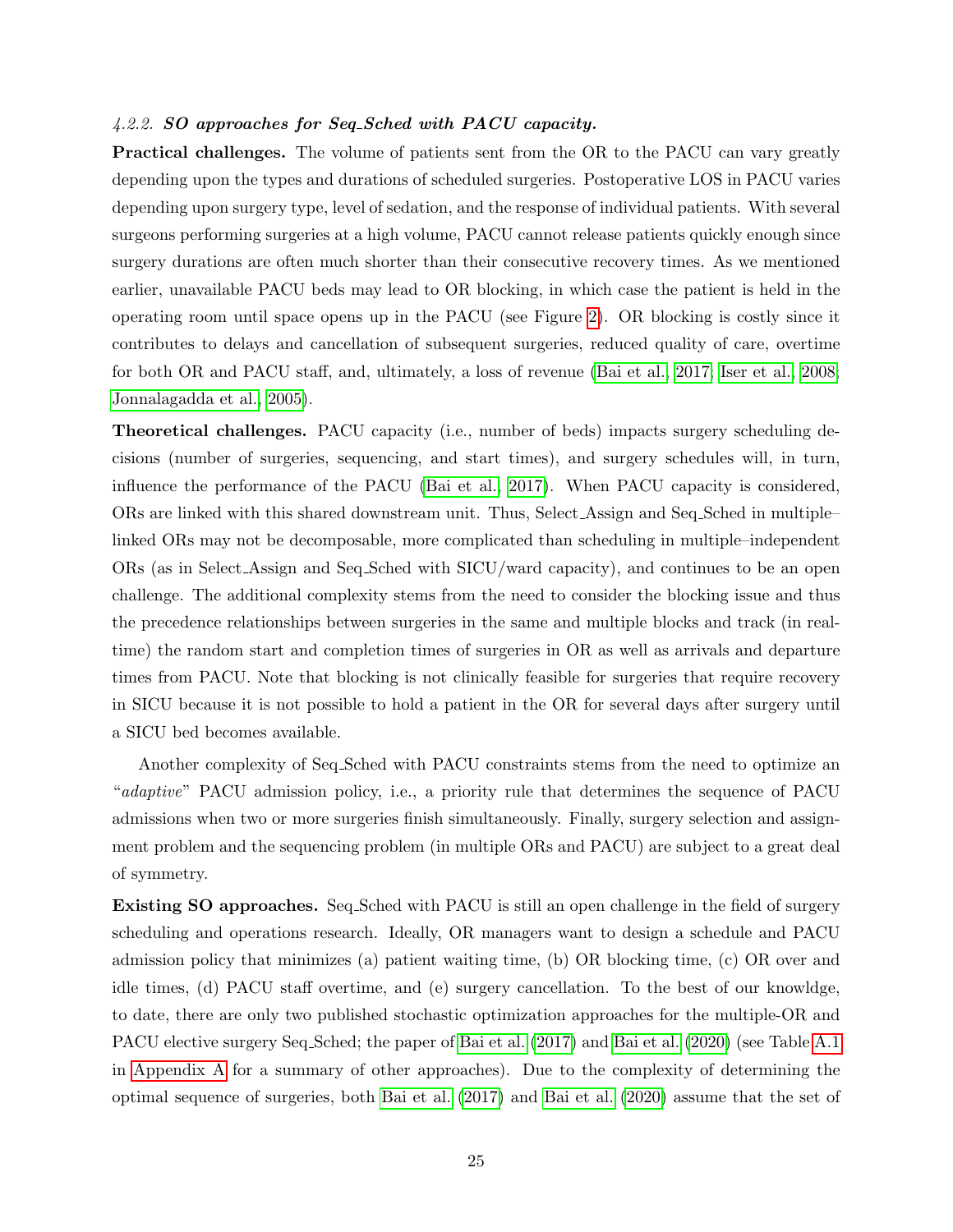surgeries to operate on in each block is known. Accordingly, they focus on determining surgery start times that minimize the expectation of metrics  $(a)$ – $(d)$  above.

Given the set of selected surgeries, [Bai et al.](#page-38-0) [\(2017\)](#page-38-0) propose a stochastic optimization model based on a Discrete Event Dynamic System to determine surgery start times that minimize the expected cost of patient waiting time, surgeon idle time, OR blocking time, OR overtime and PACU overtime. [Bai et al.](#page-38-0) [\(2017\)](#page-38-0) assume that the OR manager will employ the First-come-First served policy for PACU admission. In an extensive numerical study, [Bai et al.](#page-38-0) [\(2017\)](#page-38-0) demonstrate that their method identifies near-optimal solutions for small instances of the problem. However, this conclusion depends on the small Seq Sched instances that they considered and thus not generalizable.

[Bai et al.](#page-38-10) [\(2020\)](#page-38-10) discretized the time horizon into a finite number of time intervals and formulated the elective Seq Sched in multiple ORs with limited PACU capacity as a time-indexed mixed-integer SAA model. Given that the model was impossible to solve for small instances of the problem, [Bai et al.](#page-38-10) [\(2020\)](#page-38-10) propose to address this challenging stochastic combinatorial problem in two stages. In the first stage, [Bai et al.](#page-38-10) [\(2020\)](#page-38-10) propose a new surgery sequencing heuristic based on solving a surrogate optimization problem. The surrogate problem is a time-indexed SAA optimization model that considers duration uncertainty and the PACU capacity constraints, but with a different objective function ("surrogate objective") that is highly correlated with the original objective function. The surrogate problem aims to minimize the cost of patient waiting time, OR blocking time, OR overtime, and PACU overtime.

To obtain surgery sequence, [Bai et al.](#page-38-10) [\(2020\)](#page-38-10) solve the much easier surrogate model than the original SP model via Lagrangian relaxation. Then, given the surgery sequence from the first-stage, in the second stage, [Bai et al.](#page-38-10) [\(2020\)](#page-38-10) determine the associated scheduled start times via existing surgery scheduling methods, including those of [Bai et al.](#page-38-0) [\(2017\)](#page-38-0), [Iser et al.](#page-43-4) [\(2008\)](#page-43-4), and [Marcon](#page-45-12) [and Dexter](#page-45-12) [\(2007\)](#page-45-12). [Bai et al.](#page-38-10) [\(2020\)](#page-38-10) numerical experiments show that their sequencing heuristic outperforms benchmark methods by 13% to 51%, or, equivalently, generates an average savings of \$760 to \$7420 per day in surgical suites with 4 to 10 ORs. However, [Bai et al.](#page-38-10) [\(2020\)](#page-38-10) also mention that their experiments are based on special instances of Seq Sched with PACU constraints, and so it is not clear whether the method would produce near-optimal or sub-optimal solutions to other or larger instances of the problem.

Note that both [Bai et al.](#page-38-0) [\(2017\)](#page-38-0) and [Bai et al.](#page-38-10) [\(2020\)](#page-38-10) assume perfect information about the probability distribution of LOS in PACU. However, as we mentioned in Section [2,](#page-6-0) the distribution of surgery durations and LOS in PACU is often ambiguous and may be multi-modal, which render the fixed sequence SP approaches of [Bai et al.](#page-38-0) [\(2017\)](#page-38-0) and [Bai et al.](#page-38-10) [\(2020\)](#page-38-10) not applicable for handling ambiguity and multi-modality.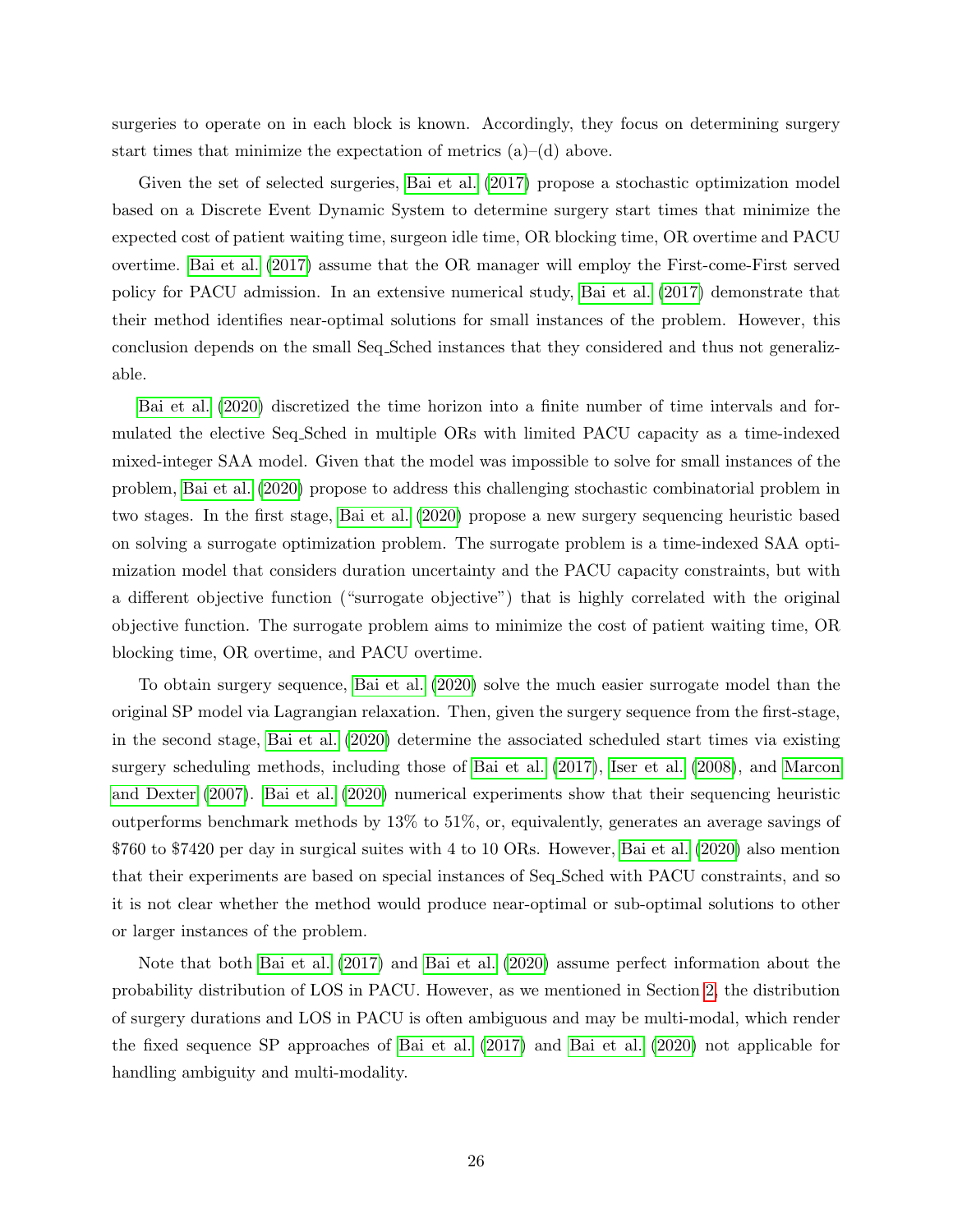#### 4.2.3. Opportunities.

Clearly, Seq Sched with PACU is not well-studied in the literature, and there are many open questions and challenges to tackle. First, we need data-driven models to characterize and analyze the distribution of the blocking problem. OR blocking may be impossible to eliminate entirely, especially when PACU capacity is tight. And so, by analyzing the distribution of blocking, we could identify an acceptable and realistic upper bound for blocking time. This will limit the scope of the optimization problem from eliminating blocking to controlling blocking under a realistic upper bound.

Second, there is a need to design optimal PACU admission polices. The First-Come-First-Served (FCFS) and Critical-Patient-First (CPF) are two of the well-known and easy-to-implement polices. However, no research has investigated the (sub-)optimality of these policies rigorously. Thus, we need data-driven, distribution-free models that can jointly optimize surgery scheduling decisions and PACU admission policy while providing a good trade-off between tractability and implementability. In theory, optimizing both the scheduling decisions and PACU admission policy requires formulating the problem as a multi-stage DRO model (MDROM) with risk-averse or riskneutral objectives and/or constraints. The first stage of the MDROM pertains to deciding the number of patients to schedule, their assignments to surgical blocks, and the sequencing of their start times. In each stage (e.g., completion of one or multiple surgeries simultaneously, departure of a patient from PACU, etc.) after the first stage, the approach chooses the worst-case probability distribution from the ambiguity set under which the uncertain duration and LOS in PACU are observed and then optimizes a policy that grants admission to PACU, block a patient in OR until a bed is available, or cancel one of the remaining surgeries based on the information available up to (and including) the current stage. This process continues until the last stage is reached.

Given the difficulty in solving the existing two-stage SP models and the possible ambiguity of the number of MDROM stages, such MDROM approaches may be intractable. Next, we provide additional techniques to formulate the MDROM and deal with some anticipated challenges:

• Composite variable modeling (CVM). [Bai et al.](#page-38-10) [\(2017\)](#page-38-0) and Bai et al. [\(2020\)](#page-38-10) models are computationally challenging to solve in part due to a large number of binary variables and complicated constraints. A composite variable is a binary variable that encompass multiple elemental decisions [\(Cohn, 2002\)](#page-40-13). CVM is a well-known method to reduce the size, eliminate complicating constraints, and strengthen the LP relaxation of combinatorial optimization problems. For example, instead of using two sets of binary variables to represent the precedence and sequencing decisions or a TSP tour to represent surgery sequence, as in [Bai et al.](#page-38-10) [\(2020\)](#page-38-10) formulation, we can use one set of binary position assignment variables, which implicitly determine the precedence relationship between surgeries in each block. [Keha et al.](#page-44-8) [\(2009\)](#page-44-8) and [Shehadeh et al.](#page-47-2) [\(2019\)](#page-47-2) demonstrate that position assignment-based reformula-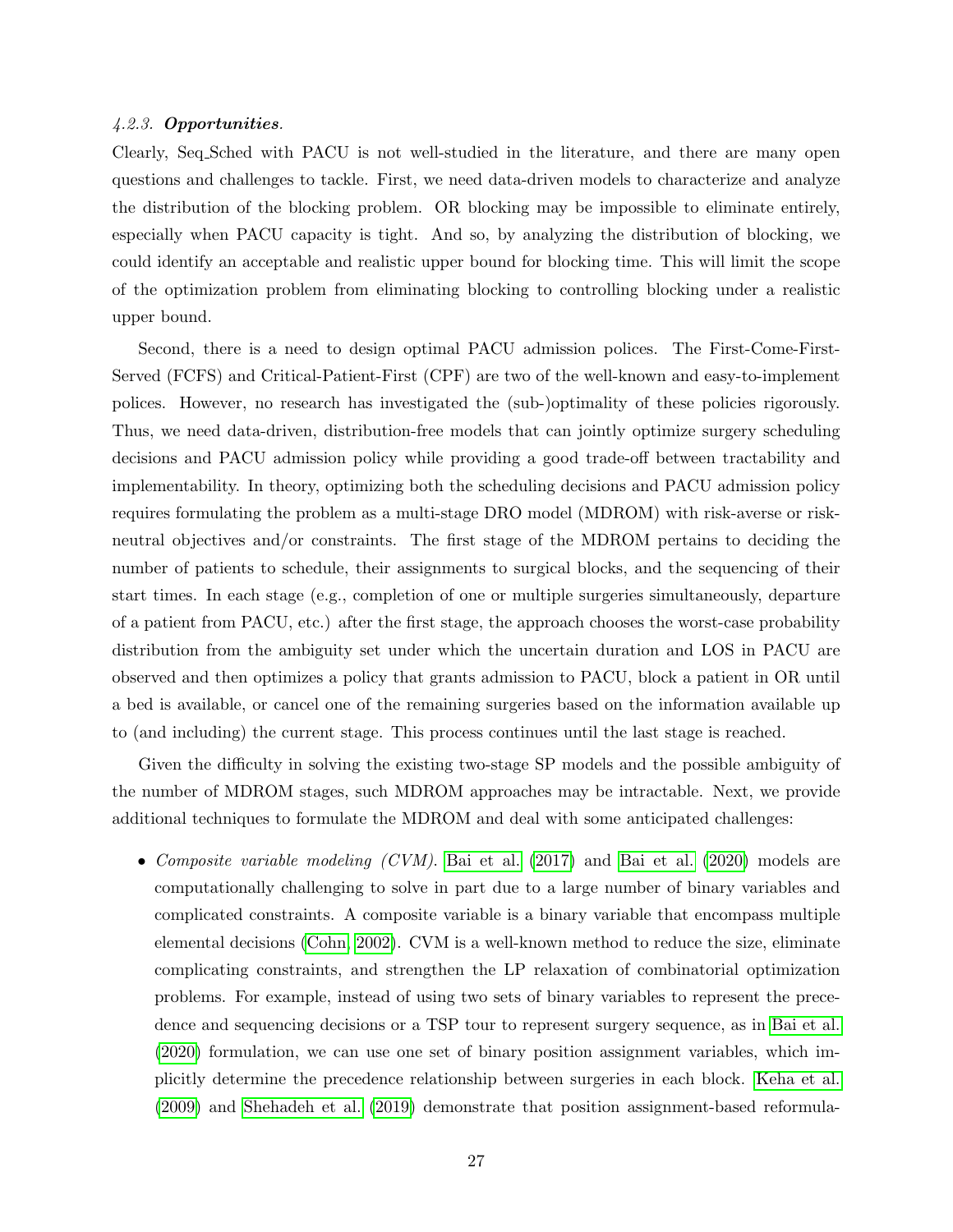tions of precedence-based formulations for single machine (i.e., one provider or OR) stochastic sequencing problems without downstream PACU constraints improves LP relaxations and solvability of these problems.

- *Variable transformation.* As detailed in Section [4.1.3,](#page-19-0) [Shehadeh and Padman](#page-48-0) [\(2020\)](#page-48-0) used variable transformation to transform LOS in SICU (and thus start and completion time in SICU) to an arrival-departure process to-from SICU, which helped them to derive a tractable DR-MILP model. Recall that LOS in SICU is in the range of days, and LOS in PACU is in the range of hours. Thus, one can leverage similar variable transformation ideas as in [Shehadeh](#page-48-0) [and Padman](#page-48-0) [\(2020\)](#page-48-0) (which is based on the work of [Neyshabouri and Berg](#page-46-3) [\(2017\)](#page-46-3)) to transform LOS in PACU to an arrival-departure process to-from PACU. Then, formulate a DRO model for this arrival-departure process. This may eliminate the need for the challenging-to-solve large-scale, time-indexed formulation, which computes the actual start and completion times of patients in OR and PACU (the arrival/departure times indirectly compute the start and completion times).
- Two-stage approximation. The mathematically optimal admission policy to PACU resulting from solving the multi-stage model may not be implementable in practice. To design and test feasible and implementable distributionally robust PACU admission policies, one can start by evaluating the conditions under which some of the well-known, feasible, and easyto-implement policies such as the First-Come-First-Serve (FCFS) and Critical-Patient-First (CPF) are (sub-)optimal. One approach is to implement each feasible policy in a two-stage DRO model, enforcing non-anticipativity and yielding upper bounds on the multi-stage DRO model's optimal value. By relaxing the non-anticipativity of the multi-stage model, which may make it easier to solve, we can obtain a lower bound. By evaluating the gap between these bounds, we can obtain a better sense of which policy is near-optimal or provide a tighter upper bound on the mathematically optimal distributionally robust PACU admission policy. Recently, [Shehadeh et al.](#page-48-10) [\(2020b\)](#page-48-10) presented a similar two-stage approximation idea to derive the first near-optimal, easy-to-implement adaptive policy for the multi-stage resequencing and rescheduling problem of unpunctual arrivals in outpatient clinics.

Finally, from a theoretical perspective, it also worth investigating and comparing risk-averse and risk-neutral DRO models for Seq Sched with PACU capacity that incorporate multi-modal ambiguity sets of surgery durations and other random parameters that might be observed in outpatient procedure centers, such as no-shows and arrival times [\(Ahmadi-Javid et al., 2017\)](#page-38-1). More broadly, Seq Sched is an embedded sub-problem in an integrated model for elective surgery selection, assignment, and scheduling with PACU constraints. Thus, by designing efficient DRO techniques to solve Seq Sched, we can find efficient methods to solve an integrated model for elective surgery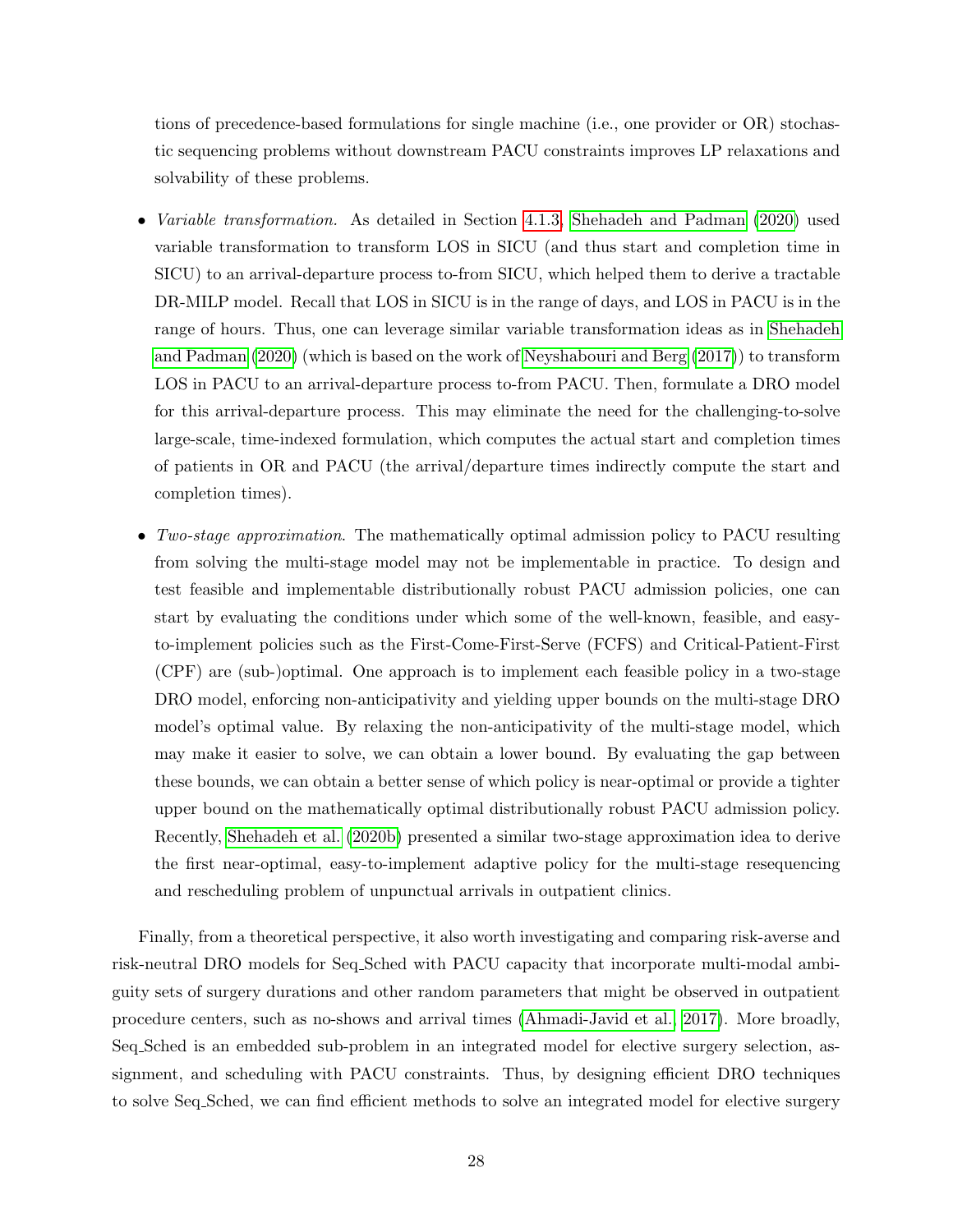scheduling with downstream capacity constraints.

### <span id="page-29-0"></span>5. Future Research

While great research efforts and a wide variety of studies have been reported over the past decades to improve elective surgery selection, assignment, sequencing, and scheduling with consideration of downstream capacity and uncertainty, much work is still needed to solve these problems in practice. A few critical research opportunities for the future are discussed below.

#### <span id="page-29-1"></span>5.1. Elective Surgery Databases

The availability of granular data on patient, resources, and clinical staff pathways during surgical and recovery activities is essential for developing data-driven surgery scheduling and capacity planning models that better mimic reality. As pointed out by [Wilson and Doyle](#page-49-10) [\(2008\)](#page-49-10), the safe, efficient, and coordinated passage of a patient through the surgical and downstream recovery begins long before the patient arrival at the hospital on the day of surgery. The journey starts when a patient's health concern is recognized, and a physician concurs that surgery is needed. From the day of seeking the first medical attention forward, multiple healthcare providers will collect hundreds or more of data elements and store it in various systems–electronic or paper, integrated or not. Within this complex jungle of information systems, some patient data will be redundant, some will be contradictory, some will overlap, some will be missing, some will pass from system to system, and some will reside only within a single database [\(Wilson and Doyle, 2008\)](#page-49-10). Thus, when the data are integrated, pre-processed, and then stored in one database/system, it could be the key to creating new knowledge and evidence for practice innovation for OR stakeholders.

Developing standardized surgical databases for research purposes is challenging, primarily due to privacy issues and cost, particularly the potential need for additional trained staff to ensure both compliance and careful collection of data. Additionally, it requires more hospitals to adopt advanced HIT and collective efforts from hospitals (including managers and clinical staff) at the national level to ensure a standardized collection of data. Therefore, policies and strategies for developing standards-compliant surgical databases is an important research direction, and a prerequisite to generalizable modeling and analytic studies.

#### 5.2. Exploiting the Power of Machine Learning (ML)

Modern ML methods are quite powerful at extracting information from large (and diverse) data sets and guiding decision-making through classification and prediction, among others. In particular, systems incorporating Artificial Intelligence (AI) and ML techniques are increasingly and successfully used to guide decision-making in the healthcare sector and answer clinically meaningful questions [\(Ghassemi et al., 2018\)](#page-42-12). ML tools have also been employed to design data-driven uncertainty and ambiguity sets for SP, RO, and DRO (see [Bertsimas et al.](#page-39-9) [\(2018\)](#page-39-9), [Rahimian and](#page-47-8)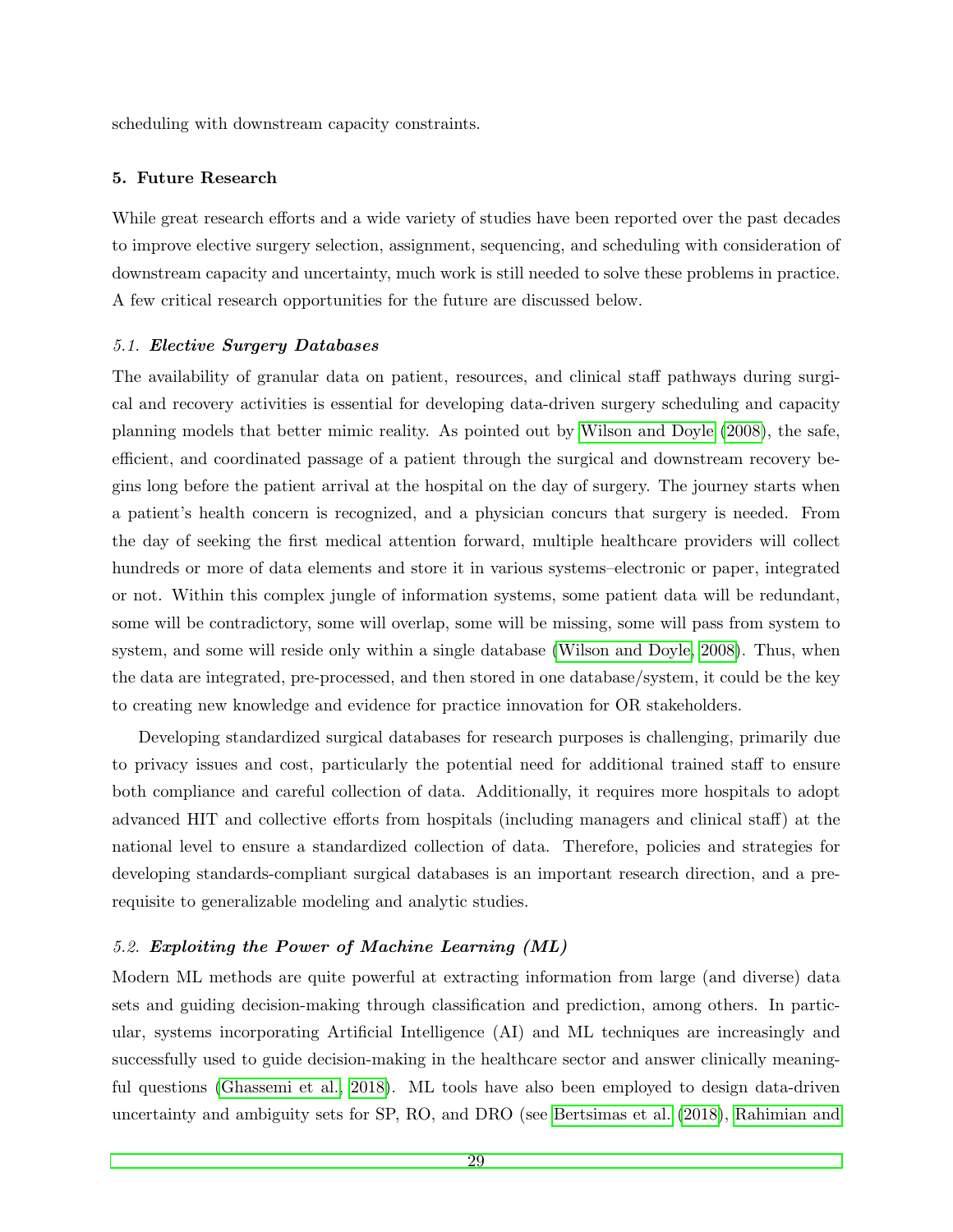[Mehrotra](#page-47-8) [\(2019\)](#page-47-8), and references therein for a detailed discussion). For example, ML tools have been used for ranking and selection of the most important uncertain parameters to be included in the definition of the ambiguity set, obtaining tight estimations of the moment- and distance- based parameters of the ambiguity sets, etc (see, e.g, [Bertsimas et al.](#page-39-9) [\(2018\)](#page-39-9), [Esfahani and Kuhn](#page-41-2) [\(2018\)](#page-41-2), [Rahimian and Mehrotra](#page-47-8) [\(2019\)](#page-47-8) and references therein for a detailed discussion). Recently, [Jia and](#page-43-10) [Shen](#page-43-10) [\(2019\)](#page-43-10) proposed a learning-enhanced Benders decomposition algorithm for solving two-stage stochastic programs with complete recourse based on finite samples of the uncertain parameters. This algorithm includes two phases: (1) sampling cuts and collecting information from training problems, and (2) solving testing problems with support vector machines (SVM) cut classifier. [Jia](#page-43-10) [and Shen](#page-43-10) [\(2019\)](#page-43-10)'s results show that the SVM cut classifier works effectively for identifying valuable cuts and how their algorithm reduces the total solving time of all instances for different problems with various sizes and complexities.

Despite the plethora and potential power of ML tools and literature, to date, ML tools have not been employed to design data-driven ambiguity sets and distribution-free models for advanced and allocation elective surgery scheduling with downstream capacity constraints. Therefore, we see a huge opportunity to use historical clinical, pre-operative, and post-operative patient data in building ML-based prediction models for some statistical properties (e.g., mean, range, etc.) of LOS and surgery durations with tight confidence intervals (CI), for example. We can then use the predicted values and their CIs to construct and calibrate the ambiguity set and build the DRO models. Simply put, DRO is applied to deal with ambiguous probability distributions, and ML is used to construct and calibrate the ambiguity set of probability distributions of uncertain problem data. ML can also restrict the DRO model to a subset of important uncertain parameters and probability distribution, ensuring computational tractability [\(Guevara et al., 2020\)](#page-42-13). The accuracy of ML–based predictions and thus the quality of ML-based ambiguity sets may be a major and yet theoretically interesting challenge that interested researchers may need to address.

A significant issue faced by researchers using ML to derive insights from EHR or other HIT is external validity or generalizability, i.e., the performance of learned models at sites other than the those that generate the data used for training the models [\(Callahan and Shah, 2017;](#page-39-10) [Iezzoni, 1999\)](#page-43-11). One popular opinion is that models not validated on data from one or multiple external sites are not useful and questionable. In other words, the community supporting this opinion claim that models lacking external validity have failed in their task. Such thinking is not necessarily true; for example, [Callahan and Shah](#page-39-10) [\(2017\)](#page-39-10) argue that a model with fewer variables is often considered more generalizable and more usable than one with more variables. Additionally, one of the benefits of ML is that a model can be trained with data from any local site and evaluated using data from that site itself [\(Callahan and Shah, 2017\)](#page-39-10) . Therefore, if a model achieves satisfactory performance at one site with a given data set, it has achieved its purpose. So future research integrating ML and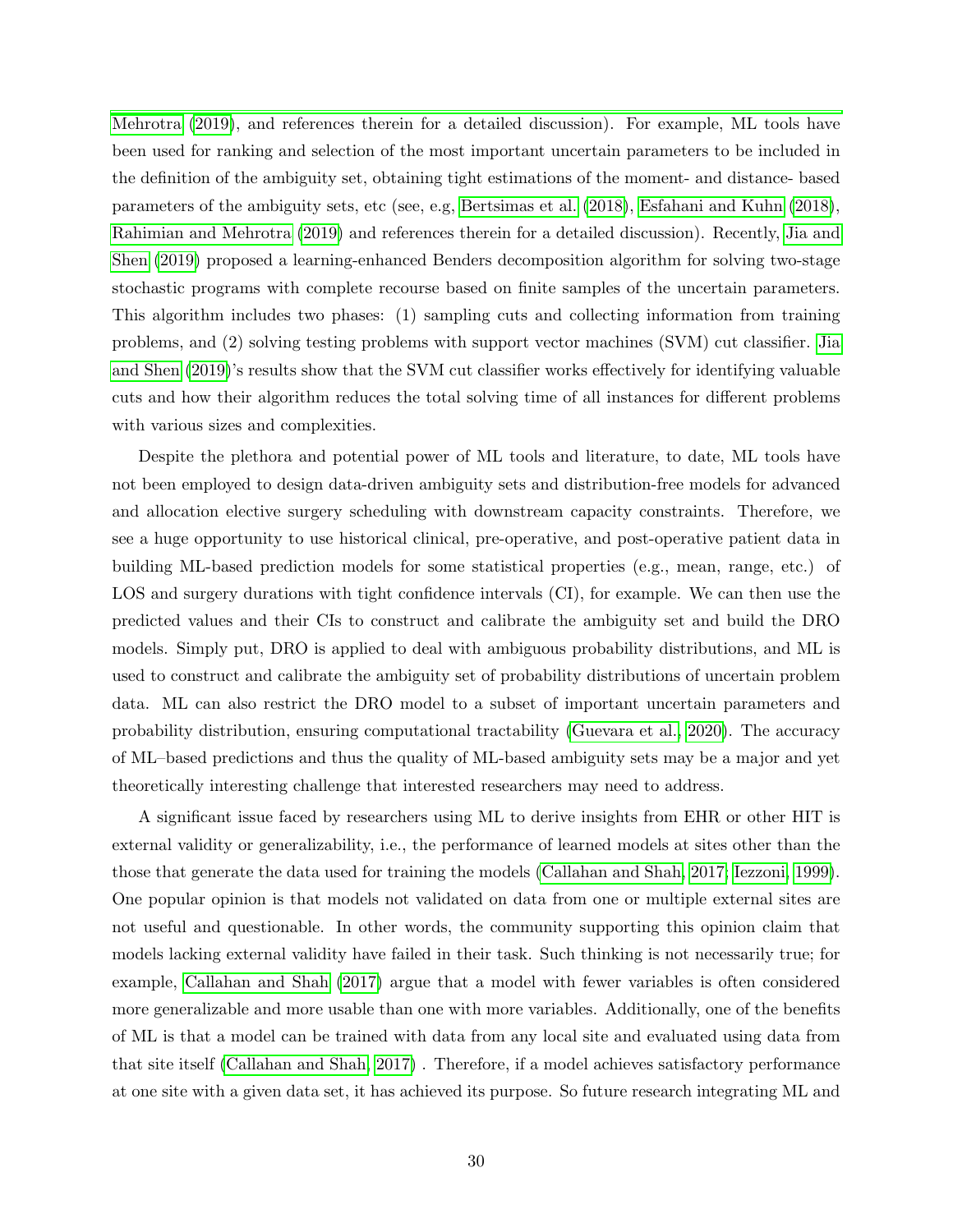DRO for elective surgery scheduling should focus on sharing the model building steps and workflow to retrain a model at a new OR suite. Indeed, by learning an ML-DRO model using site-specific data and updating its parameters as the dataset changes over time will produce a model that is best suited for optimization at that site and dataset. The success of such an ML-DRO approach across range of OR suites will provide strong evidence that the model-building process is valid and can be replicated, i.e., provide a good starting point for other models [\(Callahan and Shah, 2017;](#page-39-10) [Peck et al., 2013\)](#page-46-12).

Another avenue for future research is to investigate the benefits of ML-DRO approaches that allow ML to dynamically update or tune the input parameters of the ambiguity set and optimization model. Within the context of OR and elective surgery scheduling, ML is mainly used to estimate input parameters for optimization. For example, [Fairley et al.](#page-41-6) [\(2019\)](#page-41-6) proposed an optimization and ML approach for sequencing operating room procedures to minimize PACU unavailability delays. First, [Fairley et al.](#page-41-6) [\(2019\)](#page-41-6) used ML (gradient tree boosting and classification and regression trees) to predict surgery duration and LOS in PACU. Second, they developed two sequential, deterministic integer programs that use the predicted inputs and other data to generate an optimal schedule. Finally, they used discrete event simulation to estimate the optimized schedule's performance in the presence of uncertainty in surgical and recovery durations.

#### 5.3. The Multi-criteria and Cost Estimate Dilemma

In theory, real-world multi-criteria optimization problems such as resource-constrained elective surgery scheduling can be solved using multi-objective optimization (MOO) approaches such as interactive approach, hierarchical approach, or a weighted objective function (see, e,g., [Ehrgott](#page-41-9) [\(2005\)](#page-41-9), [Hoogeveen](#page-43-12) [\(2005\)](#page-43-12), and references therein). Most of the existing surgery scheduling models assume that decision-makers can articulate their objective. In reality, the decision maker's priorities and objectives are challenging to articulate and could vary over time. Besides, the decision-maker is rarely a unique individual, and often there is a group of people that make decisions.

Furthermore, the actual costs associated with some performance metrics are not always known, nor can be estimated. And some metrics are interrelated. For example, the cost of OR overtime can be approximated by the cost of keeping OR open, surgeon and OR staff overtime cost, among others. As mentioned earlier, OR overtime may lead to the cancellation of one or multiple surgeries, which incurs extra costs (e.g., ∼\$1700–\$2000 per case as reported by [Argo et al.](#page-38-3) [\(2009\)](#page-38-3) and impacts patient health. Decision-makers cannot always predict or measure the impact of surgery cancellation on patient health and the associated cost. Additionally, the cost of 1 minute of OR, SICU, PACU, and inpatient wards, the cost of care in these units, and the labor cost of OR and downstream unit staff vary widely and differ between private and government health facilities. The large number of payers (e.g., type of insurance) and payment options for surgical care (and other health care services) further complicate the issues. Finally, even if we have precise estimates of costs and definitions of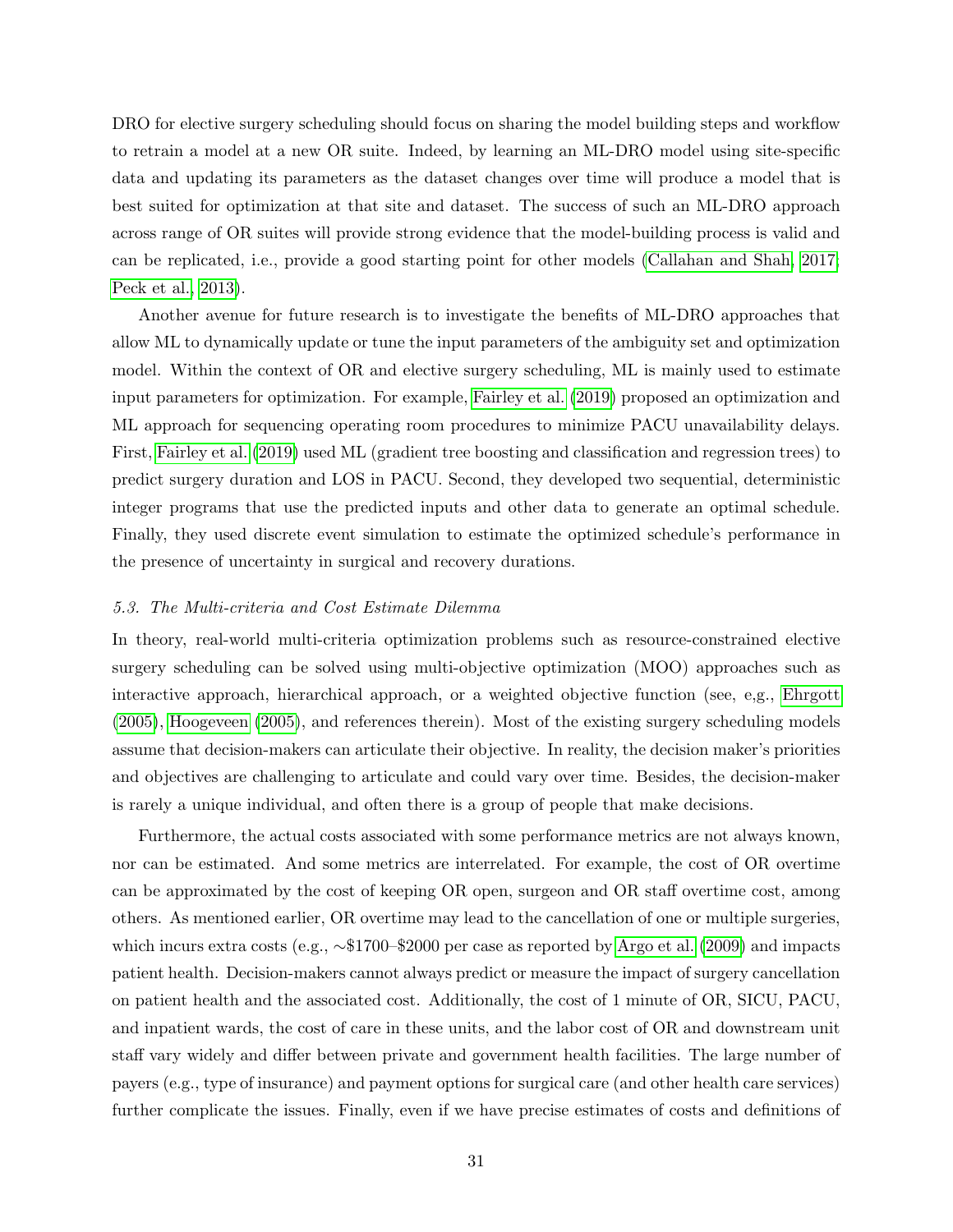metrics, scheduling metrics are often conflicting, and it is often challenging to arbitrate the conflict between them.

Given the above challenges, more work is needed to bridge the gap between MOO approaches, academic research on costs associated with OR and surgical practice, and the actual costs incurred in practice. Future research should also carefully design sensitivity analysis experiments that examine trade-offs between costs, utilization, and capacity.

#### 5.4. Preoperative Activities, Unpunctuality, and No-show

Our analysis focused on SO approaches for downstream resource-constrained elective surgery selection, assignment, sequencing, and scheduling problems. In some surgical suites, especially those offering outpatient elective procedures, some upstream preoperative factors can impact surgery schedule. On the day of surgery, patients are typically sent first to a preoperative preparation or holding unit (PHU) before their surgery. Preoperative activities include, but not limited to, dressing for OR or gowning, completing forms, receiving medication, meeting with the anesthesiologist, initiation of IV infusions, etc. Inpatients move directly to PHU from the inpatient wards. In contrast, outpatients first check-in, and then they are called back to PHU to start the preparation process for surgery.

PHU represents a bottleneck in surgical suites that perform short-duration elective surgeries (e.g., upper endoscopy) in high volumes and have tight PHU capacity (beds, nurses, etc.). Suppose a preparation bed is not available when the patient is supposed to start the preoperative activities, and it is not possible to prepare the patient in another hospital unit. In this case, patient preparation is delayed until a preparation bed becomes available. A delay in the start time of preparation activities may cause OR starvation if the surgical team and OR are available (i.e., the surgical team remain idle until patient preparation is completed). Surgery sequence and scheduled times, surgery type, PHU capacity, and preparation time uncertainty are major factors contributing to PHU congestion.

Outpatients may arrive later than their scheduled time, delaying the start times of their preoperative activities and consequently the start of their surgeries (extremely late patients are often rescheduled). Patient lateness also leads to OR starvation and surgical team idling. Outpatient no-shows is another random factors that contribute to underutilization in outpatient surgical centers. While the uncertainty in patient arrival time, patient no-show, and preoperative preparation time, and preoperative unit capacity have been studied in the context of appointment scheduling [\(Ahmadi-Javid et al., 2017;](#page-38-1) [Bai et al., 2020;](#page-38-10) [Gul et al., 2011;](#page-42-6) [Moosavi and Ebrahimnejad, 2018;](#page-46-13) [She](#page-48-10)[hadeh et al., 2020b\)](#page-48-10), none of the "few" existing stochastic optimization approaches considered the combined multimodality and distributional ambiguity of these preoperative factors with the downstream factors we analyzed in this paper. Therefore, there is a need for tractable, data-driven, and distribution-free holistic approaches for elective surgery scheduling considering preoperative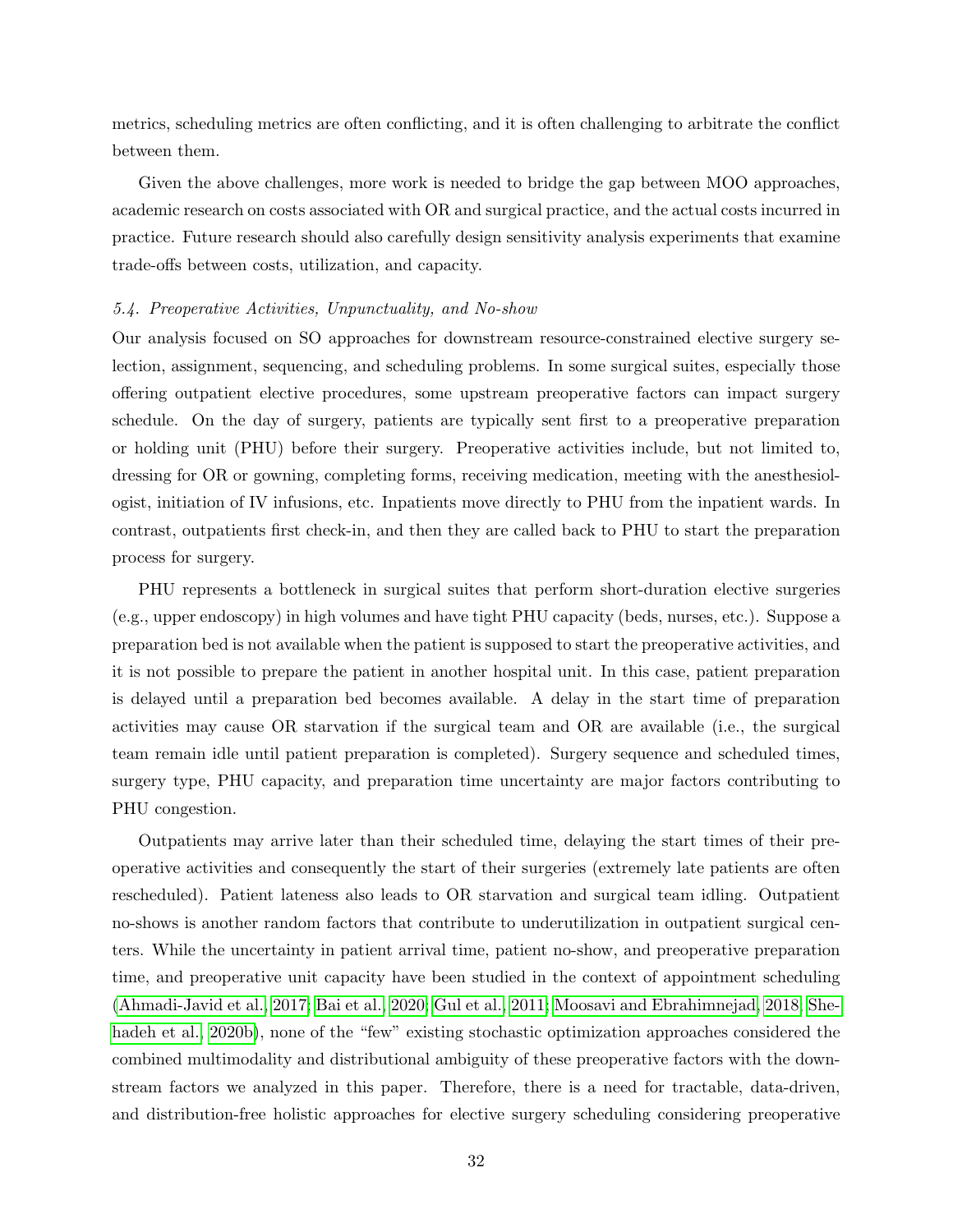preparation units, OR, and postoperative recovery units. Our general recipes for modeling uncertainty in this focused analysis of SO approaches for OR+downstream units offer useful directions for modeling and studying uncertainty associated with preoperative activities.

#### 5.5. Integrated Approaches

Developing tractable and implementable data-driven approaches that integrate surgery selection, assignment, sequencing, and scheduling considering OR and downstream capacity constraints could have tremendous practical significance (on OR and recovery units utilization and performance) and novel theoretical contributions. The primary challenge in developing an integrated model is to find the appropriate trade-off between  $(i)$  model scope and realism (how much does it approximate actual practice?),  $(ii)$  model solvability and tractability (how much time does it take to solve an instance of the integrated problem?), and  $(iii)$  model and solution implementability (can we translate them into easy-to-use decision support tools that do not require access to support staff with advanced optimization expertise?).

A number of papers in the operations research literature recognize the extent to which model formulation affects tractability and administer advice to this end. Some of the existing formulations often rely on big-M coefficients that take large values and undermine computational efficiency. Big-M is often used to relax some of the constraints or enforce certain conditions, among other uses (e.g., ensure that the waiting time of a patient is zero when the patient is not scheduled). [Camm et al.](#page-39-11) [\(1990\)](#page-39-11) provide specific guidance for practitioners interested in the ubiquitous big-M and provide many practical examples to demonstrate that almost always, there is a maximum theoretical and practical size for the big-M coefficients that can be derived using the structural properties of the problem. Such a smart choice of big-M value could improve the model solvability compared to using unnecessarily large values for this parameter, diminishing model tractability.

[Brown and Dell](#page-39-8) [\(2007\)](#page-39-8) provide various excellent examples of how to start formulating a model, focusing on commonly appearing integer linear programming structure, for example, (1) the use of big-M, (2) packing, covering, and partitioning constraints, (3) cardinality constraints, and (4) the use of the inclusive and exclusive "or" conditions. [Trick](#page-48-11) [\(2005\)](#page-48-11) discuss how some well-known reformulation techniques theoretically designed to improve the LP relaxations bound for integer programs do not necessarily apply in light of modern integer programming solvers, which already recognize standard tightening inequalities [\(Savelsbergh, 1994\)](#page-47-12).

The models and studies we analyze here (and even the deterministic formulations that we did not analyze) represent a good start for developing a tractable and implementable approach, for example, using efficient generalization and reformulation techniques. [Klotz and Newman](#page-44-9) [\(2013b\)](#page-44-9) present suggestions for appropriate use of state-of-the-art optimizers and guidelines for the careful formulation, both of which can vastly improve performance. As pointed out by [Newman and Weiss](#page-46-11) [\(2013\)](#page-46-11), preprocessing an already-formulated model before passing it to the branch-and-bound (and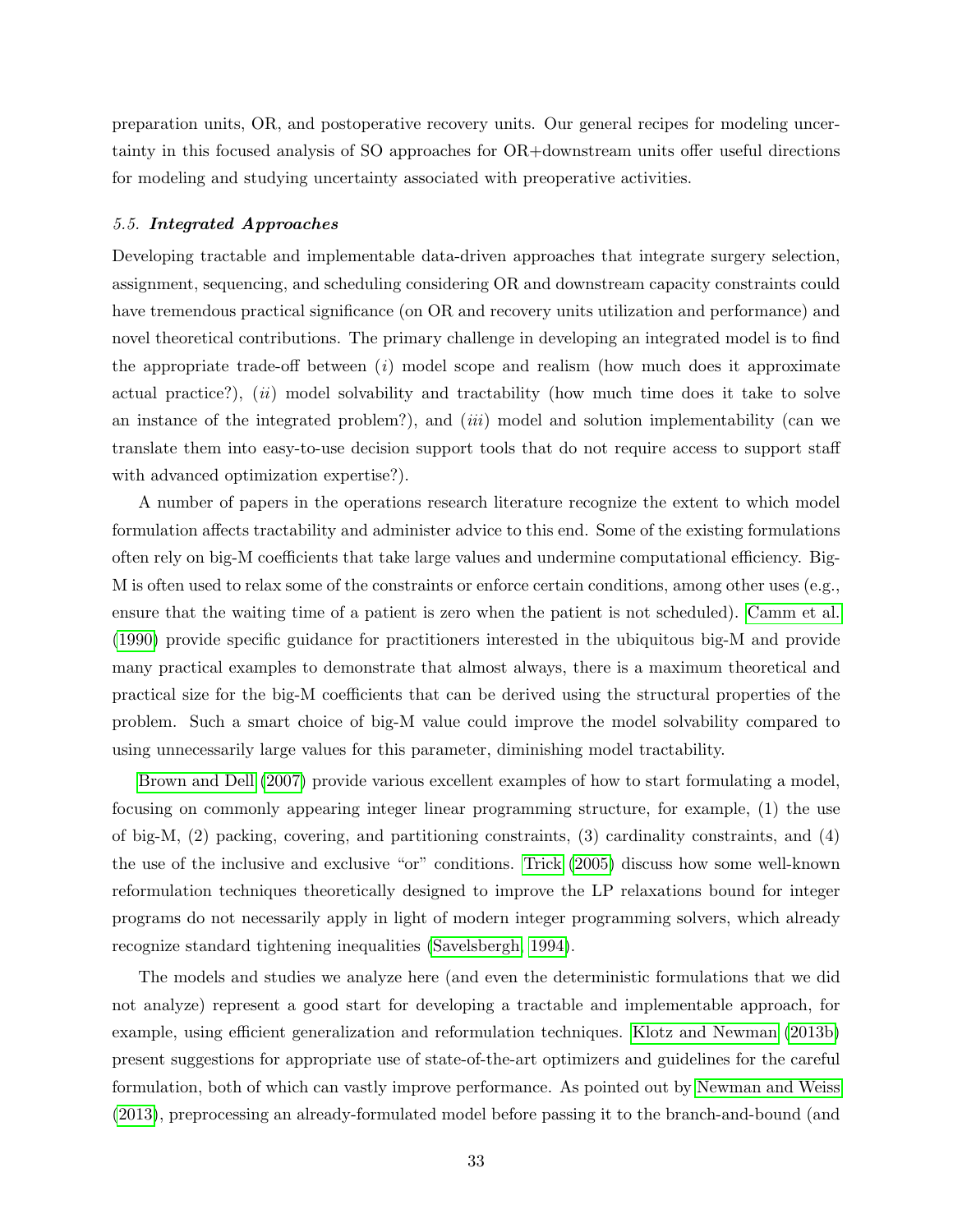other) algorithm can significantly improve an integer program's tractability. Some preprocessing techniques are embedded in solvers and could serve as a secondary screening mechanism on a well-formulated model.

#### 5.6. Capacity Planning During the Periods of High Demand

Decades of clinical and operations research-based studies have focused on developing surgery schedules that improve access to surgery and ensure the maximal utilization of critical resources such as intensive care units (ICU). ICUs are very expensive to operate and require skilled staff [\(Dobson](#page-41-10) [et al., 2010;](#page-41-10) [Kim et al., 2015b\)](#page-44-0). Not surprisingly, even a fully integrated model may be sub-optimal and cause the ICU to fall short of meeting the existing and emerging demand due to unexpected events. For example, we have recently seen a shortage in the available ICU beds during novel Coronavirus (COVID-19) outbreak due to the associated surge in ICU demand. Thus, many surgical centers that were not prepared for such an unexpected disruption had to cancel elective surgeries to free ICU beds for COVID-19 patients. Therefore, it is important to develop policies for ICU bed and resource allocations and usage taking into account potential surge in demand via intelligent and robust admission and discharge decisions and optimization approaches.

During times of high demand, most hospitals are focused on delivering surgical and intensive care for critical and high-risk patients who most need them. However, when it comes to choosing among patients who can potentially benefit from such treatment, there do not appear to be easy answers, and hospital managers do a lot of manual shuffling and juggling of schedules to ensure that their patients have access to surgery and intensive care. Even in a perfect world where we can identify the surgical and ICU benefits at the individual patient level, and there is wide agreement on some objectives such as maximizing the expected number of survivors and patient outcomes, it is quite obvious that selecting high-risk patients for surgery and allocating ICU beds for them is not necessarily the right thing to do and might be unfair [\(Kim et al., 2015b\)](#page-44-0). For example, if a patient may benefit significantly from surgery or intensive care, but is also likely to have long length-of-stay, then cost, benefits, utilization, and trade-offs amongst them have to be considered.

Simply put, making surgery selection and admission/discharge from ICU decisions during the period of high demand is a complex task that requires careful consideration of multiple conflicting objectives and not only the health conditions of current patients but also a collective assessment of operational requirements of all existing patients in the ICU as well as the expected demand for ICU in the near future. Therefore, as pointed out by [Kim et al.](#page-44-0) [\(2015b\)](#page-44-0) there is a tremendous need for mathematical modeling and analysis to develop insights and policies that can be useful when making these complex decisions in practice, particularly under stressful conditions with high demand and limited resource capacity. At the outset, it may seem that adding more ICU beds can improve patient access to surgery and thus increase OR utilization. However, many resources are needed, and these complicating constraints may make ICU expansion seem impossible. As such, there is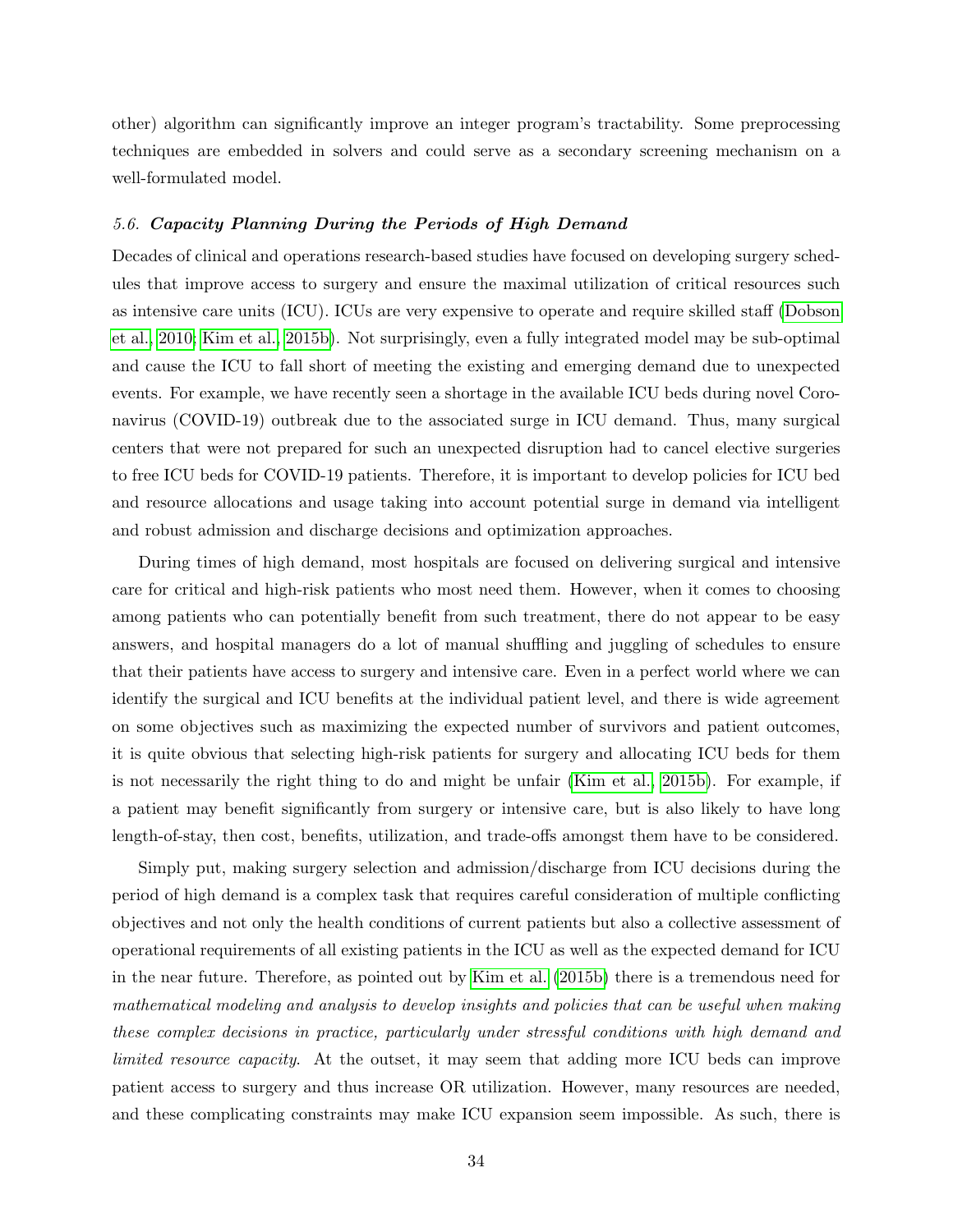also a need for models that can assist OR managers and hospital decision makers in evaluating the risks and benefits of ICU expansion.

As pointed out by [Burdett and Kozan](#page-39-12) [\(2016\)](#page-39-12), there are few optimization-based approaches for studying hospital capacity. In fact, there is no single hospital capacity problem nor a standard recipe for optimizing hospital capacity under uncertainty. Recent notable and relevant mathematical programming-based hospital resource and case-mix capacity planning include [Abdelaziz and](#page-38-11) [Masmoudi](#page-38-11) [\(2012\)](#page-38-11), [Andersen et al.](#page-38-12) [\(2017\)](#page-38-12), [Burdett et al.](#page-39-13) [\(2017\)](#page-39-13), [Burdett and Kozan](#page-39-12) [\(2016\)](#page-39-12), [Ma](#page-45-13) [and Demeulemeester](#page-45-13) [\(2013\)](#page-45-13), [Vanberkel et al.](#page-49-11) [\(2014\)](#page-49-11), [Yahia et al.](#page-49-12) [\(2016\)](#page-49-12) and references therein. [Burdett and Kozan](#page-39-12) [\(2016\)](#page-39-12) proposed a holistic multi-criteria MILP formulation that includes several key units in hospitals such as the recovery wards, OR, intensive care units, and emergency departments. Using real-data from Princess Alexandra Hospital in Australia, they demonstrate how this deterministic approach can be used to study capacity issues, capacity expansion scenarios, utilization, and case-mix selection. However, [Burdett and Kozan](#page-39-12) [\(2016\)](#page-39-12) and the aforementioned studies did not consider the distributional ambiguity of random parameters in their models.

#### 5.7. Decision Support Tools

In addition to theoretically modeling and efficiently solving the resource-constrained elective surgery selection, assignment, sequencing, and scheduling problems, there is a need to translate these approaches into usable decision support tools (i.e., a computer-based, user-driven, interactive systems) to assist OR managers to better plan for elective surgeries and manage their downstream recovery units. Besides the ability to easily and quickly generate surgery schedules under various parameter settings, these tools should allow OR managers to study and visualize patient flows (pathways) within each block, from OR to recovery units, and between recovery units. Moreover, OR managers should be able to evaluate the risks and rewards of extending the capacity of the downstream recovery units [\(Kahn, 2012\)](#page-43-13). Recovery beds are costly and require skilled staff that may not be always available and are costly to hire. If the physical space and budget allow, adding more SICU beds, for example, may reduce SICU congestion and premature discharge but may lead to SICU underutilization. Therefore, OR managers need these data-driven decision support tools to study several capacity expansion scenarios and find the number of recovery beds that would provide a good trade-off between OR and SICU utilization. [Shehadeh and Padman](#page-48-0) [\(2020\)](#page-48-0) show how their DRO approach for elective surgery scheduling with limited SICU capacity can be used as a decision support tool to examine trade-offs between costs, utilization, and capacity.

[Gartner and Padman](#page-41-11) [\(2017a\)](#page-41-11) presents a recipe for developing a unified framework and a digital workbench for the strategic, tactical, and operational hospital management plan driven by information technology and analytics. They propose a workbench (named E-HOSPITAL) that combines the three classical hierarchical decision-making levels in one integrated environment. At each level, several decision problems can be chosen. They present extensions of mathematical mod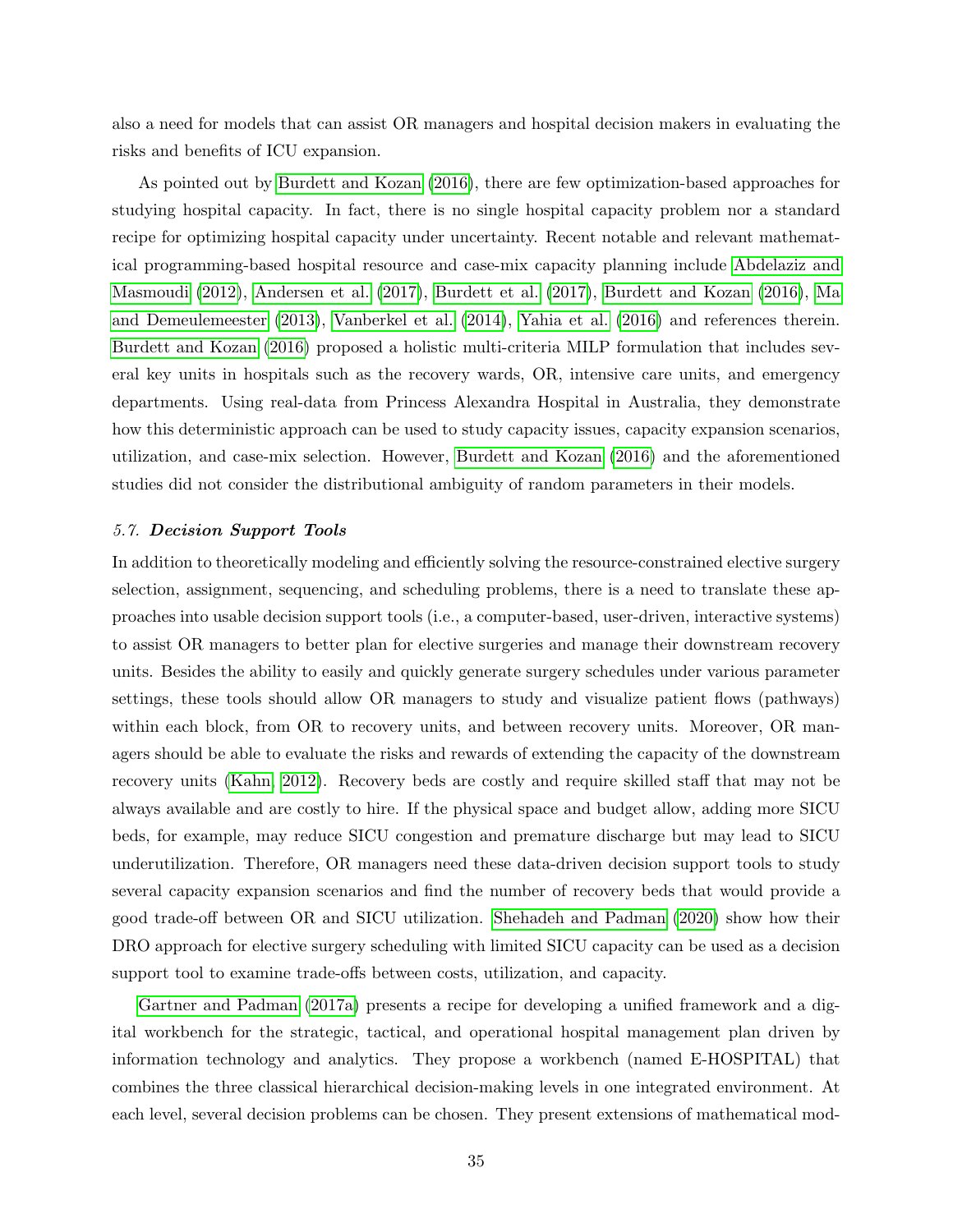els from the literature and incorporated them into the digital platform. Multiple stakeholders can use the E-HOSPITAL in healthcare delivery settings and for pedagogical purposes on topics such as healthcare analytics, services management, and information systems.

#### <span id="page-36-0"></span>6. Conclusions

Motivated by our research at a large health system in Pennsylvania, in this paper, we review the state-of-the-art SO approaches to (optimal) stochastic elective surgery scheduling with downstream capacity constraints within the block-booking framework. Specifically, we focus our review on recent SP, RO, and DRO approaches for the advance and allocation scheduling of two major classes of elective surgery scheduling problems: (1) elective surgery scheduling with intensive care unit and ward capacity constraints, and  $(2)$  elective surgery scheduling with post anesthesia unit capacity constraints. We focus our analysis on recent SP, RO, and DRO approaches for these elective surgery classes published in the past decade (2010-2020). Emergency surgeries are often treated in dedicated units in most hospitals, and so we do not consider them in our review.

We recognize that stochasticity of surgery duration and postoperative LOS is an intrinsic property of these two classes of elective surgery scheduling problems. We also discuss the impact of ignoring the ambiguity and possible multi-modality of the distribution of these random parameters. Surgery durations and postoperative length-of-stay (LOS) are at a different time scale in each class. Resource requirements and constraints are different in each scenario. Hence, the practical and theoretical challenges associated with surgery selection, sequencing, and scheduling are materially different for each class. Therefore, we describe the art of formulating and solving each class separately, provide an analysis of existing SO approaches and their challenges, and highlight areas of opportunity for developing tractable, implementable, and data-driven approaches. Our key findings are

- Compared to the other OR and healthcare scheduling and planning problems, there is a lack of data-driven and tractable SO approaches for stochastic elective surgery scheduling with downstream capacity constraints.
- To date, there is no single SO approach that simultaneously optimizes elective surgery selection and assignment (advance scheduling) and sequencing and scheduling (allocation scheduling) decisions. This is, in part, due to the fact that optimizing these decisions requires solving large scale of stochastic, mixed-integer programming, and multi-criteria optimization problems. Therefore, researchers have instead employed a decomposition approach, breaking up the elective surgery scheduling problem into subproblems and then solving them sequentially.
- Within the limited SO literature that considers the stochasticity of the subsequent postoperative stay and the capacity of recovery units, most studies assume that surgery duration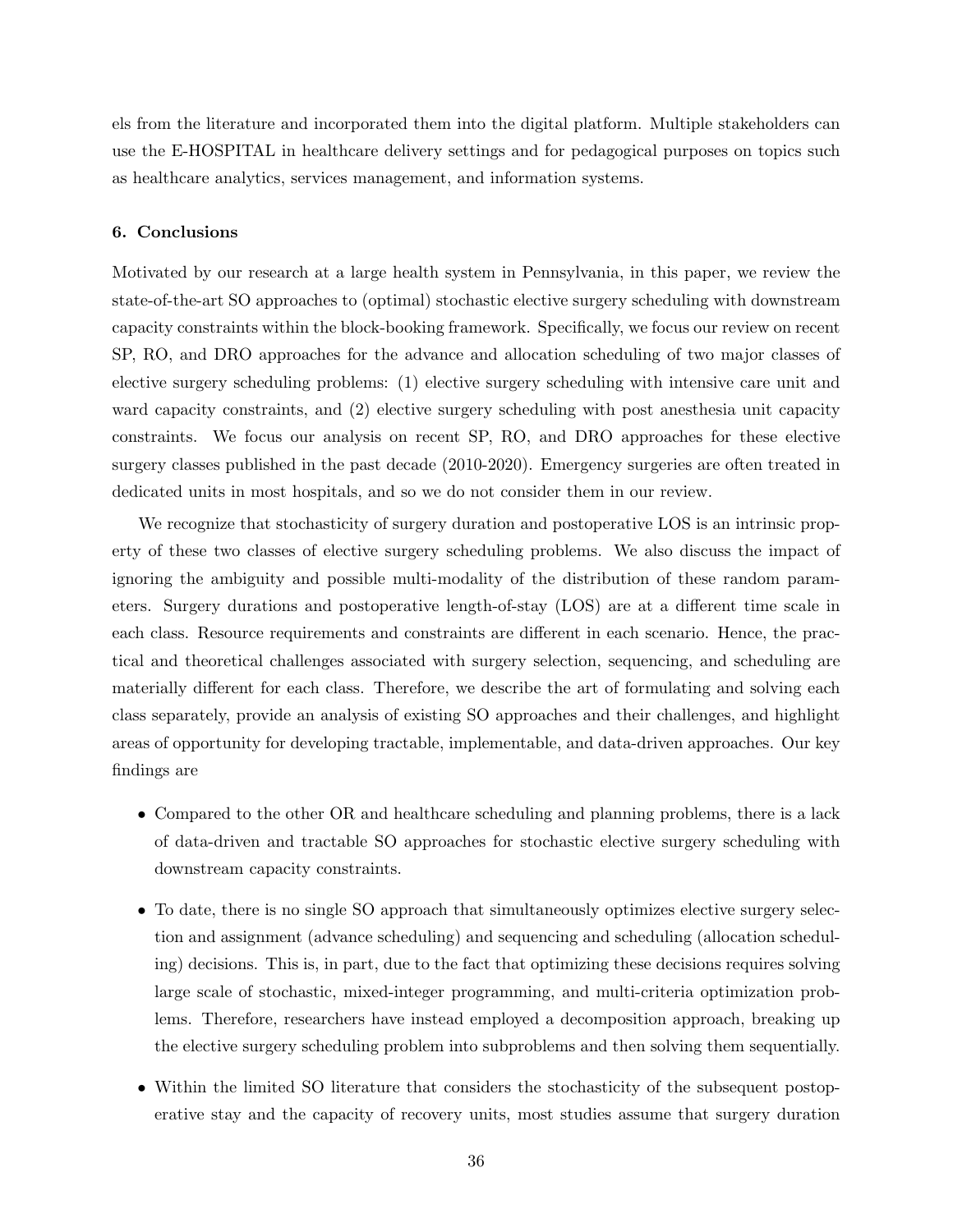and postoperative LOS follow fully known unimodal distributions, typically lognormal. To date, there are no data-driven and distribution-free models for elective surgery scheduling and downstream capacity planning that model the ambiguity and possible multi-modality of the distribution of surgery durations and postoperative LOS.

- Elective surgery selection and assignment problems with downstream capacity constraints are subject to a great deal of symmetry. However, there are no computationally efficient symmetry breaking techniques that consider all the clinical and non-clinical factors involved in delivering surgical care.
- Selection, assignment, sequencing, and scheduling of elective surgery scheduling with SICU and ward capacity constraints are more studied and relatively less complicated than elective surgery scheduling with PACU capacity constraints. There is only one DRO approach for a special case of the former problem, and only two SP approaches for special cases of the latter.
- The high theoretical complexity, intractability, and the lack of practicality prevented stochastic optimization-based surgery scheduling models from being implemented in practice. We have motivated several recipes that could help develop tractable and distribution-free integrated models and algorithms such as CVM, variable transformation, reformulation, tighter formulation, valid and problem-based bounding inequalities, two-stage approximations, nearoptimal appximations, ambiguity sets that allow for structured formulations that can be solved directly and efficiently, etc.

We discuss and provide new directions for future research opportunities by recognizing these challenges and gaps in the literature. Our main recommendation for future research includes recipes for (1) developing standardized and granular elective surgery databases using the recent advances in healthcare information technologies such as real-time locating systems and modern electronic healthcare records, (2) designing data-driven and ML-based methods for modeling the uncertainty and multi-modality of random parameters, (3) developing data-driven and distributionfree, tractable, and implementable integrated elective surgery scheduling and downstream capacity planning approaches that can be easily translated into decision support tools, and (4) developing methods for downstream capacity planning during the periods of high demand.

## Acknowledgments

We want to thank all researchers who have contributed significantly to the literature on such a class of complex combinatorial and multi-criteria stochastic resource-constrained scheduling problems. We are grateful to the anonymous reviewers for their insightful comments and suggestions that allowed us to improve the paper. Dr. Karmel S. Shehadeh dedicates her effort in this paper to every little dreamer in the whole world who has a dream so big and so exciting. Believe in your dreams and do whatever it takes to achieve them–the best is yet to come for you.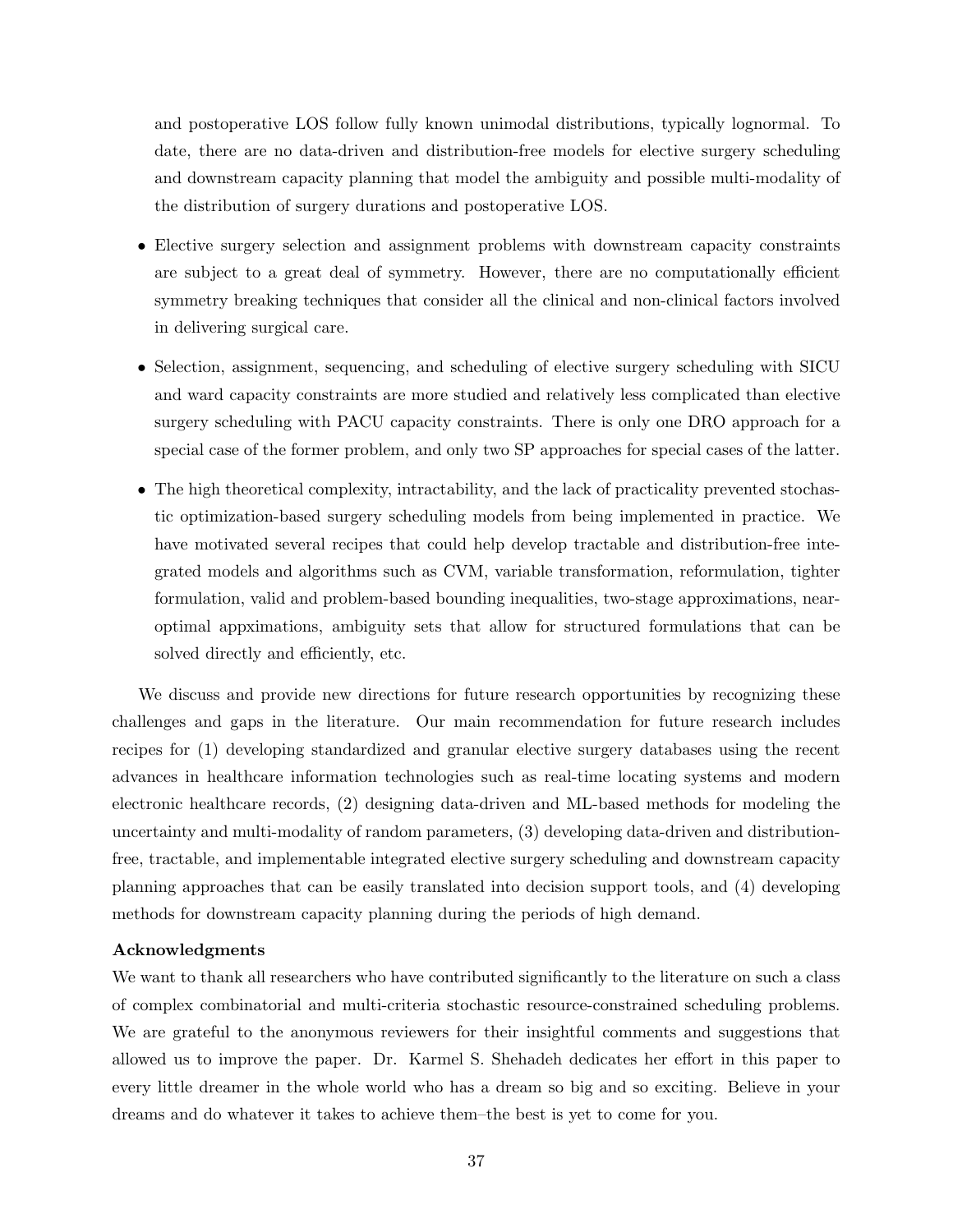#### <span id="page-38-15"></span><span id="page-38-14"></span><span id="page-38-13"></span>References

- <span id="page-38-11"></span>Abdelaziz, F. B., Masmoudi, M., 2012. A multiobjective stochastic program for hospital bed planning. Journal of the Operational Research Society 63 (4), 530–538.
- <span id="page-38-1"></span>Ahmadi-Javid, A., Jalali, Z., Klassen, K. J., 2017. Outpatient appointment systems in healthcare: A review of optimization studies. European Journal of Operational Research 258 (1), 3–34.
- <span id="page-38-12"></span>Andersen, A. R., Nielsen, B. F., Reinhardt, L. B., 2017. Optimization of hospital ward resources with patient relocation using markov chain modeling. European Journal of Operational Research 260 (3), 1152–1163.
- <span id="page-38-7"></span>Angeles, R., 2005. Rfid technologies: supply-chain applications and implementation issues. Information systems management 22 (1), 51–65.
- <span id="page-38-3"></span>Argo, J. L., Vick, C. C., Graham, L. A., Itani, K. M., Bishop, M. J., Hawn, M. T., 2009. Elective surgical case cancellation in the veterans health administration system: identifying areas for improvement. The American Journal of Surgery 198 (5), 600–606.
- <span id="page-38-9"></span>Artigues, C., Koné, O., Lopez, P., Mongeau, M., 2015. Mixed-integer linear programming formulations. In: Schwindt, C., Zimmermann, J. (Eds.), Handbook on Project Management and Scheduling Vol. 1. Springer, pp. 17–41.
- <span id="page-38-6"></span>Bai, J., Fügener, A., Schoenfelder, J., Brunner, J. O., 2018. Operations research in intensive care unit management: a literature review. Health care management science 21 (1), 1–24.
- <span id="page-38-0"></span>Bai, M., Storer, R. H., Tonkay, G. L., 2017. A sample gradient-based algorithm for a multiple-or and pacu surgery scheduling problem. IISE Transactions 49 (4), 367–380.
- <span id="page-38-10"></span>Bai, M., Storer, R. H., Tonkay, G. L., 2020. Surgery sequencing coordination with recovery resource constraints. Available at SSRN 3653618.
- <span id="page-38-2"></span>Bartek, M. A., Saxena, R. C., Solomon, S., Fong, C. T., Behara, L. D., Venigandla, R., Velagapudi, K., Lang, J. D., Nair, B. G., 2019. Improving operating room efficiency: A machine learning approach to predict case-time duration. Journal of the American College of Surgeons.
- <span id="page-38-4"></span>Batun, S., 2012. Scheduling multiple operating rooms under uncertainty. Ph.D. thesis, University of Pittsburgh.
- <span id="page-38-8"></span>Ben-Tal, A., Den Hertog, D., Vial, J.-P., 2015. Deriving robust counterparts of nonlinear uncertain inequalities. Mathematical programming 149 (1-2), 265–299.
- <span id="page-38-5"></span>Berg, B. P., Denton, B. T., Erdogan, S. A., Rohleder, T., Huschka, T., 2014. Optimal booking and scheduling in outpatient procedure centers. Computers & Operations Research 50, 24–37.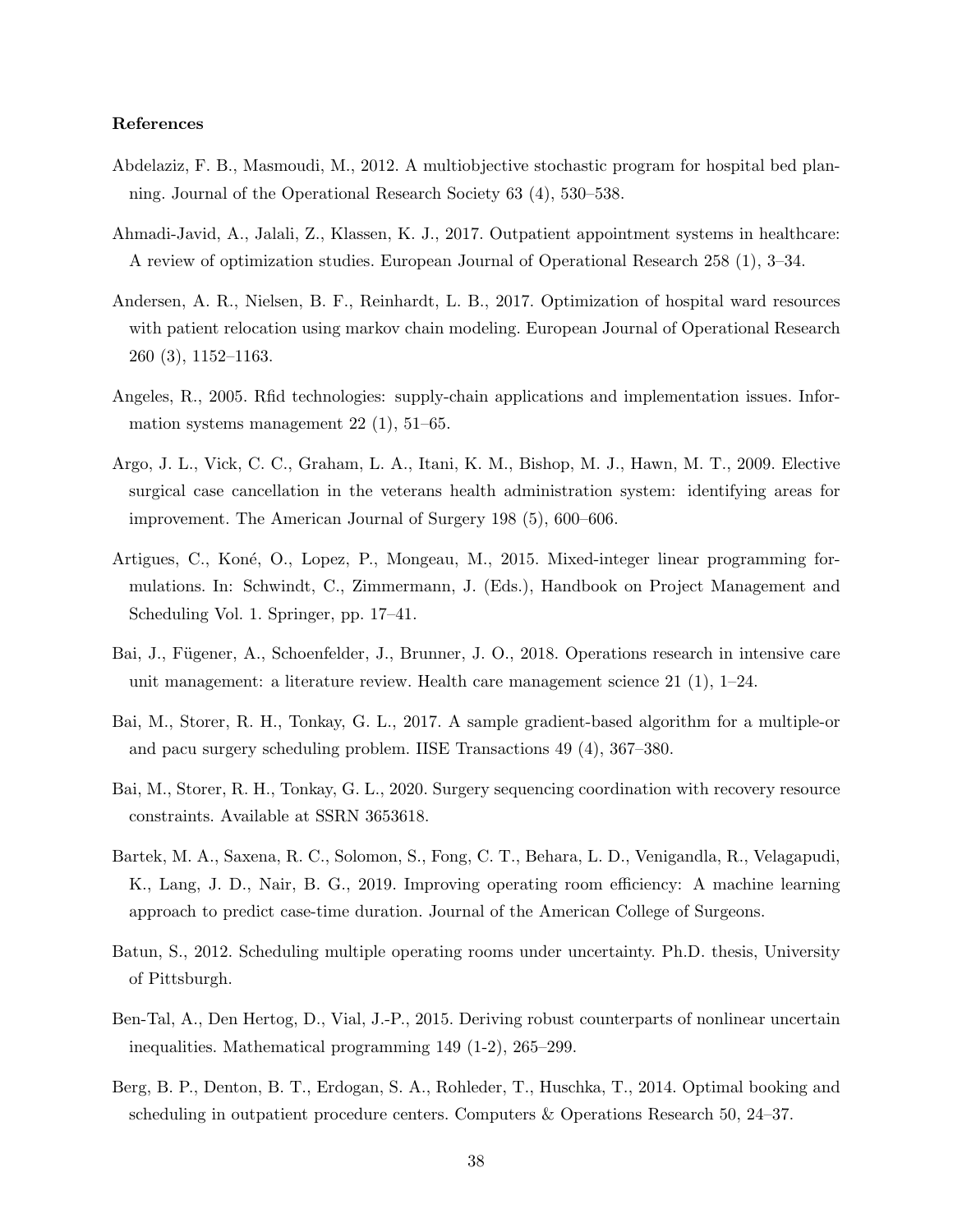- <span id="page-39-9"></span>Bertsimas, D., Gupta, V., Kallus, N., 2018. Data-driven robust optimization. Mathematical Programming 167 (2), 235–292.
- <span id="page-39-7"></span>Bertsimas, D., Sim, M., 2004. The price of robustness. Operations research 52 (1), 35–53.
- <span id="page-39-6"></span>Birge, J. R., Louveaux, F., 2011. Introduction to stochastic programming. Springer Science & Business Media.
- <span id="page-39-4"></span>Boulos, M. N. K., Berry, G., 2012. Real-time locating systems (rtls) in healthcare: a condensed primer. International journal of health geographics 11 (1), 25.
- <span id="page-39-0"></span>Bovim, T. R., Christiansen, M., Gullhav, A. N., Range, T. M., Hellemo, L., 2020. Stochastic master surgery scheduling. European Journal of Operational Research.
- <span id="page-39-1"></span>Brilli, R. J., Spevetz, A., Branson, R. D., Campbell, G. M., Cohen, H., Dasta, J. F., Harvey, M. A., Kelley, M. A., Kelly, K. M., Rudis, M. I., et al., 2001. Critical care delivery in the intensive care unit: defining clinical roles and the best practice model. Critical care medicine 29 (10), 2007–2019.
- <span id="page-39-8"></span>Brown, G. G., Dell, R. F., 2007. Formulating integer linear programs: A rogues' gallery. INFORMS Transactions on Education 7 (2), 153–159.
- <span id="page-39-12"></span>Burdett, R., Kozan, E., 2016. A multi-criteria approach for hospital capacity analysis. European Journal of Operational Research 255 (2), 505–521.
- <span id="page-39-3"></span>Burdett, R. L., Kozan, E., 2015. Techniques to effectively buffer schedules in the face of uncertainties. Computers & Industrial Engineering 87, 16–29.
- <span id="page-39-5"></span>Burdett, R. L., Kozan, E., 2018. An integrated approach for scheduling health care activities in a hospital. European Journal of Operational Research 264 (2), 756–773.
- <span id="page-39-13"></span>Burdett, R. L., Kozan, E., Sinnott, M., Cook, D., Tian, Y.-C., 2017. A mixed integer linear programing approach to perform hospital capacity assessments. Expert Systems with Applications 77, 170–188.
- <span id="page-39-10"></span>Callahan, A., Shah, N. H., 2017. Machine learning in healthcare. In: Key Advances in Clinical Informatics. Elsevier, pp. 279–291.
- <span id="page-39-11"></span>Camm, J. D., Raturi, A. S., Tsubakitani, S., 1990. Cutting big m down to size. Interfaces 20 (5), 61–66.
- <span id="page-39-2"></span>Cardoen, B., Demeulemeester, E., Beliën, J., 2010. Operating room planning and scheduling: A literature review. European journal of operational research 201 (3), 921–932.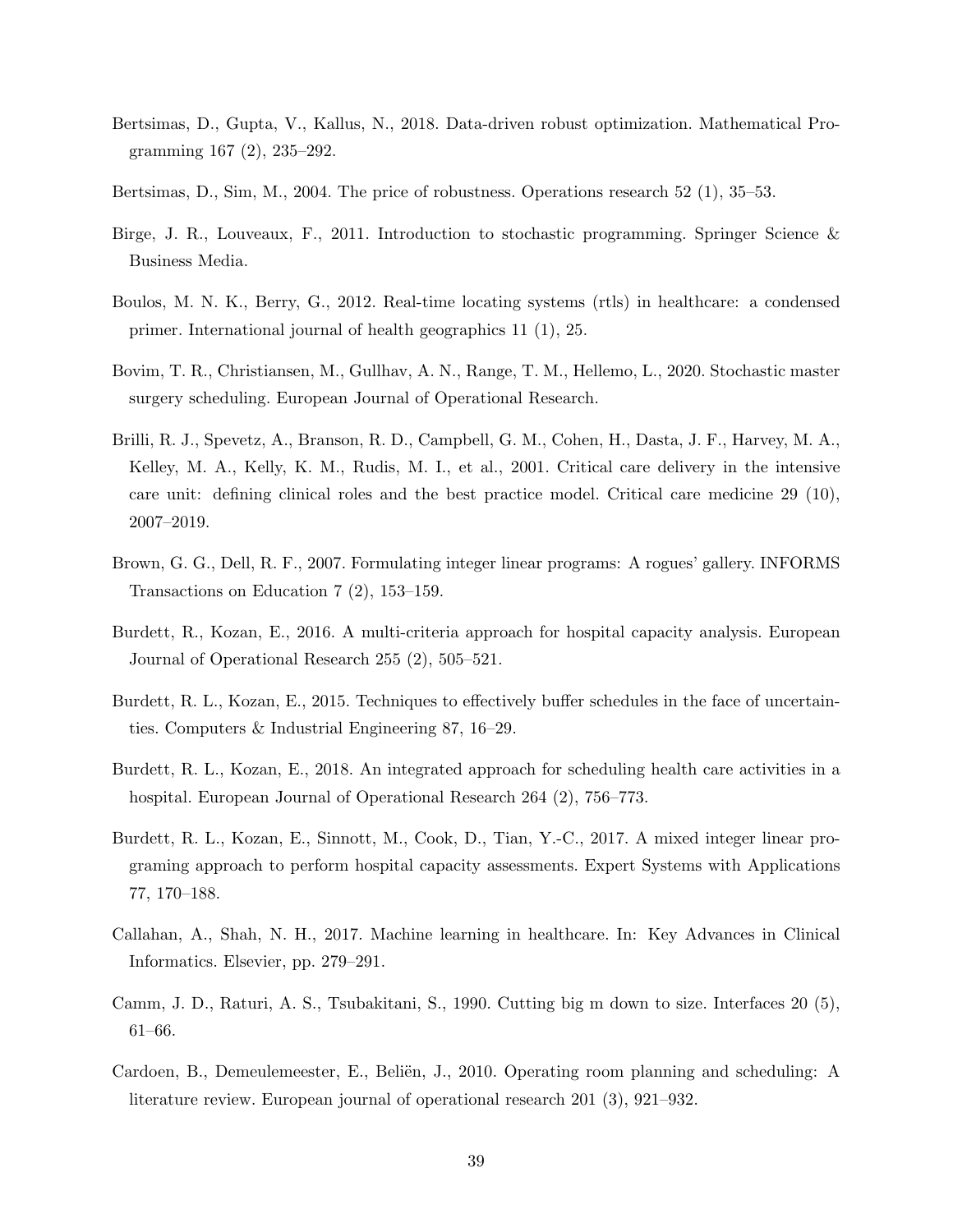- <span id="page-40-14"></span><span id="page-40-4"></span>Cassera, M. A., Zheng, B., Martinec, D. V., Dunst, C. M., Swanström, L. L., 2009. Surgical time independently affected by surgical team size. The American journal of surgery 198 (2), 216–222.
- <span id="page-40-0"></span>Chang, J.-H., Chen, K.-W., Chen, K.-B., Poon, K.-S., Liu, S.-K., 2014. Case review analysis of operating room decisions to cancel surgery. BMC surgery 14 (1), 47.
- <span id="page-40-7"></span>Chen, Z., Sim, M., Xiong, P., 2020. Robust stochastic optimization made easy with rsome. Management Science.
- <span id="page-40-11"></span>Childers, C. P., Maggard-Gibbons, M., 2018. Understanding costs of care in the operating room. JAMA surgery 153 (4), e176233–e176233.
- <span id="page-40-13"></span>Cohn, A. E. M., 2002. Composite-variable modeling for large-scale problems in transportation and logistics. Ph.D. thesis, Massachusetts Institute of Technology.
- <span id="page-40-5"></span>Collins, T. C., Daley, J., Henderson, W. H., Khuri, S. F., 1999. Risk factors for prolonged length of stay after major elective surgery. Annals of surgery 230 (2), 251.
- <span id="page-40-12"></span>Conforti, M., Cornuéjols, G., Zambelli, G., et al., 2014. Integer programming. Vol. 271. Springer.
- <span id="page-40-6"></span>De Hert, S. G., Van der Linden, P. J., Cromheecke, S., Meeus, R., Pieter, W., De Blier, I. G., Stockman, B. A., Rodrigus, I. E., 2004. Choice of primary anesthetic regimen can influence intensive care unit length of stay after coronary surgery with cardiopulmonary bypass. Anesthesiology: The Journal of the American Society of Anesthesiologists 101 (1), 9–20.
- <span id="page-40-9"></span>Delage, E., Saif, A., 2018. The Value of Randomized Solutions in Mixed-Integer Distributionally Robust Optimization Problems. GERAD HEC Montréal.
- <span id="page-40-10"></span>Delage, E., Ye, Y., 2010. Distributionally robust optimization under moment uncertainty with application to data-driven problems. Operations research 58 (3), 595–612.
- <span id="page-40-3"></span>Deng, Y., Shen, S., Denton, B., 2014. Chance-constrained surgery planning under uncertain or ambiguous surgery duration. Available at SSRN 2432375.
- <span id="page-40-1"></span>Denton, B., Viapiano, J., Vogl, A., 2007. Optimization of surgery sequencing and scheduling decisions under uncertainty. Health care management science 10 (1), 13–24.
- <span id="page-40-2"></span>Denton, B. T., Miller, A. J., Balasubramanian, H. J., Huschka, T. R., 2010. Optimal allocation of surgery blocks to operating rooms under uncertainty. Operations research 58 (4-part-1), 802–816.
- <span id="page-40-8"></span>Dhillon, G., 2005. Gaining benefits from is/it implementation: Interpretations from case studies. International Journal of Information Management 25 (6), 502–515.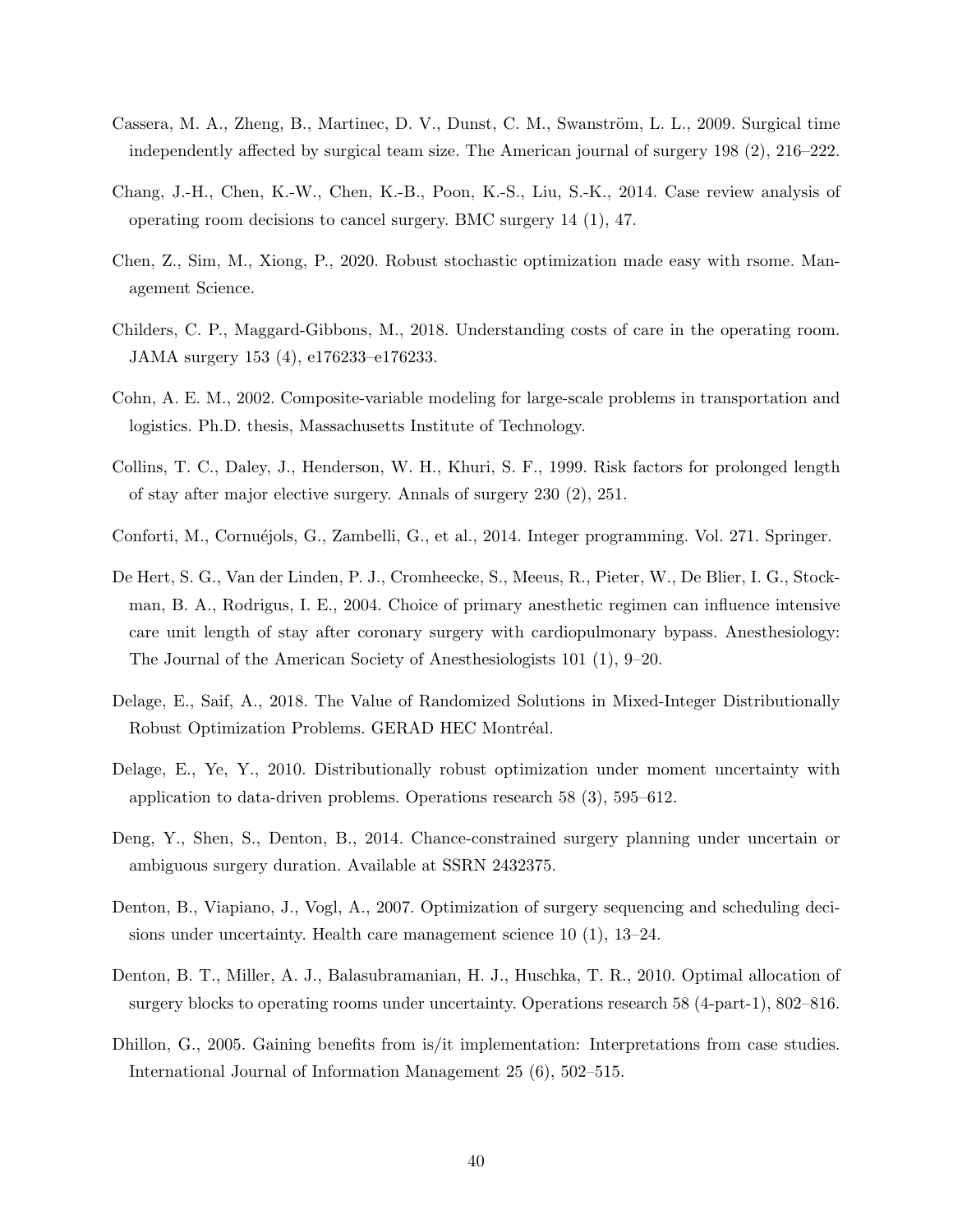- <span id="page-41-12"></span><span id="page-41-10"></span>Dobson, G., Lee, H.-H., Pinker, E., 2010. A model of icu bumping. Operations research 58 (6), 1564–1576.
- <span id="page-41-7"></span>Ebrahimzadeh, F., Nabovati, E., Hasibian, M. R., Eslami, S., 2017. Evaluation of the effects of radio-frequency identification technology on patient tracking in hospitals: A systematic review. Journal of patient safety.
- <span id="page-41-9"></span>Ehrgott, M., 2005. Multicriteria optimization. Vol. 491. Springer Science & Business Media.
- <span id="page-41-4"></span>Eijkemans, M. J., Van Houdenhoven, M., Nguyen, T., Boersma, E., Steyerberg, E. W., Kazemier, G., 2010. Predicting the unpredictablea new prediction model for operating room times using individual characteristics and the surgeon's estimate. Anesthesiology: The Journal of the American Society of Anesthesiologists 112 (1), 41–49.
- <span id="page-41-2"></span>Esfahani, P. M., Kuhn, D., 2018. Data-driven distributionally robust optimization using the wasserstein metric: Performance guarantees and tractable reformulations. Mathematical Programming 171 (1-2), 115–166.
- <span id="page-41-3"></span>Ewen, H., Mönch, L., 2014. A simulation-based framework to schedule surgeries in an eye hospital. IIE Transactions on Healthcare Systems Engineering 4 (4), 191–208.
- <span id="page-41-6"></span>Fairley, M., Scheinker, D., Brandeau, M. L., 2019. Improving the efficiency of the operating room environment with an optimization and machine learning model. Health care management science 22 (4), 756–767.
- <span id="page-41-0"></span>Freeman, N. K., Melouk, S. H., Mittenthal, J., 2016. A scenario-based approach for operating theater scheduling under uncertainty. Manufacturing & Service Operations Management 18 (2), 245–261.
- <span id="page-41-5"></span>Fügener, A., Hans, E. W., Kolisch, R., Kortbeek, N., Vanberkel, P. T., 2014. Master surgery scheduling with consideration of multiple downstream units. European journal of operational research 239 (1), 227–236.
- <span id="page-41-8"></span>Gao, R., Kleywegt, A. J., 2016. Distributionally robust stochastic optimization with wasserstein distance. arXiv preprint arXiv:1604.02199.
- <span id="page-41-11"></span>Gartner, D., Padman, R., 2017a. E-hospital–a digital workbench for hospital operations and services planning using information technology and algebraic languages. Studies in health technology and informatics 245, 84.
- <span id="page-41-1"></span>Gartner, D., Padman, R., 2017b. Mathematical programming and heuristics for patient scheduling in hospitals: A survey. In: Handbook of research on healthcare administration and management. IGI Global, pp. 627–645.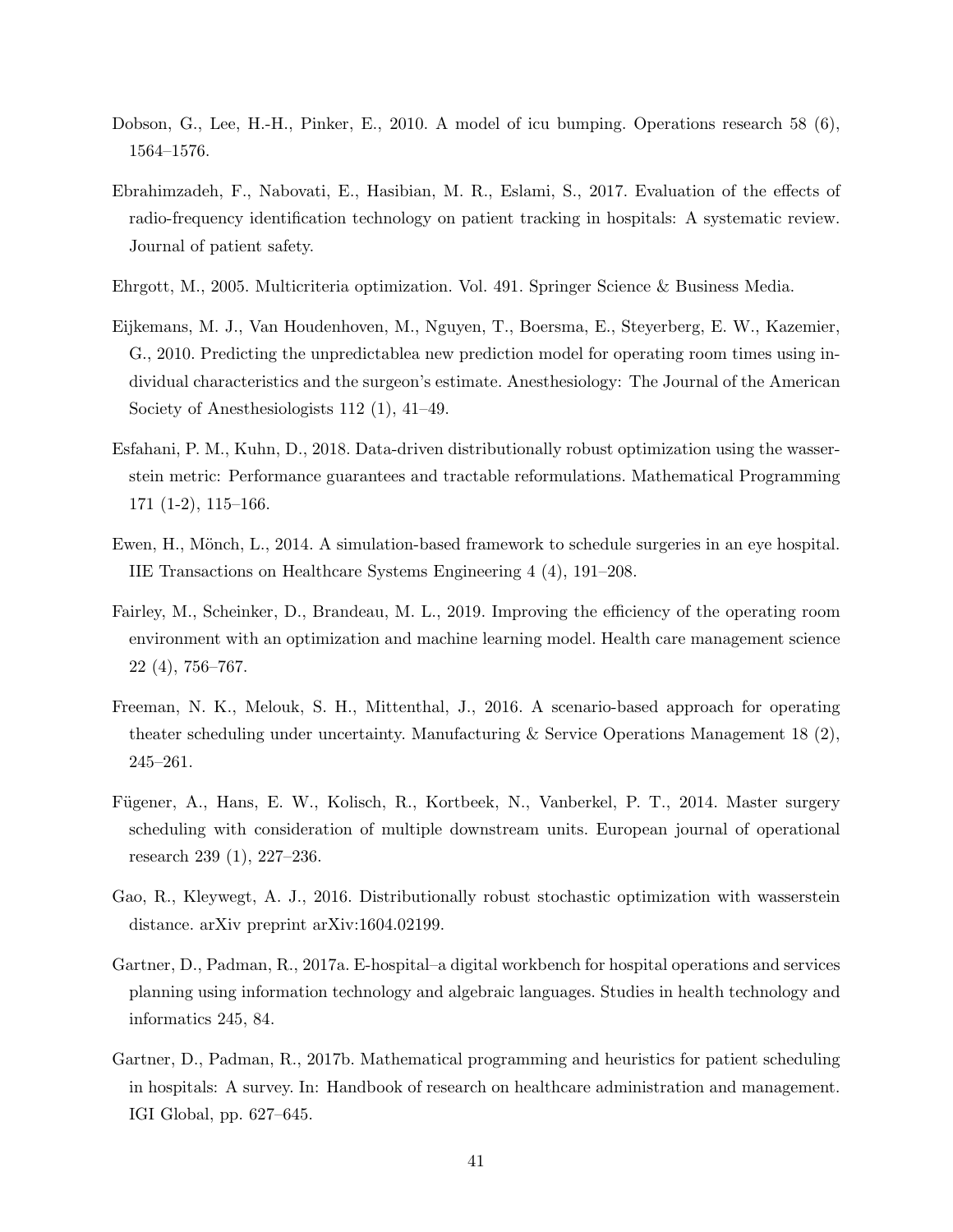- <span id="page-42-14"></span><span id="page-42-2"></span>Gartner, D., Padman, R., 2019. Flexible hospital-wide elective patient scheduling. Journal of the Operational Research Society, 1–15.
- <span id="page-42-12"></span>Ghassemi, M., Naumann, T., Schulam, P., Beam, A. L., Ranganath, R., 2018. Opportunities in machine learning for healthcare. arXiv preprint arXiv:1806.00388.
- <span id="page-42-9"></span>Girotto, J. A., Koltz, P. F., Drugas, G., 2010. Optimizing your operating room: or, why large, traditional hospitals dont work. International Journal of Surgery 8 (5), 359–367.
- <span id="page-42-10"></span>Goh, J., Sim, M., 2010. Distributionally robust optimization and its tractable approximations. Operations research 58 (4-part-1), 902–917.
- <span id="page-42-5"></span>Goldfrad, C., Rowan, K., 2000. Consequences of discharges from intensive care at night. The Lancet 355 (9210), 1138–1142.
- <span id="page-42-4"></span>Guerriero, F., Guido, R., 2011. Operational research in the management of the operating theatre: a survey. Health care management science 14 (1), 89–114.
- <span id="page-42-13"></span>Guevara, E., Babonneau, F., Homem-de Mello, T., Moret, S., 2020. A machine learning and distributionally robust optimization framework for strategic energy planning under uncertainty. Applied Energy 271, 115005.
- <span id="page-42-7"></span>Gul, S., Denton, B. T., Fowler, J. W., 2015. A progressive hedging approach for surgery planning under uncertainty. INFORMS Journal on Computing 27 (4), 755–772.
- <span id="page-42-6"></span>Gul, S., Denton, B. T., Fowler, J. W., Huschka, T., 2011. Bi-criteria scheduling of surgical services for an outpatient procedure center. Production and Operations management 20 (3), 406–417.
- <span id="page-42-11"></span>Gupta, D., 2007. Surgical suites' operations management. Production and Operations Management 16 (6), 689–700.
- <span id="page-42-3"></span>Gupta, D., Denton, B., 2008. Appointment scheduling in health care: Challenges and opportunities. IIE transactions 40 (9), 800–819.
- <span id="page-42-0"></span>Halpern, N. A., Pastores, S. M., Thaler, H. T., Greenstein, R. J., 2007. Critical care medicine use and cost among medicare beneficiaries 1995–2000: Major discrepancies between two united states federal medicare databases. Critical care medicine 35 (3), 692–699.
- <span id="page-42-8"></span>Higle, J. L., 2005. Stochastic programming: Optimization when uncertainty matters. In: Emerging Theory, Methods, and Applications. Informs, pp. 30–53.
- <span id="page-42-1"></span>Hof, S., Fügener, A., Schoenfelder, J., Brunner, J. O., 2017. Case mix planning in hospitals: a review and future agenda. Health care management science 20 (2), 207–220.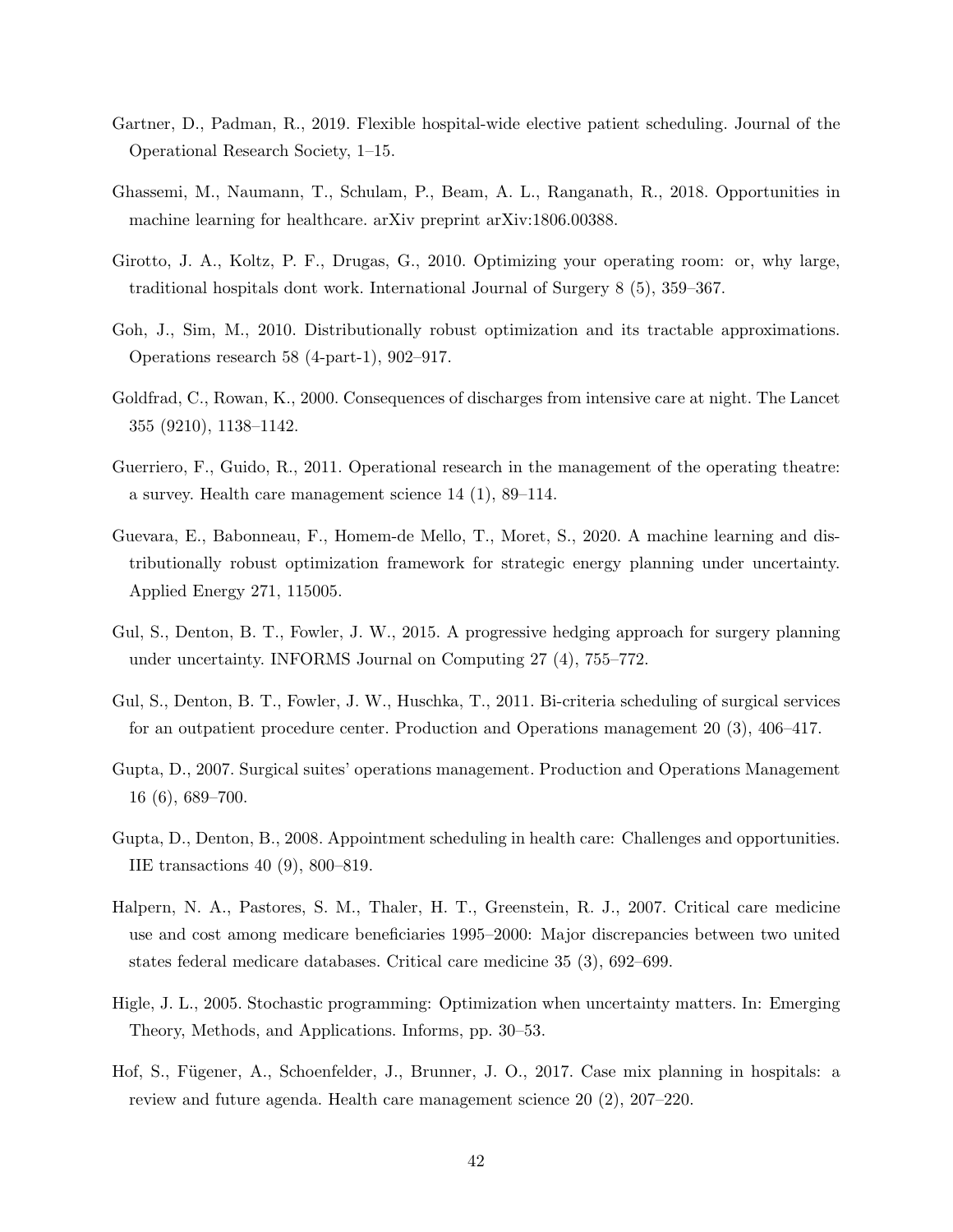- <span id="page-43-17"></span><span id="page-43-16"></span><span id="page-43-15"></span><span id="page-43-14"></span><span id="page-43-5"></span>Homem-de Mello, T., Bayraksan, G., 2014. Monte carlo sampling-based methods for stochastic optimization. Surveys in Operations Research and Management Science 19 (1), 56–85.
- <span id="page-43-12"></span>Hoogeveen, H., 2005. Multicriteria scheduling. European Journal of operational research 167 (3), 592–623.
- <span id="page-43-1"></span>Hsu, V. N., De Matta, R., Lee, C.-Y., 2003. Scheduling patients in an ambulatory surgical center. Naval Research Logistics (NRL) 50 (3), 218–238.
- <span id="page-43-11"></span>Iezzoni, L. I., 1999. Statistically derived predictive models: caveat emptor. Journal of General Internal Medicine 14 (6), 388.
- <span id="page-43-4"></span>Iser, J. H., Denton, B. T., King, R. E., 2008. Heuristics for balancing operating room and postanesthesia resources under uncertainty. In: 2008 Winter Simulation Conference. IEEE, pp. 1601– 1608.
- <span id="page-43-0"></span>Jackson, R. L., 2002. The business of surgery. Health management technology 23 (7), 20–22.
- <span id="page-43-2"></span>Jebali, A., Diabat, A., 2015. A stochastic model for operating room planning under capacity constraints. International Journal of Production Research 53 (24), 7252–7270.
- <span id="page-43-8"></span>Jebali, A., Diabat, A., 2017. A chance-constrained operating room planning with elective and emergency cases under downstream capacity constraints. Computers & Industrial Engineering 114, 329–344.
- <span id="page-43-10"></span>Jia, H., Shen, S., 2019. Benders cut classification via support vector machines for solving two-stage stochastic programs. arXiv preprint arXiv:1906.05994.
- <span id="page-43-6"></span>Jiang, R., Guan, Y., 2016. Data-driven chance constrained stochastic program. Mathematical Programming 158 (1-2), 291–327.
- <span id="page-43-7"></span>Jiang, R., Guan, Y., 2018. Risk-averse two-stage stochastic program with distributional ambiguity. Operations Research 66 (5), 1390–1405.
- <span id="page-43-9"></span>Jiang, R., Shen, S., Zhang, Y., 2017. Integer programming approaches for appointment scheduling with random no-shows and service durations. Operations Research 65 (6), 1638–1656.
- <span id="page-43-3"></span>Jonnalagadda, R., Walrond, E., Hariharan, S., Walrond, M., Prasad, C., 2005. Evaluation of the reasons for cancellations and delays of surgical procedures in a developing country. International journal of clinical practice 59 (6), 716–720.
- <span id="page-43-13"></span>Kahn, J. M., 2012. The risks and rewards of expanding icu capacity. Critical Care 16 (5), 156.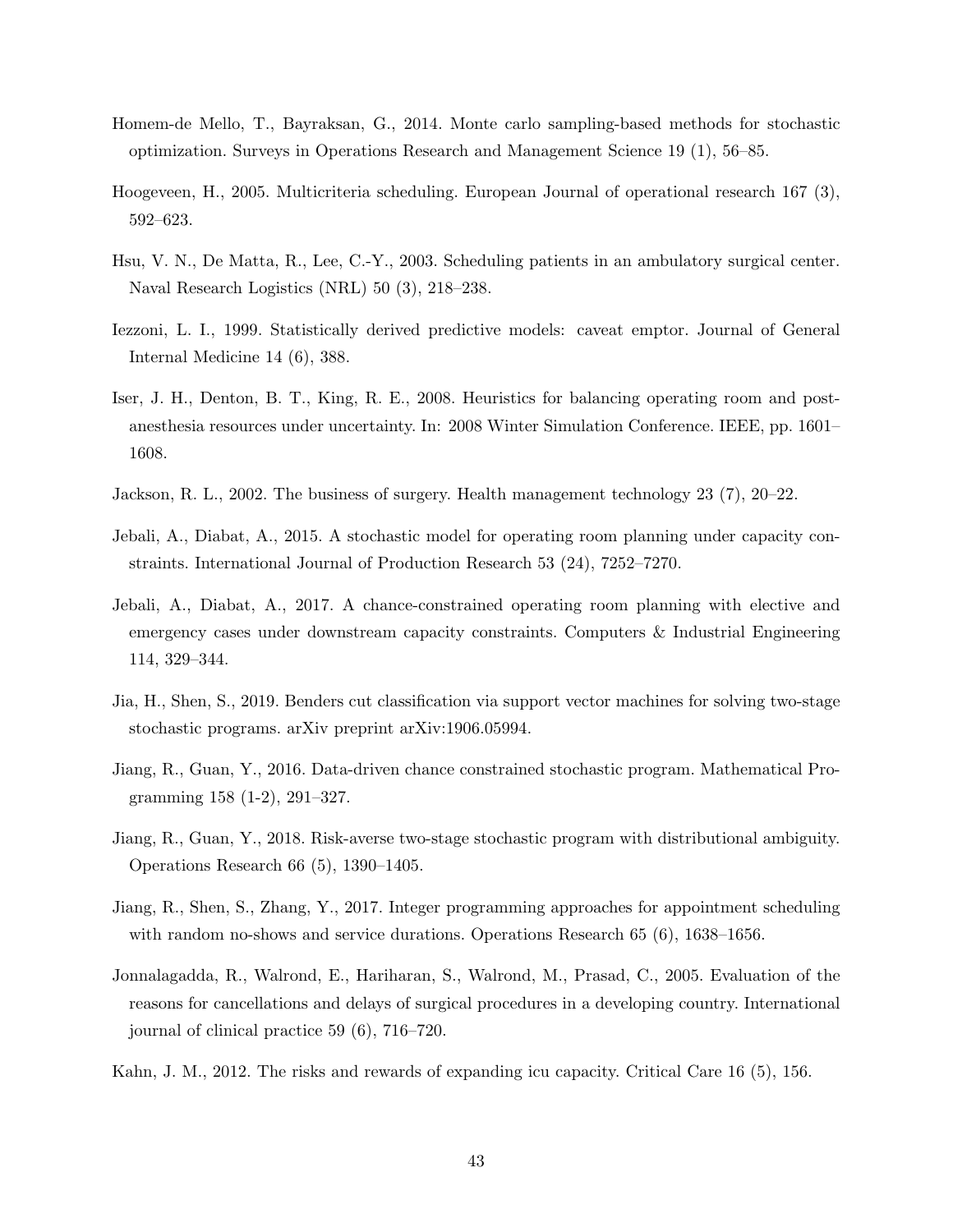- <span id="page-44-13"></span><span id="page-44-4"></span>Kato-Lin, Y.-C., Padman, R., 2019. Rfid technology-enabled markov reward process for sequencing care coordination in ambulatory care: A case study. International Journal of Information Management 48, 12–21.
- <span id="page-44-8"></span>Keha, A. B., Khowala, K., Fowler, J. W., 2009. Mixed integer programming formulations for single machine scheduling problems. Computers & Industrial Engineering 56 (1), 357–367.
- <span id="page-44-3"></span>Kim, S., Garrison, G., 2010. Understanding users behaviors regarding supply chain technology: Determinants impacting the adoption and implementation of rfid technology in south korea. International Journal of Information Management 30 (5), 388–398.
- <span id="page-44-7"></span>Kim, S., Pasupathy, R., Henderson, S. G., 2015a. A guide to sample average approximation. In: Handbook of simulation optimization. Springer, pp. 207–243.
- <span id="page-44-0"></span>Kim, S.-H., Chan, C. W., Olivares, M., Escobar, G., 2015b. Icu admission control: An empirical study of capacity allocation and its implication for patient outcomes. Management Science 61 (1), 19–38.
- <span id="page-44-6"></span>Kleywegt, A. J., Shapiro, A., Homem-de Mello, T., 2002. The sample average approximation method for stochastic discrete optimization. SIAM Journal on Optimization 12 (2), 479–502.
- <span id="page-44-10"></span>Klotz, E., Newman, A. M., 2013a. Practical guidelines for solving difficult linear programs. Surveys in Operations Research and Management Science 18 (1–2), 1–17.
- <span id="page-44-9"></span>Klotz, E., Newman, A. M., 2013b. Practical guidelines for solving difficult mixed integer linear programs. Surveys in Operations Research and Management Science 18 (1-2), 18–32.
- <span id="page-44-2"></span>Kocas, C., 2015. An extension of osunas model to observable queues. Journal of Mathematical Psychology 66, 53–58.
- <span id="page-44-11"></span>Kong, Q., Lee, C.-Y., Teo, C.-P., Zheng, Z., 2013. Scheduling arrivals to a stochastic service delivery system using copositive cones. Operations research 61 (3), 711–726.
- <span id="page-44-12"></span>Kong, Q., Li, S., Liu, N., Teo, C.-P., Yan, Z., 2015. Appointment scheduling under scheduledependent patient no-show behavior.
- <span id="page-44-5"></span>Lee, M. R., Chin, L.-P., 2006. Amalgamating rfid and wireless networks for clinical path management. In: 2006 IET International Conference on Wireless, Mobile and Multimedia Networks. IET, pp. 1–3.
- <span id="page-44-1"></span>Lee, S., Yih, Y., 2012. Surgery scheduling of multiple operating rooms under uncertainty and resource constraints of post-anesthesia care units. In: IIE Annual Conference. Proceedings. Institute of Industrial and Systems Engineers (IISE), p. 1.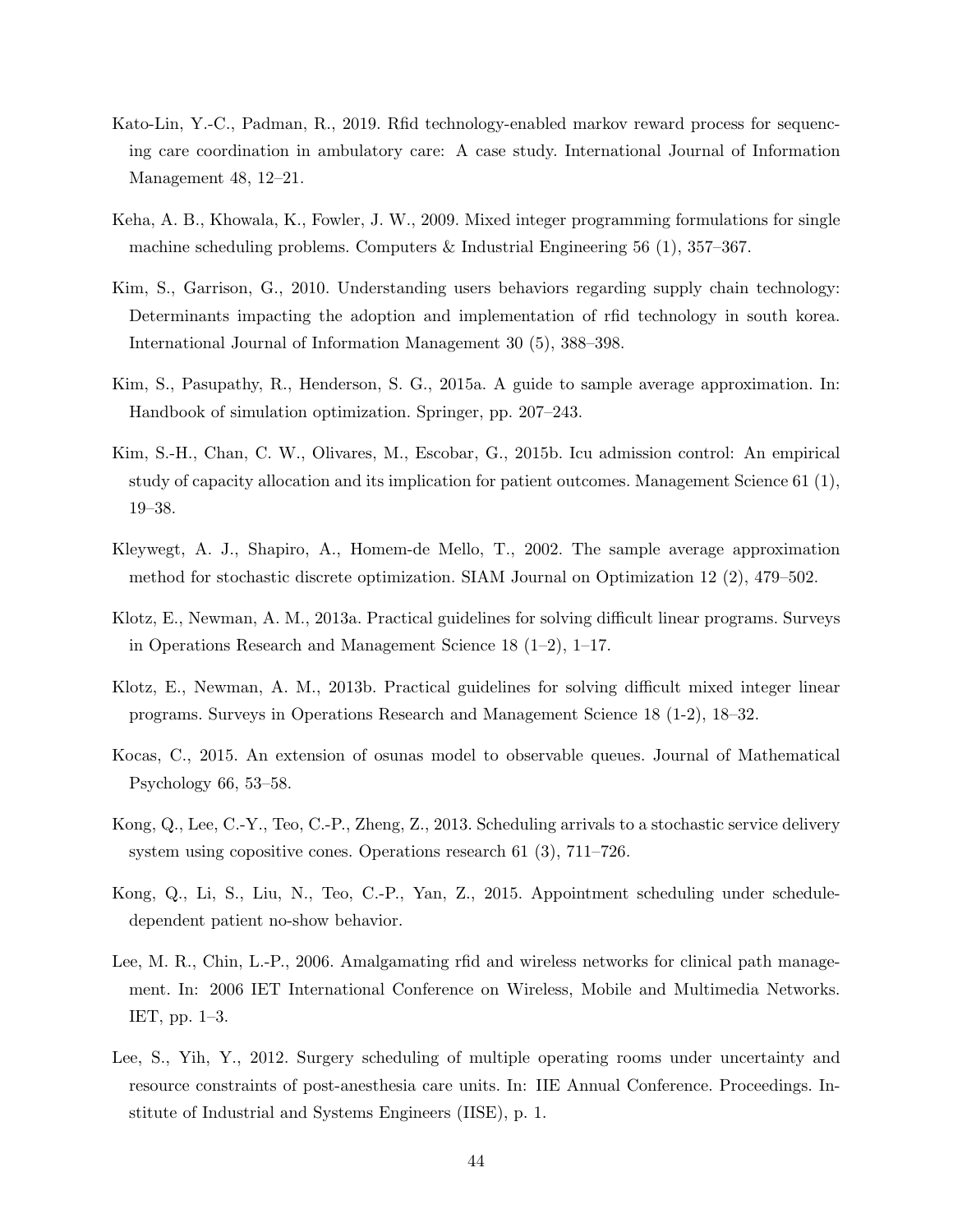- <span id="page-45-17"></span><span id="page-45-16"></span><span id="page-45-15"></span><span id="page-45-14"></span><span id="page-45-4"></span>Lee, S., Yih, Y., 2014. Reducing patient-flow delays in surgical suites through determining starttimes of surgical cases. European Journal of Operational Research 238 (2), 620–629.
- <span id="page-45-5"></span>Leiba, A., Weiss, Y., Carroll, J. S., Benedek, P., Bar-dayan, Y., 2002. Waiting time is a major predictor of patient satisfaction in a primary military clinic. Military medicine 167 (10), 842– 845.
- <span id="page-45-0"></span>Li, F., Gupta, D., Potthoff, S., 2016. Improving operating room schedules. Health care management science 19 (3), 261–278.
- <span id="page-45-6"></span>Lin, Y.-C., Padman, R., 2013. Process visibility analysis in ambulatory care: A simulation study with rfid data. Studies in health technology and informatics 192, 768–772.
- <span id="page-45-8"></span>Linderoth, J., Shapiro, A., Wright, S., 2006. The empirical behavior of sampling methods for stochastic programming. Annals of Operations Research 142 (1), 215–241.
- <span id="page-45-2"></span>Liu, N., Truong, V.-A., Wang, X., Anderson, B. R., 2019. Integrated scheduling and capacity planning with considerations for patients length-of-stays. Production and Operations Management.
- <span id="page-45-13"></span>Ma, G., Demeulemeester, E., 2013. A multilevel integrative approach to hospital case mix and capacity planning. Computers & Operations Research 40 (9), 2198–2207.
- <span id="page-45-1"></span>Macario, A., Vitez, T., Dunn, B., McDonald, T., 1995. Where are the costs in perioperative care?: Analysis of hospital costs and charges for inpatient surgical care. Anesthesiology: The Journal of the American Society of Anesthesiologists 83 (6), 1138–1144.
- <span id="page-45-3"></span>Magerlein, J. M., Martin, J. B., 1978. Surgical demand scheduling: A review. Health services research 13 (4), 418.
- <span id="page-45-10"></span>Mak, H.-Y., Rong, Y., Zhang, J., 2014. Appointment scheduling with limited distributional information. Management Science 61 (2), 316–334.
- <span id="page-45-7"></span>Mak, W.-K., Morton, D. P., Wood, R. K., 1999. Monte carlo bounding techniques for determining solution quality in stochastic programs. Operations research letters 24 (1-2), 47–56.
- <span id="page-45-11"></span>Mancilla, C., Storer, R., 2012. A sample average approximation approach to stochastic appointment sequencing and scheduling. IIE Transactions 44 (8), 655–670.
- <span id="page-45-12"></span>Marcon, E., Dexter, F., 2007. An observational study of surgeons' sequencing of cases and its impact on postanesthesia care unit and holding area staffing requirements at hospitals. Anesthesia & Analgesia 105 (1), 119–126.
- <span id="page-45-9"></span>Margot, F., 2010. Symmetry in integer linear programming. In: 50 Years of Integer Programming 1958-2008. Springer, pp. 647–686.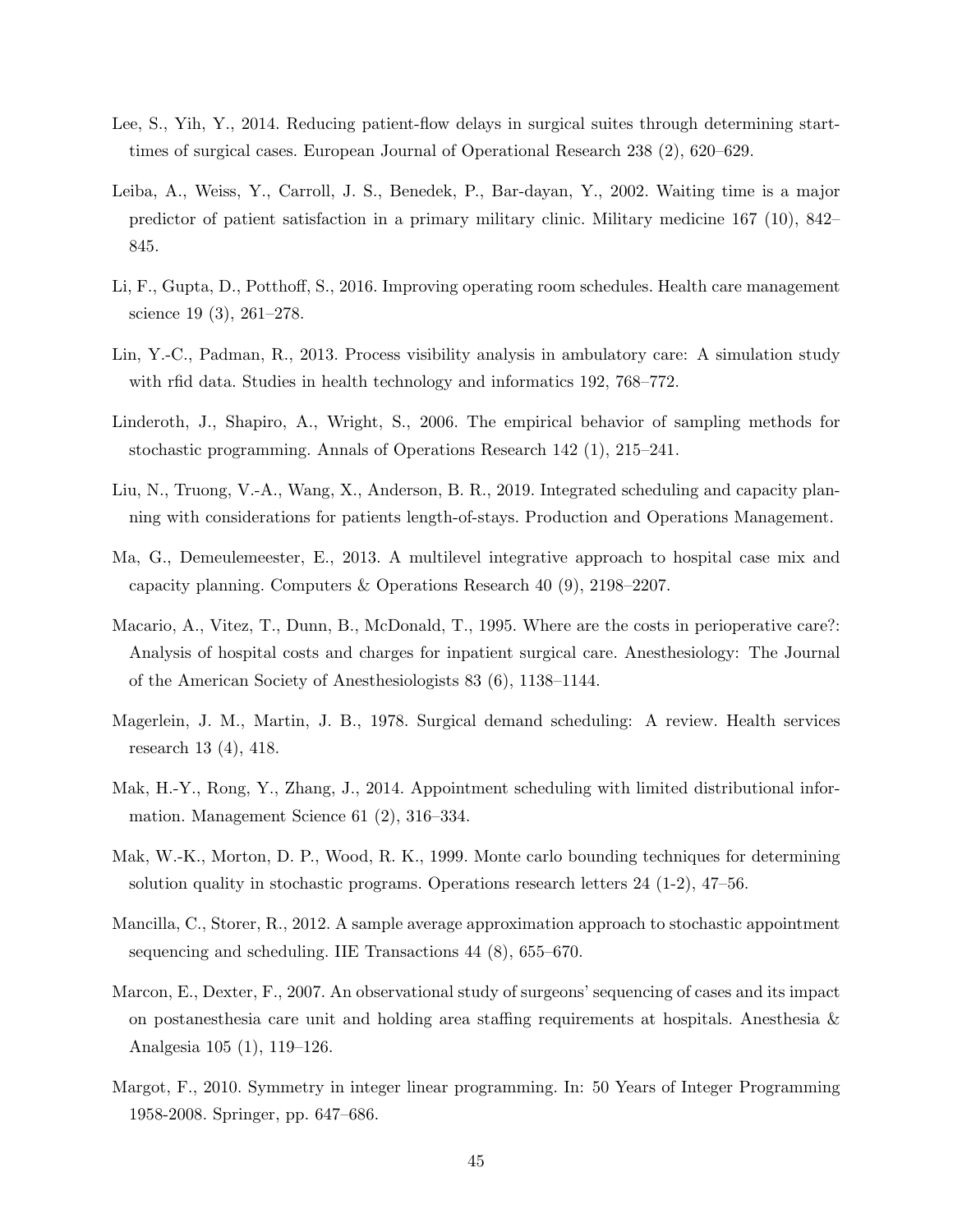- <span id="page-46-16"></span><span id="page-46-15"></span><span id="page-46-14"></span><span id="page-46-1"></span>May, J. H., Spangler, W. E., Strum, D. P., Vargas, L. G., 2011. The surgical scheduling problem: Current research and future opportunities. Production and Operations Management 20 (3), 392– 405.
- <span id="page-46-2"></span>Min, D., Yih, Y., 2010. Scheduling elective surgery under uncertainty and downstream capacity constraints. European Journal of Operational Research 206 (3), 642–652.
- <span id="page-46-7"></span>Mithas, S., Krishnan, M. S., Fornell, C., 2016. Research noteinformation technology, customer satisfaction, and profit: Theory and evidence. Information Systems Research 27 (1), 166–181.
- <span id="page-46-6"></span>Mithas, S., Tafti, A., Bardhan, I., Goh, J. M., 2012. Information technology and firm profitability: mechanisms and empirical evidence. Mis Quarterly, 205–224.
- <span id="page-46-4"></span>Molina-Pariente, J. M., Fernandez-Viagas, V., Framinan, J. M., 2015. Integrated operating room planning and scheduling problem with assistant surgeon dependent surgery durations. Computers & Industrial Engineering 82, 8–20.
- <span id="page-46-13"></span>Moosavi, A., Ebrahimnejad, S., 2018. Scheduling of elective patients considering upstream and downstream units and emergency demand using robust optimization. Computers & Industrial Engineering 120, 216–233.
- <span id="page-46-11"></span>Newman, A. M., Weiss, M., 2013. A survey of linear and mixed-integer optimization tutorials. INFORMS Transactions on Education 14 (1), 26–38.
- <span id="page-46-3"></span>Neyshabouri, S., Berg, B. P., 2017. Two-stage robust optimization approach to elective surgery and downstream capacity planning. European Journal of Operational Research 260 (1), 21–40.
- <span id="page-46-10"></span>Ostrowski, J., Anjos, M. F., Vannelli, A., 2010. Symmetry in scheduling problems. Citeseer.
- <span id="page-46-5"></span>Osuna, E. E., 1985. The psychological cost of waiting. Journal of Mathematical Psychology 29 (1), 82–105.
- <span id="page-46-0"></span>Ouyang, H., Argon, N. T., Ziya, S., 2020. Allocation of intensive care unit beds in periods of high demand. Operations Research 68 (2), 591–608.
- <span id="page-46-9"></span>Oztekin, A., Pajouh, F. M., Delen, D., Swim, L. K., 2010. An rfid network design methodology for asset tracking in healthcare. Decision Support Systems 49 (1), 100–109.
- <span id="page-46-8"></span>Pang, M.-S., Tafti, A., Krishnan, M. S., 2014. Information technology and administrative efficiency in us state governments. MIS Quarterly 38 (4), 1079–1102.
- <span id="page-46-12"></span>Peck, J. S., Gaehde, S. A., Nightingale, D. J., Gelman, D. Y., Huckins, D. S., Lemons, M. F., Dickson, E. W., Benneyan, J. C., 2013. Generalizability of a simple approach for predicting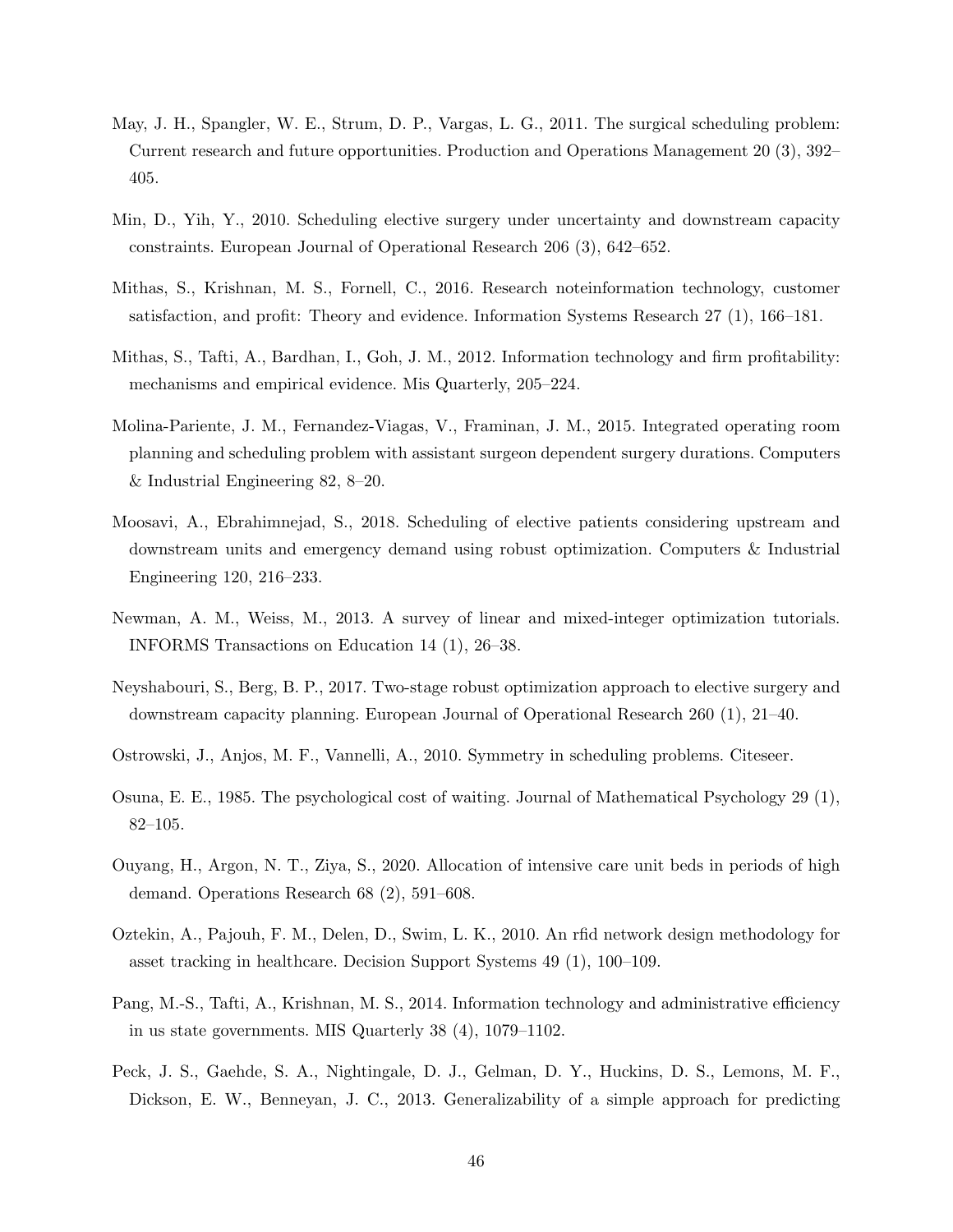<span id="page-47-15"></span><span id="page-47-14"></span><span id="page-47-13"></span>hospital admission from an emergency department. Academic Emergency Medicine 20 (11), 1156– 1163.

- <span id="page-47-7"></span>Peskun, C., Walmsley, D., Waddell, J., Schemitsch, E., 2012. Effect of surgeon fatigue on hip and knee arthroplasty. Canadian Journal of Surgery 55 (2), 81.
- <span id="page-47-3"></span>Pham, D.-N., Klinkert, A., 2008. Surgical case scheduling as a generalized job shop scheduling problem. European Journal of Operational Research 185 (3), 1011–1025.
- <span id="page-47-4"></span>Pinedo, M. L., 2016. Scheduling: theory, algorithms, and systems. Springer.
- <span id="page-47-8"></span>Rahimian, H., Mehrotra, S., 2019. Distributionally robust optimization: A review. arXiv preprint arXiv:1908.05659.
- <span id="page-47-1"></span>Reis Miranda, D., Jegers, M., 2012. Monitoring costs in the icu: a search for a pertinent methodology. Acta Anaesthesiologica Scandinavica 56 (9), 1104–1113.
- <span id="page-47-5"></span>Ruiz, R., Vázquez-Rodríguez, J. A., 2010. The hybrid flow shop scheduling problem. European journal of Operational Research 205 (1), 1–18.
- <span id="page-47-0"></span>Samudra, M., Van Riet, C., Demeulemeester, E., Cardoen, B., Vansteenkiste, N., Rademakers, F. E., 2016. Scheduling operating rooms: achievements, challenges and pitfalls. Journal of Scheduling 19 (5), 493–525.
- <span id="page-47-6"></span>Saremi, A., Jula, P., ElMekkawy, T., Wang, G. G., 2013. Appointment scheduling of outpatient surgical services in a multistage operating room department. International Journal of Production Economics 141 (2), 646–658.
- <span id="page-47-12"></span>Savelsbergh, M. W., 1994. Preprocessing and probing techniques for mixed integer programming problems. ORSA Journal on Computing 6 (4), 445–454.
- <span id="page-47-9"></span>Shapiro, A., 2003. Monte carlo sampling approach to stochastic programming. In: ESAIM: Proceedings. Vol. 13. EDP Sciences, pp. 65–73.
- <span id="page-47-10"></span>Shapiro, A., Dentcheva, D., Ruszczyński, A., 2009. Lectures on stochastic programming: modeling and theory. SIAM.
- <span id="page-47-11"></span>Shapiro, A., Homem-de Mello, T., 2000. On the rate of convergence of optimal solutions of Monte Carlo approximations of stochastic programs. SIAM journal on optimization 11 (1), 70–86.
- <span id="page-47-2"></span>Shehadeh, K. S., Cohn, A. E., Epelman, M. A., 2019. Analysis of models for the stochastic outpatient procedure scheduling problem. European Journal of Operational Research 279 (3), 721–731.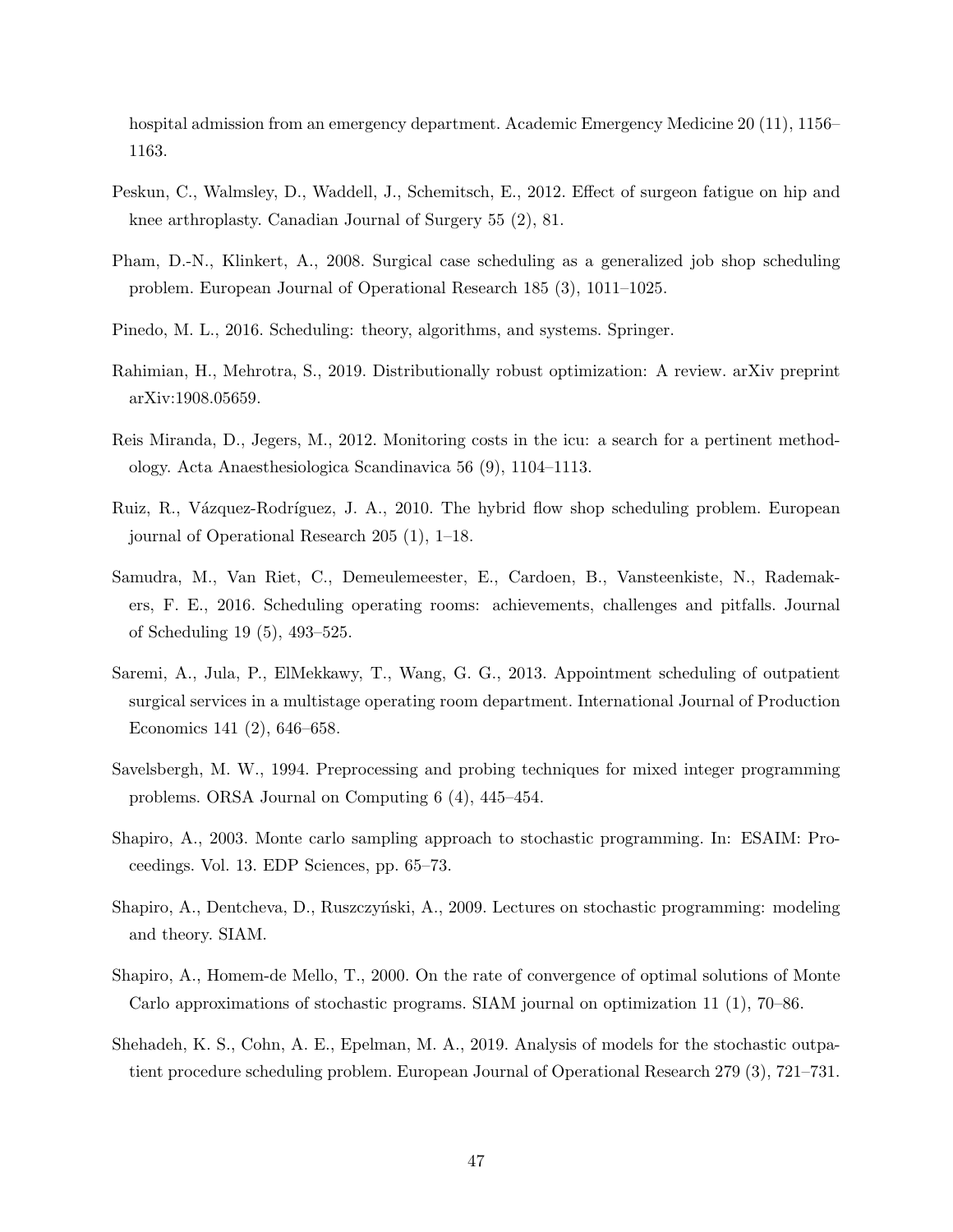- <span id="page-48-13"></span><span id="page-48-12"></span><span id="page-48-1"></span>Shehadeh, K. S., Cohn, A. E., Jiang, R., 2020a. A distributionally robust optimization approach for outpatient colonoscopy scheduling. European Journal of Operational Research 283 (2), 549–561.
- <span id="page-48-10"></span>Shehadeh, K. S., Cohn, A. E., Jiang, R., 2020b. Using stochastic programming to solve an outpatient appointment scheduling problem with random service and arrival times. Naval Research Logistics (NRL).
- <span id="page-48-0"></span>Shehadeh, K. S., Padman, R., 2020. A distributionally robust optimization approach for stochastic elective surgery scheduling with limited intensive care unit capacity. European Journal of Operational Research.
- <span id="page-48-3"></span>Shore, H., 2020. An explanatory bi-variate model for surgery-duration and its empirical validation. Communications in Statistics: Case Studies, Data Analysis and Applications, 1–25.
- <span id="page-48-2"></span>Smith, J. E., Winkler, R. L., 2006. The optimizers curse: Skepticism and postdecision surprise in decision analysis. Management Science 52 (3), 311–322.
- <span id="page-48-7"></span>Soyster, A. L., 1973. Convex programming with set-inclusive constraints and applications to inexact linear programming. Operations research 21 (5), 1154–1157.
- <span id="page-48-5"></span>Strand, K., Walther, S. M., Reinikainen, M., Ala-Kokko, T., Nolin, T., Martner, J., Mussalo, P., Søreide, E., Flaatten, H. K., 2010. Variations in the length of stay of intensive care unit nonsurvivors in three scandinavian countries. Critical care 14 (5), R175.
- <span id="page-48-4"></span>Strum, D. P., Sampson, A. R., May, J. H., Vargas, L. G., 2000. Surgeon and type of anesthesia predict variability in surgical procedure times. Anesthesiology: The Journal of the American Society of Anesthesiologists 92 (5), 1454–1466.
- <span id="page-48-8"></span>Thiele, A., 2010. A note on issues of over-conservatism in robust optimization with cost uncertainty. Optimization 59 (7), 1033–1040.
- <span id="page-48-9"></span>Thiele, A., Terry, T., Epelman, M., 2010. Robust linear optimization with recourse. university of michigan. Tech. rep., IOE Technical Report TR09-01.
- <span id="page-48-6"></span>Toptas, M., Sengul Samanci, N., Akkoc, ˙I., Yucetas, E., Cebeci, E., Sen, O., Can, M. M., Ozturk, S., 2018. Factors affecting the length of stay in the intensive care unit: our clinical experience. BioMed research international 2018.
- <span id="page-48-11"></span>Trick, M., 2005. Formulations and reformulations in integer programming. In: International conference on integration of artificial intelligence (AI) and operations research (OR) techniques in constraint programming. Springer, pp. 366–379.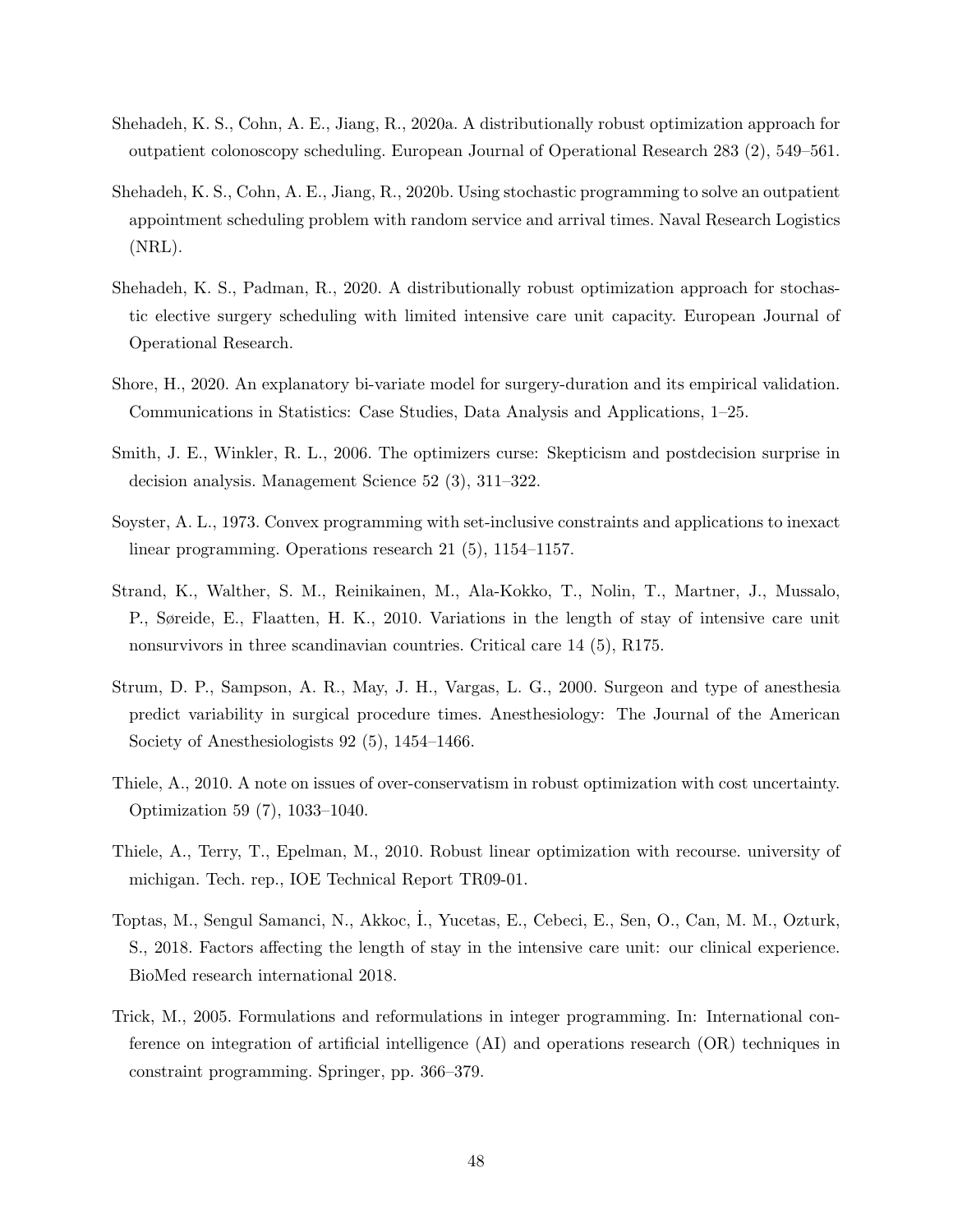- <span id="page-49-5"></span>Utzolino, S., Kaffarnik, M., Keck, T., Berlet, M., Hopt, U. T., 2010. Unplanned discharges from a surgical intensive care unit: readmissions and mortality. Journal of critical care 25 (3), 375–381.
- <span id="page-49-11"></span>Vanberkel, P. T., Boucherie, R. J., Hans, E. W., Hurink, J. L., 2014. Optimizing the strategic patient mix combining queueing theory and dynamic programming. Computers & operations research 43, 271–279.
- <span id="page-49-2"></span>Varmazyar, M., Akhavan-Tabatabaei, R., Salmasi, N., Modarres, M., 2020. Operating room scheduling problem under uncertainty: Application of continuous phase-type distributions. IISE Transactions 52 (2), 216–235.
- <span id="page-49-0"></span>Viapiano, J., Ward, D. S., 2000. Operating room utilization: the need for data. International anesthesiology clinics 38 (4), 127–140.
- <span id="page-49-6"></span>Wagner, M. R., 2008. Stochastic 0–1 linear programming under limited distributional information. Operations Research Letters 36 (2), 150–156.
- <span id="page-49-4"></span>Wang, J., Cabrera, J., Tsui, K.-L., Guo, H., Bakker, M., Kostis, J. B., et al., 2018. Clinical and non-clinical effects on surgery duration: statistical modeling and analysis. arXiv preprint arXiv:1801.04110.
- <span id="page-49-3"></span>Wang, Y., Tang, J., Pan, Z., Yan, C., 2015. Particle swarm optimization-based planning and scheduling for a laminar-flow operating room with downstream resources. Soft Computing 19 (10), 2913–2926.
- <span id="page-49-1"></span>Wang, Y., Zhang, Y., Tang, J., 2019. A distributionally robust optimization approach for surgery block allocation. European Journal of Operational Research 273 (2), 740–753.
- <span id="page-49-7"></span>Wiesemann, W., Kuhn, D., Sim, M., 2014. Distributionally robust convex optimization. Operations Research 62 (6), 1358–1376.
- <span id="page-49-10"></span>Wilson, M. L., Doyle, C., 2008. Integration of orms and aims. In: Anesthesia Informatics. Springer, pp. 345–360.
- <span id="page-49-12"></span>Yahia, Z., Eltawil, A. B., Harraz, N. A., 2016. The operating room case-mix problem under uncertainty and nurses capacity constraints. Health care management science 19 (4), 383–394.
- <span id="page-49-8"></span>Ye, Y., 1996. Complexity analysis of the analytic center cutting plane method that uses multiple cuts. Mathematical Programming 78 (1), 85–104.
- <span id="page-49-9"></span>Zeng, B., Zhao, L., 2013. Solving two-stage robust optimization problems using a column-andconstraint generation method. Operations Research Letters 41 (5), 457–461.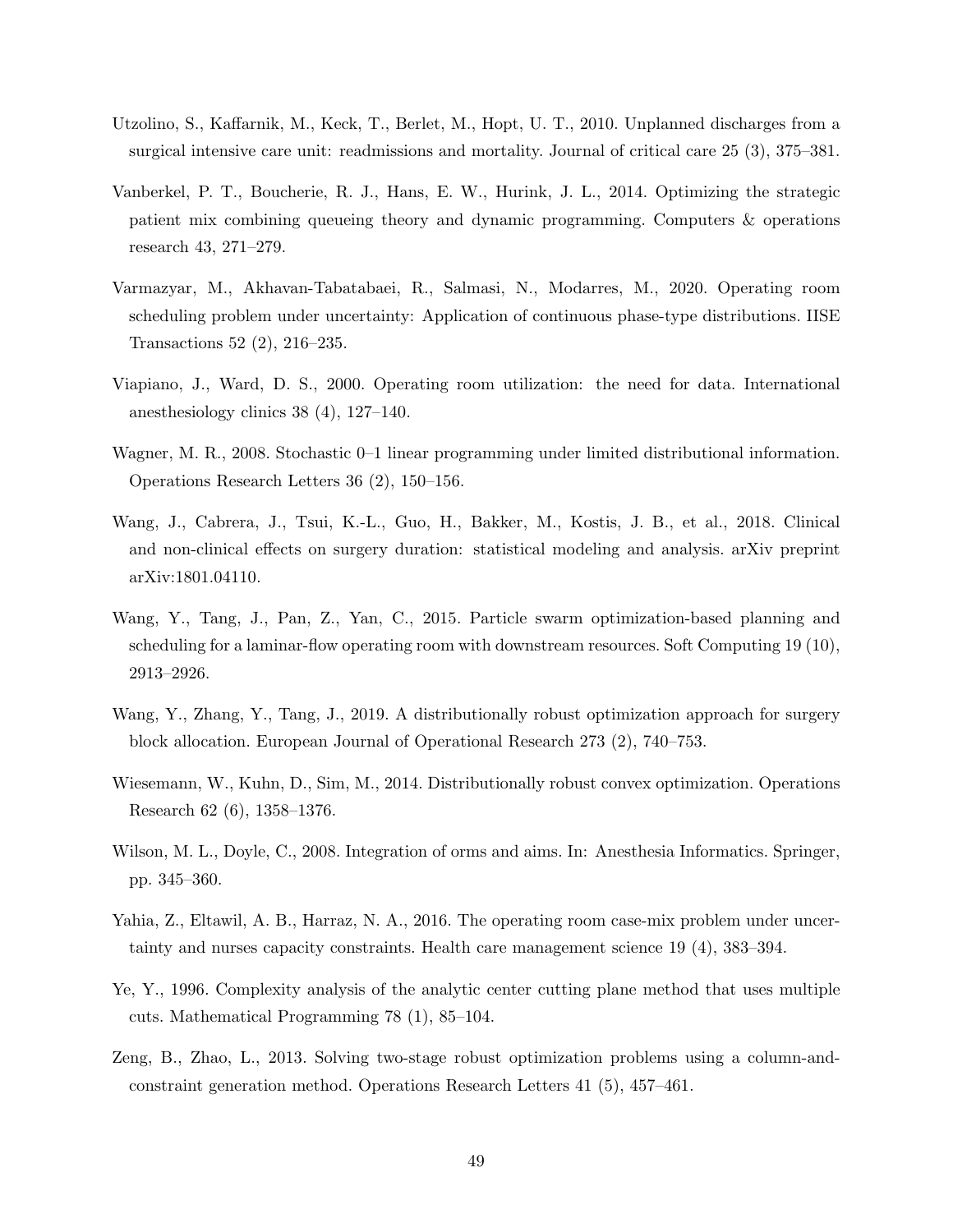- <span id="page-50-8"></span><span id="page-50-7"></span><span id="page-50-1"></span>Zhang, J., Dridi, M., El Moudni, A., 2019. A two-level optimization model for elective surgery scheduling with downstream capacity constraints. European Journal of Operational Research 276 (2), 602–613.
- <span id="page-50-3"></span>Zhang, J., Dridi, M., El Moudni, A., 2020. Column-generation-based heuristic approaches to stochastic surgery scheduling with downstream capacity constraints. International Journal of Production Economics, 107764.
- <span id="page-50-5"></span>Zhang, Y., Jiang, R., Shen, S., 2018. Ambiguous chance-constrained binary programs under meancovariance information. SIAM Journal on Optimization 28 (4), 2922–2944.
- <span id="page-50-6"></span>Zhang, Y., Shen, S., Erdogan, S. A., 2017. Distributionally robust appointment scheduling with moment-based ambiguity set. Operations Research Letters 45 (2), 139–144.
- <span id="page-50-4"></span>Zheng, B., Denk, P., Martinec, D., Gatta, P., Whiteford, M., Swanström, L., 2008. Building an efficient surgical team using a bench model simulation: construct validity of the legacy inanimate system for endoscopic team training (lisett). Surgical endoscopy 22 (4), 930–937.
- <span id="page-50-0"></span>Zhu, S., Fan, W., Yang, S., Pei, J., Pardalos, P. M., 2019. Operating room planning and surgical case scheduling: a review of literature. Journal of Combinatorial Optimization 37 (3), 757–805.

## <span id="page-50-2"></span>Appendix A. Recent approaches to elective surgery scheduling under the block scheduling policy